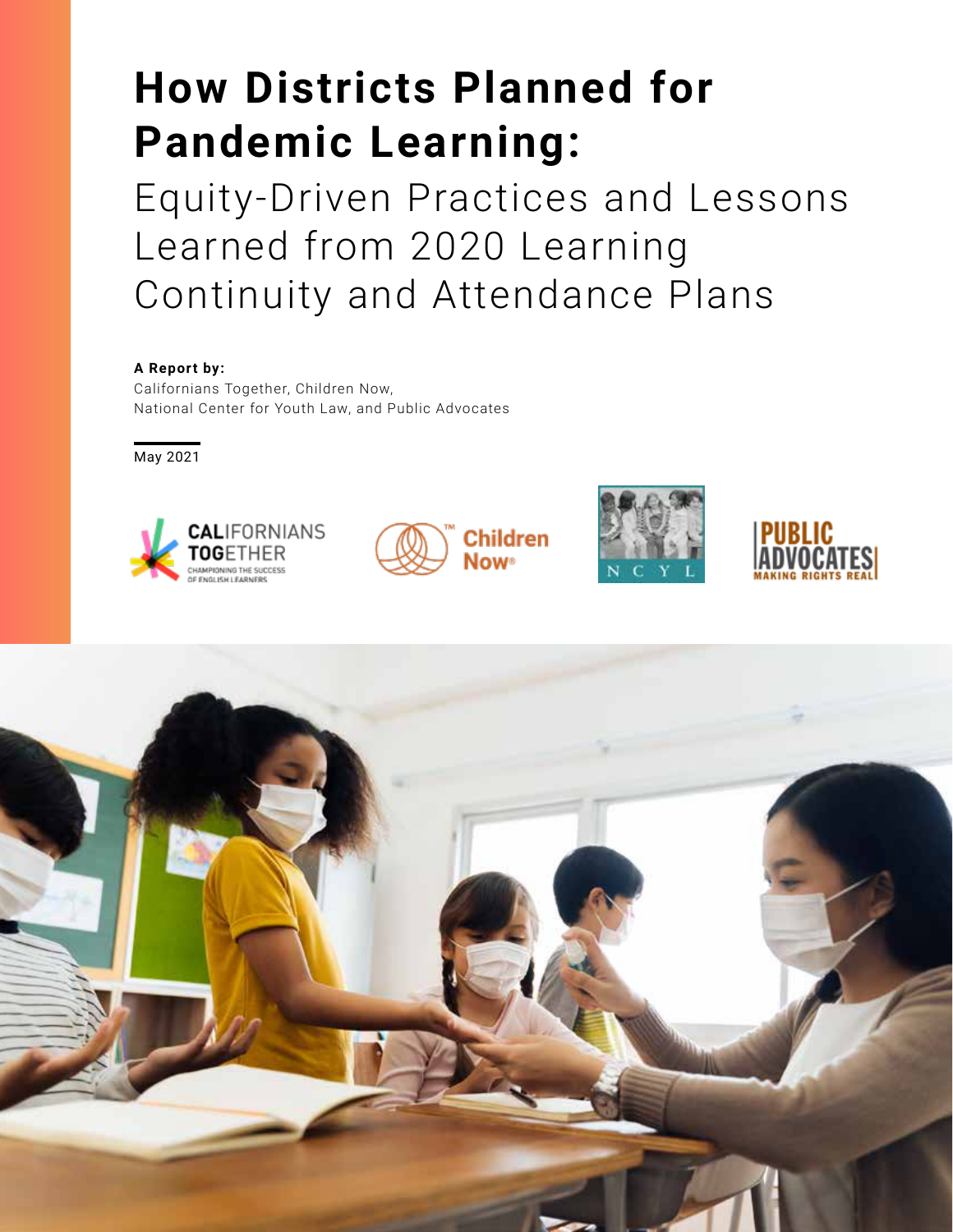# **TABLE OF CONTENTS**

| 12. Addressing Needs of Students Without a Suitable Place for Learning  17                    |  |
|-----------------------------------------------------------------------------------------------|--|
|                                                                                               |  |
|                                                                                               |  |
|                                                                                               |  |
| 3. Expenditures to "Increase and Improve" Services for High-Need Students 22                  |  |
|                                                                                               |  |
|                                                                                               |  |
|                                                                                               |  |
| <b>Appendix III: Questions for Stakeholders to Ask Their District About Their Funding and</b> |  |
| Appendix IV: Largest Learning Continuity Plan Expenditures Categories Key 30                  |  |
| Appendix V: Largest Planned Expenditures by LEA and Additional Fiscal Data 31                 |  |
|                                                                                               |  |
|                                                                                               |  |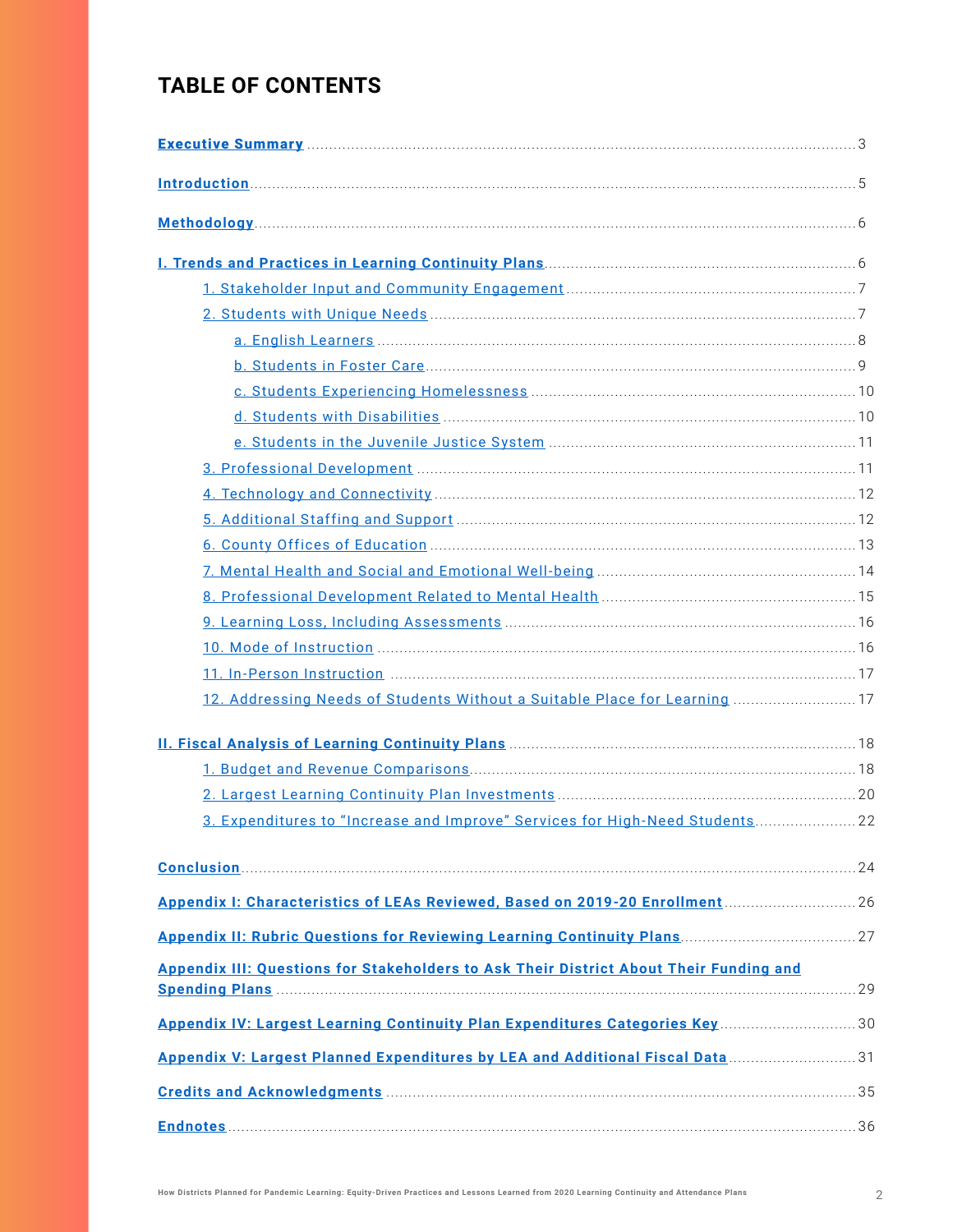# <span id="page-2-0"></span>How Districts Planned for Pandemic Learning: Equity-Driven Practices and Lessons Learned from 2020 Learning Continuity and Attendance Plans

### **Executive Summary**

In September 2020, local education agencies ("LE As") in California adopted Learning Continuity and Attendance Plans ("Learning Continuity Plans"). These plans included key information on how LE As were preparing to provide instruction, programs and services to their students during the global COVID-19 pandemic. Among other requirements, LE As had to include information in their Learning Continuity Plans about: their engagement of important stakeholders; additional supports for certain students with unique needs (students in foster care, students in the juvenile justice system, students experiencing homelessness, students who are English learners, students in low-income families, and students with disabilities); planning for in-person instruction; and how they would identify and mitigate instructional loss that their students would likely experience due to disruptions in education during the pandemic.

This report provides a snapshot of LEA planning during COVID-19. We reviewed Learning Continuity Plans adopted by 48 LEAs across the state. We analyzed these plans not only to determine whether LEAs met legal requirements, but also to find out how these LE As were planning and investing funds to support all students and especially students with unique needs and students of color, who have been disproportionately impacted by the pandemic.

We identify in this report a multitude of promising practices that LEAs planned to implement. LEAs can draw on these promising practices as they develop their Local Control and Accountability Plans ("LCAPs") for the 2021-22 school year and make plans for serving students with unique needs.

Unfortunately, we also saw that many LE As provided limited information on how they were investing money and resources to support California's most underserved students – leading us to wonder whether they were investing in these supports at all. Given the significant increase in funding LE As have received this year through state and federal relief funds, LE As should engage in thoughtful planning on how to use those dollars to improve supports for students with unique needs, and they must drastically increase transparency about those plans. This report provides 20 recommendations as to how LE As can plan more comprehensively for the needs of all students, but particularly students with unique needs. The recommendations include:

- 1. Engage in more targeted outreach to students and families, particularly reaching out to student groups representing vulnerable populations and families of students with unique needs, during the stakeholder engagement process;
- 2. Ensure students with unique needs receive priority access to additional learning time and in-person individual or small cohort instruction;
- 3. Include greater detail in the plan on the services provided to students in foster care, English learners, students experiencing homelessness and students in the juvenile justice system, including how those services will support the specific challenges they face;
- 4. Integrate mental health promotion, social-emotional learning, and trauma-informed practices into the classroom environment, and ensure professional development opportunities for school staff will help embed and sustain supportive, trauma-informed practices in and outside of the classroom;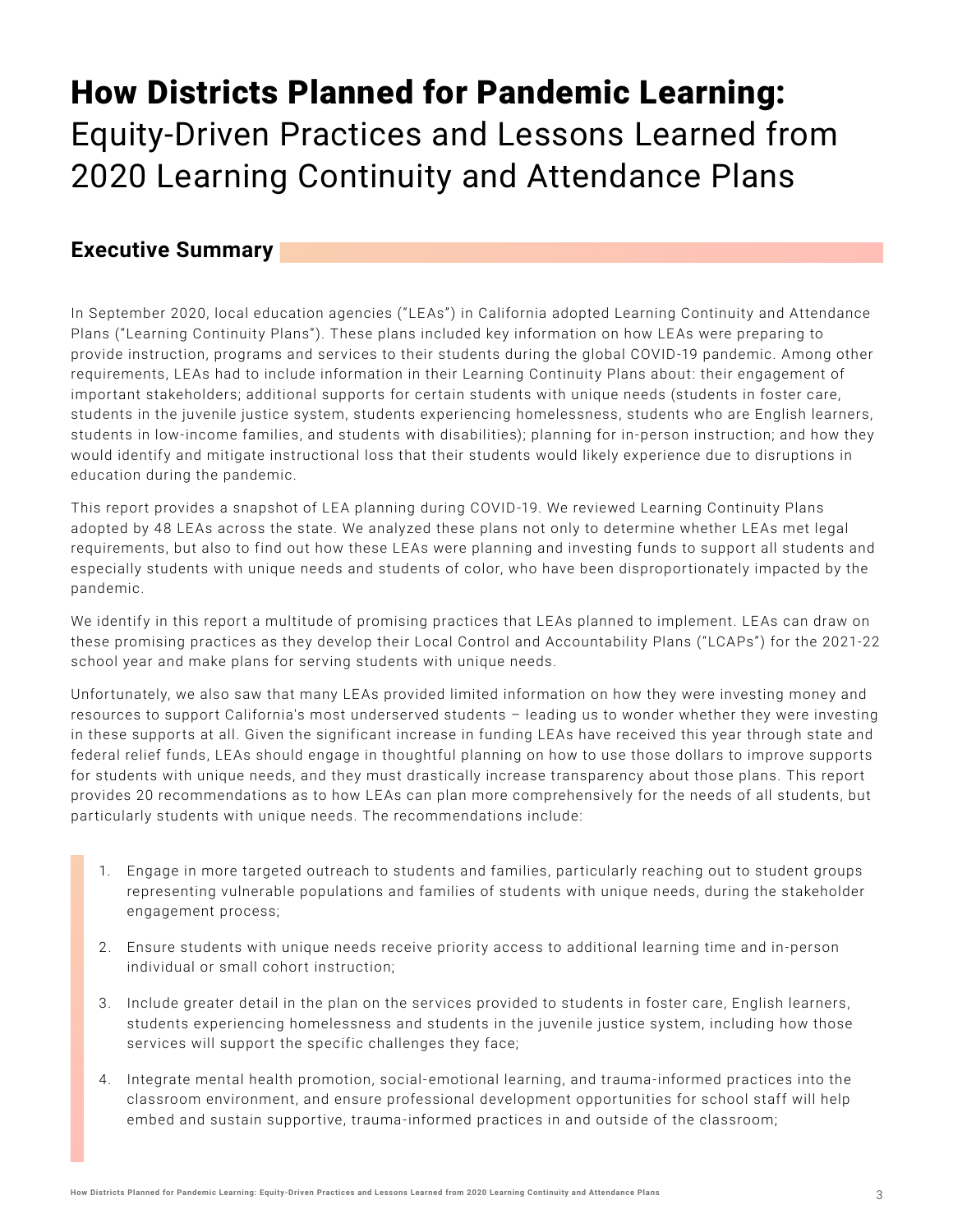

- 5. Provide greater detail in the plan about specific assessments to measure learning loss, including considerations for specific student groups, and share more meaningful information about how the LE A will measure the effectiveness of its learning loss mitigation strategies;
- 6. Utilize diagnostic tools such as assessments, surveys or attendance data, disaggregated by student group, to identify and prioritize subgroups that have experienced learning loss, including for delivery of learning loss mitigation strategies and small cohort in-person instruction;
- 7. Significantly improve transparency around planned and actual LE A expenditures, including but not limited to providing specific information about the funding sources for investments listed in their budget planning documents, including Learning Continuity Plans, LCAPs, and Expanded Learning Opportunities Grant plans. LE As should include clear tables and appendices in in their 2021 Annual Update, and upcoming LCAP and Annual Update for 2021-22, explaining how they used or will use their federal relief funds and Local Control Funding Formula ("LCFF") supplemental and concentration dollars, whether or not they provided that detail in their Learning Continuity Plans; and
- 8. Improve LE A understanding of how to demonstrate increased and improved services to certain students with unique needs, pursuant to their proportionality obligation under law.

Following these recommendations will help LEAs to meet their equity obligations to students and families, strengthen their engagement of key stakeholders, bolster the services and supports they provide to students with unique needs, and improve transparency around public education funding during and in the aftermath of this public health crisis.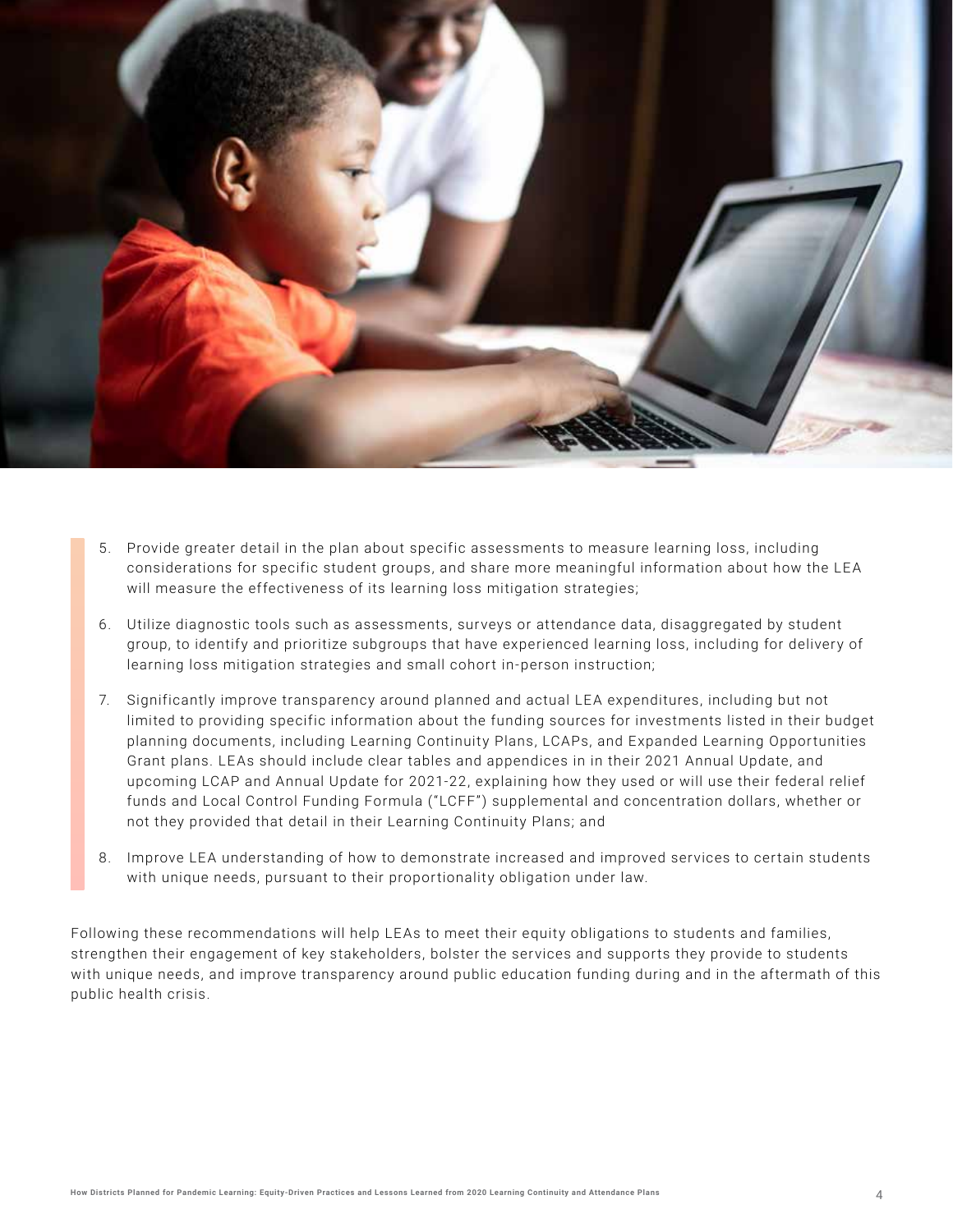### <span id="page-4-0"></span>**Introduction**

Young people in California have experienced unprecedented upheaval in their lives due to the global COVID -19 pandemic. Since March 2020, when school buildings in California physically closed in response to increasing infection rates, students have been contending with varying levels of distance learning and hybrid in-person/ distance instruction. For most students, this has been an entirely new and difficult way to learn. And for "students with unique needs" – students in foster care, students in the juvenile justice system, students experiencing homelessness, English learners, students in low-income families, students of color, and students with disabilities – these challenging forms of instruction have only compounded the typical barriers to graduation that they face, such as higher-than-average school mobility, lack of access to mental health and special education services, and discriminatory school climates.

The COVID-19 pandemic is not yet behind us. While vaccination levels increase and local districts and labor unions negotiate proposals on how to fully reopen schools, LE As must still plan for multiple modes of instruction – distance, hybrid, and in-person. To that end, as LE As and community stakeholders engage in 2021-22 planning, it is important to amplify successful practices – and avoid concerning practices – from the 2020 -21 school year. This report examines what we can learn from the Learning Continuity and Attendance Plans ("Learning Continuity Plans") that LEAs completed in Fall 2020.

In typical years, as part of California's Local Control Funding Formula ("LCFF") accountability framework, local education agencies ("LEAs"), including school districts, county offices of education and charter schools, must submit Local Control and Accountability Plans ("LCAPs") to explain to stakeholders how they are serving students. Due to the COVID-19 pandemic and resulting school closures, state leadership waived the requirement that LE As adopt an LCAP in 2020. Instead, LE As were required to develop and adopt a 2020 -21 Learning Continuity Plan by September 30, 2020, to describe how LE As would address student learning during the pandemic.1

#### **LEAs were asked to describe, at minimum, the following components in their Learning Continuity Plan:**

- √ How they engaged stakeholders in the development of the Learning Continuity Plan;
- √ Their plan for providing safe in-person learning opportunities;
- √ Their plan for ensuring all students have the devices and connectivity necessary to fully engage in distance learning;
- √ How they would measure student participation and progress during distance learning;
- √ Additional supports they would provide to students with unique needs, including English learners, students in foster care, students experiencing homelessness, and students with exceptional needs served across the full continuum of placements;
- √ Actions and strategies to address "learning loss" and accelerate learning progress, and how these strategies would differ for English learners, students in low-income families, students in foster care, students experiencing homelessness, and pupils with exceptional needs (students with disabilities);<sup>2</sup>
- √ Resources and supports to address student and staff mental health and social-emotional well-being;
- √ Their strategies for student and family engagement and outreach; and
- √ How they would increase or improve services in proportion to the supplemental and concentration grant funds they received for unduplicated student groups, comprised of students in foster care, English learners, and students in low-income families.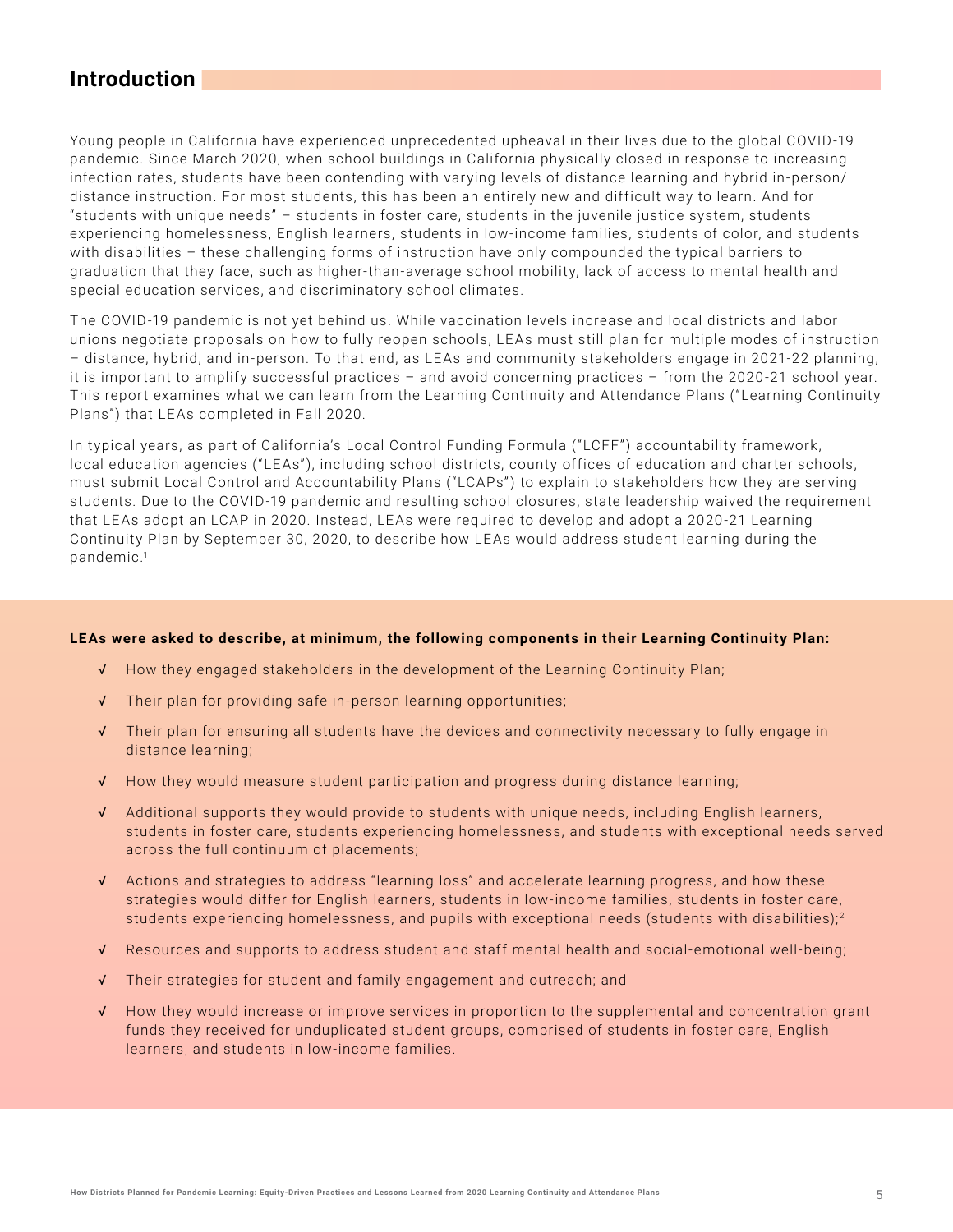<span id="page-5-0"></span>We analyzed 48 Learning Continuity Plans to learn about promising and concerning practices and trends in LE A planning. Because Learning Continuity Plans are planning documents adopted at the beginning of the school year, they did not explain whether and how well districts actually delivered services and supports that they planned. We not only reviewed these plans for minimum legal compliance, but also to gain perspective on how comprehensive and innovative district planning was with respect to critical concerns of community stakeholders. We share our findings in this report.

# **Methodology**

We collectively reviewed Learning Continuity Plans from 48 LEAs across California. LEAs were selected primarily based on their percentage of unduplicated students (students eligible to receive free and reduced-price meals, English learners, and students in foster care) and/or their relatively high enrollment of other students with unique needs, such as students experiencing homelessness and students in the juvenile justice system. We also attempted to include LEAs of varying sizes and from different regions in the state. Several of the LEAs we included have ongoing collaborations with the organizations that authored this report. [See Appendix I](#page-25-0) for a list of all the districts we reviewed.

Each Learning Continuity Plan was read in full and analyzed by one reviewer, using a standardized rubric codeveloped by all organizations that authored this report. Most reviewers read more than one Learning Continuity Plan. Aside from analyzing the Learning Continuity Plans qualitatively, we also collected quantitative information, such as the largest budgeted expenditures, and compared the LEA's total revenue to the amount budgeted in their Learning Continuity Plan. [See Appendix II](#page-26-0) for the questions in our standardized rubric.

Using our standardized rubric, we evaluated if LE As met the basic requirements and expectations of the Learning Continuity Plan and identified bright spots where LE As planned to implement promising practices that go beyond the basic requirements.

# **Trends and Practices in Learning Continuity Plans**

Below are trends we saw in these Learning Continuity Plans, as well as practices we identified as concerning or promising, based on state-mandated and community expectations for how LE As should have planned to support students during the 2020 -21 school year. Aside from diving deeply into plans LE As made to support students with unique needs, we examined how LEAs engaged with the community, planned for professional development, considered student technology and connectivity needs, addressed methods of instruction and learning loss mitigation, and more.

LEAs typically addressed the basic requirements overall, albeit with a low level of detail. However, some LEAs failed to address information they were required to include under law, or they did not meet our expectations for planning that would meaningfully support students with unique needs. For example, for each question in our rubric, at least one Learning Continuity Plan did not meet our expectations. Table 1 shows the five questions in our rubric for which Learning Continuity Plans were least likely to provide information that met our expectations.

| <b>Question</b>                                                                                                                       | <b>Percent of Plans</b><br><b>Meeting Expectations</b> |
|---------------------------------------------------------------------------------------------------------------------------------------|--------------------------------------------------------|
| How will the LEA address lost instructional time due to inadequate or no internet connectivity<br>during distance or hybrid learning? | 31%                                                    |
| How will the LEA provide support to students who do not have a suitable learning environment at<br>home?                              | 35%                                                    |
| How will the LEA monitor staff's engagement with professional development?                                                            | 40%                                                    |

### **Table 1. Five Rubric Questions with Lowest Percent of Learning Continuity Plans Meeting Expectations**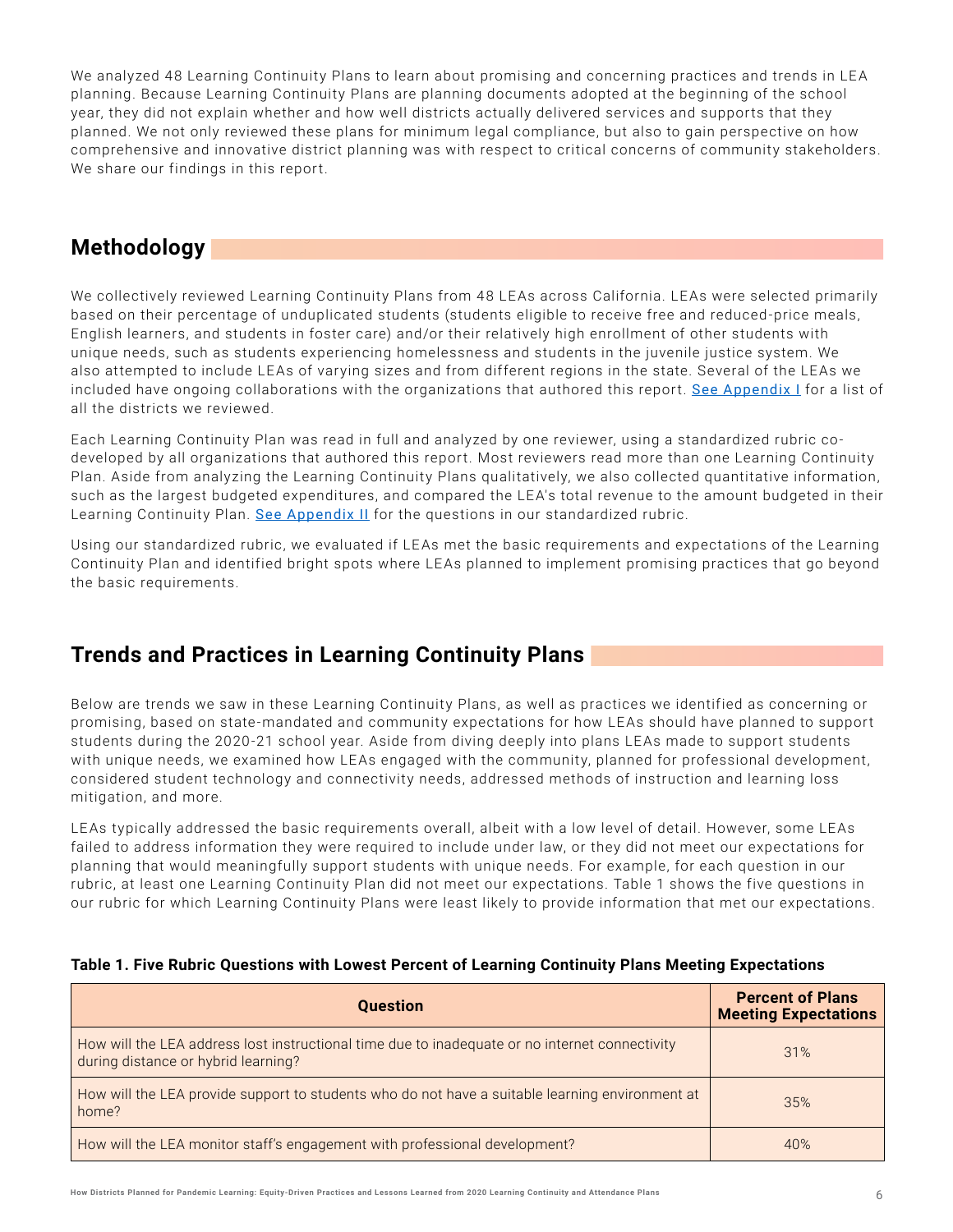<span id="page-6-0"></span>

| How will the LEA assess student device and internet access, strength, and reliability of<br>connection as part of its re-engagement protocols?                                                                                                                                                                                                 | 44% |
|------------------------------------------------------------------------------------------------------------------------------------------------------------------------------------------------------------------------------------------------------------------------------------------------------------------------------------------------|-----|
| How will the LEA make staffing changes or additions to support the needs of students with<br>unique needs (students in foster care, students in the juvenile justice system, students<br>experiencing homelessness, students who are English learners, students in low-income families,<br>students of color, and students with disabilities)? | 65% |

However, several LE As included thoughtful, thorough planning, which we highlight below. While we designate these as "promising practices," we did not determine whether LE As actually followed through with the promising plans they described. We encourage interested readers to reach out directly to districts with promising practices to learn more about their implementation process.

# **1. Stakeholder Input and Community Engagement**



**Expectations:** LEAs were required to consult separately with the district English Learner Advisory Committee ("DEL AC") and LCAP Parent Advisory Committee ("PAC") and provide written responses to their feedback.<sup>3</sup> We expected LEAs to include this information in their Learning Continuity Plans because they were required to describe how they reached out to relevant stakeholders. They also had to provide clear, specific information about how the entire process of stakeholder engagement influenced the development of their Learning Continuity Plan.4



**Trends:** Overall, Learning Continuity Plans contained a disappointing level of information on this topic. Even though stakeholder input was a requirement, about 1 in 3 LE As did not even mention consulting their DEL AC and PAC, and only a handful clearly identified that they provided written feedback to both groups. LE As commonly used surveys of parents and staff to seek feedback on and guide Learning Continuity Plan development. However, even if it was clear that feedback was provided, most LE As did not identify how the Learning Continuity Plan was adjusted to incorporate feedback.



Practices: It was promising that a few LEAs clearly identified how stakeholder feedback was implemented in the Learning Continuity Plan. For example, **Los Angeles Unified ("LAUSD")** featured a crosswalk that described the influence that DEL AC and PAC feedback had on the Learning Continuity Plan, the actions/services planned as a result, and where in the plan readers could find this information.

*Pomona Unified clearly identified specific examples of services and supports incorporated as a result of stakeholder feedback and tied it directly to the feedback the LEA received.*

Some LEAs consulted specifically with student groups and individual students. For example, **LAUSD** worked to organize student focus groups to obtain feedback, including English learners, students in foster care, and youth from InnerCity Struggle, a community-based organization in Los Angeles.

# **2. Students with Unique Needs**

Given the deep inequities magnified by pandemic learning and the obligation of LE As to address disparities, we examined how comprehensively LE As addressed students with unique needs in their Learning Continuity Plans.

In addition to the qualitative analysis of trends described in more detail below, we tracked how often Learning Continuity Plans addressed the needs of particular student groups.5 We noted when Learning Continuity Plans mentioned parents/guardians or addressed any of the following student groups: students in foster care, students in the juvenile justice system, students experiencing homelessness, students who are English learners, students in low-income families, students of color, and students with disabilities.

As shown in Figure 1, students who are English learners were named most frequently throughout the Learning Continuity Plans — in over half (53%) of the plans' sections — compared to all other student groups we tracked. In contrast, very few sections explicitly addressed the needs of Black students (6%) or other students of color (2%).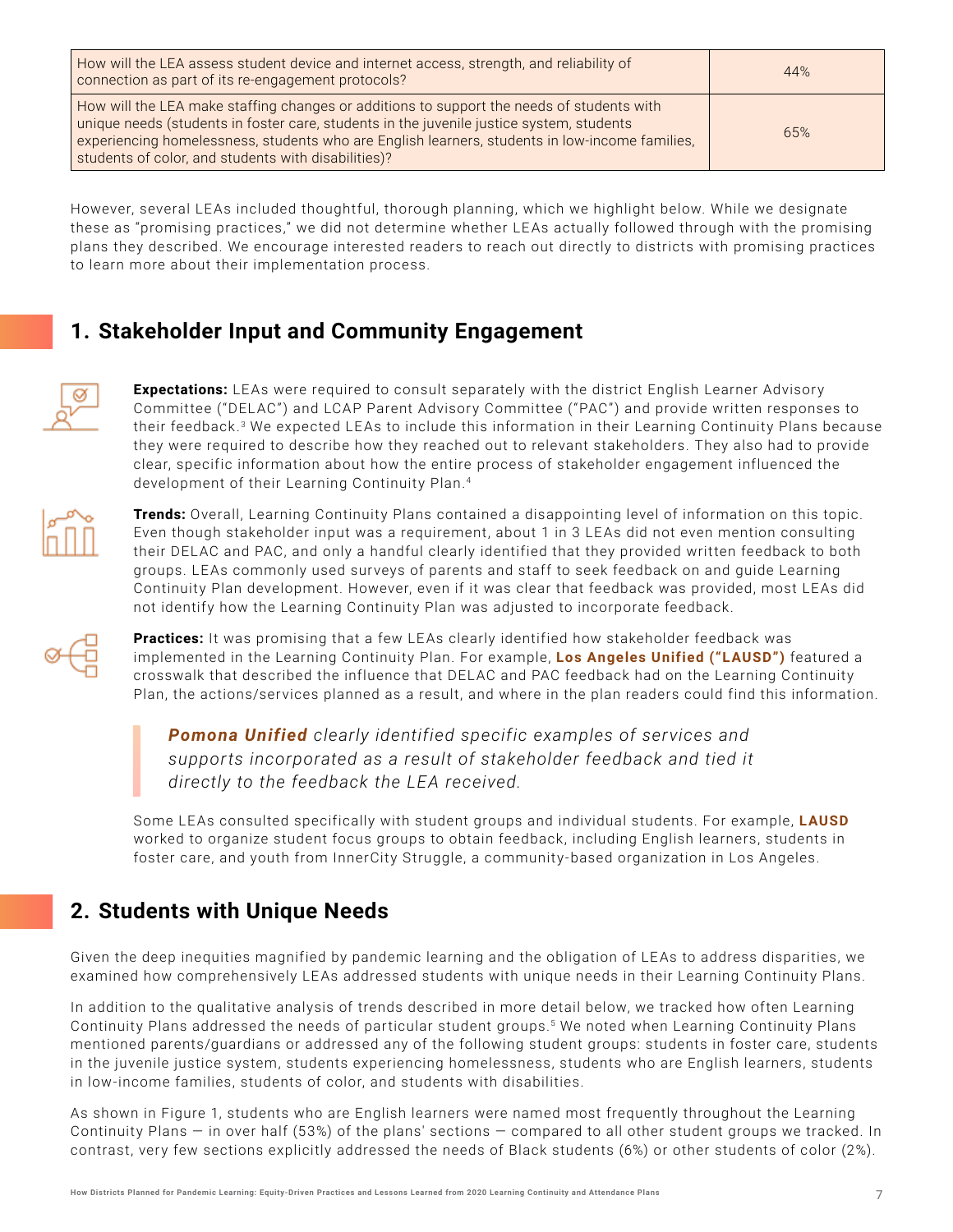<span id="page-7-0"></span>About one fifth (19%) of sections throughout the Learning Continuity Plans we reviewed did not mention parents/ guardians or any of the student groups listed above.





Not surprisingly, Learning Continuity Plans were most likely to discuss the needs of students who are English learners, students with disabilities, students in foster care, and students experiencing homelessness in the section on "Supports for Pupils with Unique Needs," where these groups were specifically listed in the Learning Continuity Plan template prompt.



**Expectations:** First, LEAs were required to describe the additional support they would provide during distance learning to students with unique needs.<sup>6</sup> Additionally, we expected LEAs to describe professional development topics that touched on the needs of students with unique needs, and to address how they would mitigate learning loss for these students and reengage them in learning, if needed.

# **a. English Learners**

**Trends:** In meeting the needs of English learners, LEAs are required to provide English learners with designated and integrated English language development ("ELD"). While almost all LEAs mentioned ELD, they lacked specific strategies about how this would be provided. For example, Learning Continuity Plans did not typically include details about: any guaranteed synchronous instructional time for ELD that would be provided for English learners; how professional development for all educators would incorporate ELD strategies (for both teachers of English learners and teachers in other subjects); monitoring of progress and assessments with specific interventions for the different typologies of English learners; and instructional materials that would be provided to support language development. While most LE As mentioned one or two of these specific areas, it is important that LEAs plan for *all* of these strategies in order for English learners to have access to the education that they deserve.

Moreover, when additional learning time or in-person learning was mentioned, most LE As did not explicitly discuss if English learners would be prioritized for these opportunities, raising serious equity concerns for these students.

**Practices:** There were several promising practices worth highlighting.

*Mendota Unified* assigned specific counselors to newcomer students at the secondary level to provide a more personalized introduction to the district and academic counseling.

**Anaheim Elementary School District** offered an Emergent Bilingual Academy after school for students in grades 4-6 identified by the state last year as at risk of becoming Long-Term English Learners (LTEL). Finally, **Antelope Valley Union High School District** included a subsection specific to " dually identified English learners in special education." This is important as many English learners at the secondary level have this dual identification and require tailored supports.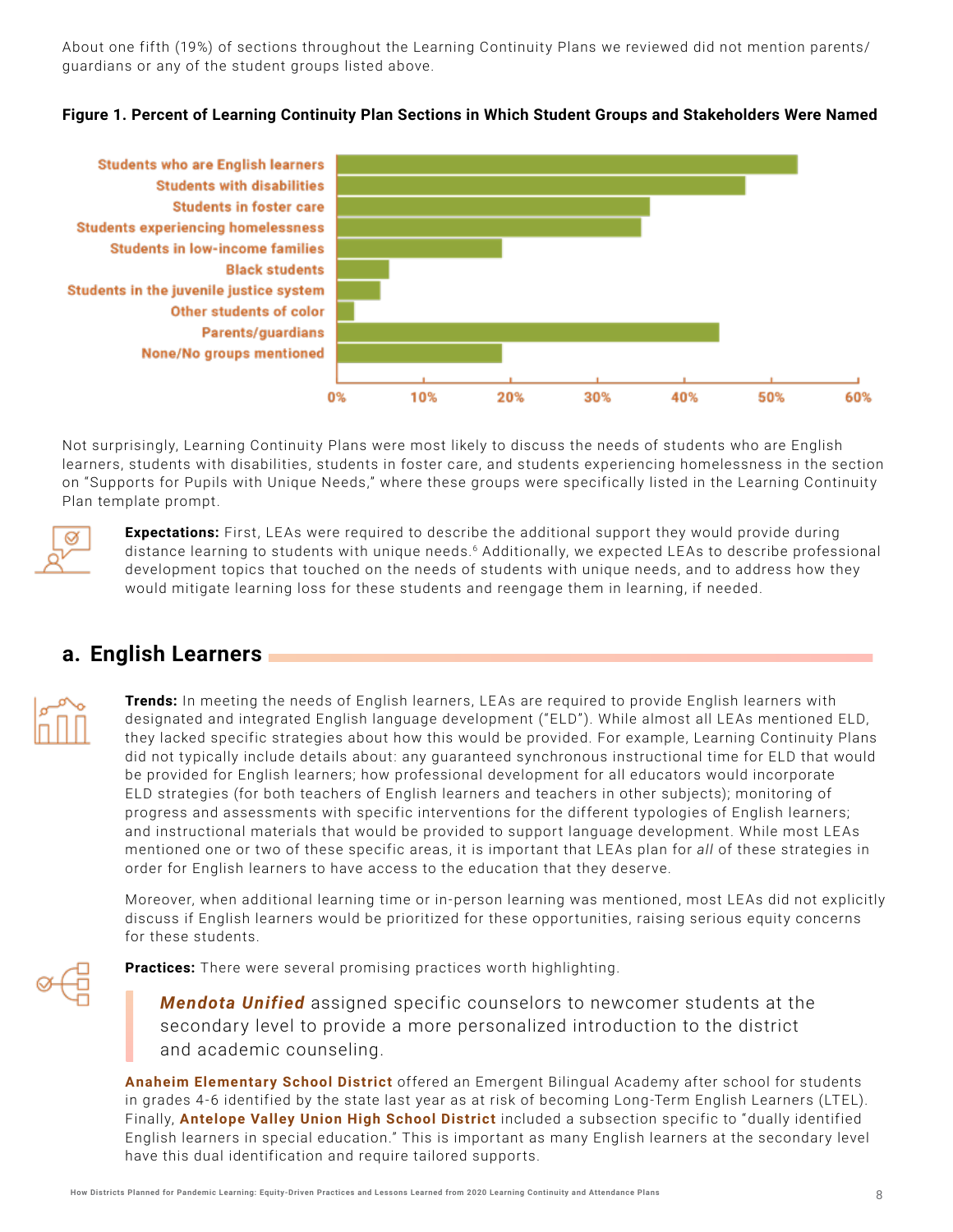<span id="page-8-0"></span>

### **b. Students in Foster Care**



**Trends:** Most LE As described the services and supports they planned to provide to students in foster care during distance learning, but did not always specify if the services were tailored to meet students' needs during the pandemic or how they would ensure that all students in foster care received regular outreach from school staff to monitor and address their needs. At least 14 LEAs<sup>7</sup> planned to offer dedicated tutoring programs for students in foster care or gave them priority access to tutoring, counseling, social-emotional supports, and other academic supports like homework assistance and credit recovery opportunities. In addition, at least 11 LEAs<sup>8</sup> described collaboration with communitybased organizations and/or the county child welfare agency to help ensure the needs of students in foster care are met during distance learning.

**Practices:** We identified several promising practices in the Learning Continuity Plans we reviewed. Related to academic supports, two LE As partnered with local universities to provide tutoring for students in foster care: **Lancaster Elementary School District** partnered with UCLA and **Sacramento City Unified** partnered with CSU Sacramento. In addition, **Sacramento City Unified** planned to offer a summer program for credit recovery, with priority given to students in foster care and those experiencing homelessness. With regard to staffing, several LE As described how existing staff or programs dedicated to serving students in foster care would pivot to providing services and supports in a virtual format (including **Fresno Unified, LAUSD, Pomona Unified, and San Bernardino City Unified**). Notably, **Oakland Unified** hired three new dedicated staff to monitor and address the needs of students in foster care during distance learning, including one staff person who works specifically with students in foster care who have Individualized Education Programs ("IEPs"). Finally, several LEAs described their plans to implement targeted outreach and reengagement strategies to connect with students in foster care during distance learning (e.g., **Calexico Unified, East Side Union High School District, Elk Grove Unified, Fresno Unified, LAUSD**, and **San Ysidro Elementary School District**).

*In particular, Elk Grove Unified assigned a Foster Youth Services case manager to each student in foster care to monitor their well-being through bi-weekly phone or online meetings and help them access distance learning and other needed resources.*

However, we also identified concerning practices. Some LE As provided insufficient information about services and supports for students in foster care or did not make clear if the supports they planned to provide were tailored to students' needs during distance learning. One Learning Continuity Plan did not mention students in foster care at all in the "students with unique needs" section, though it did address foster youth briefly in other sections. In addition, one Learning Continuity Plan stated that students in foster care "are entitled to remain in their same school whenever feasible," which does not accurately represent the right of students in foster care to stay in their school of origin after a placement change, unless their educational rights holder decides it is in the youth's best interest to transfer schools.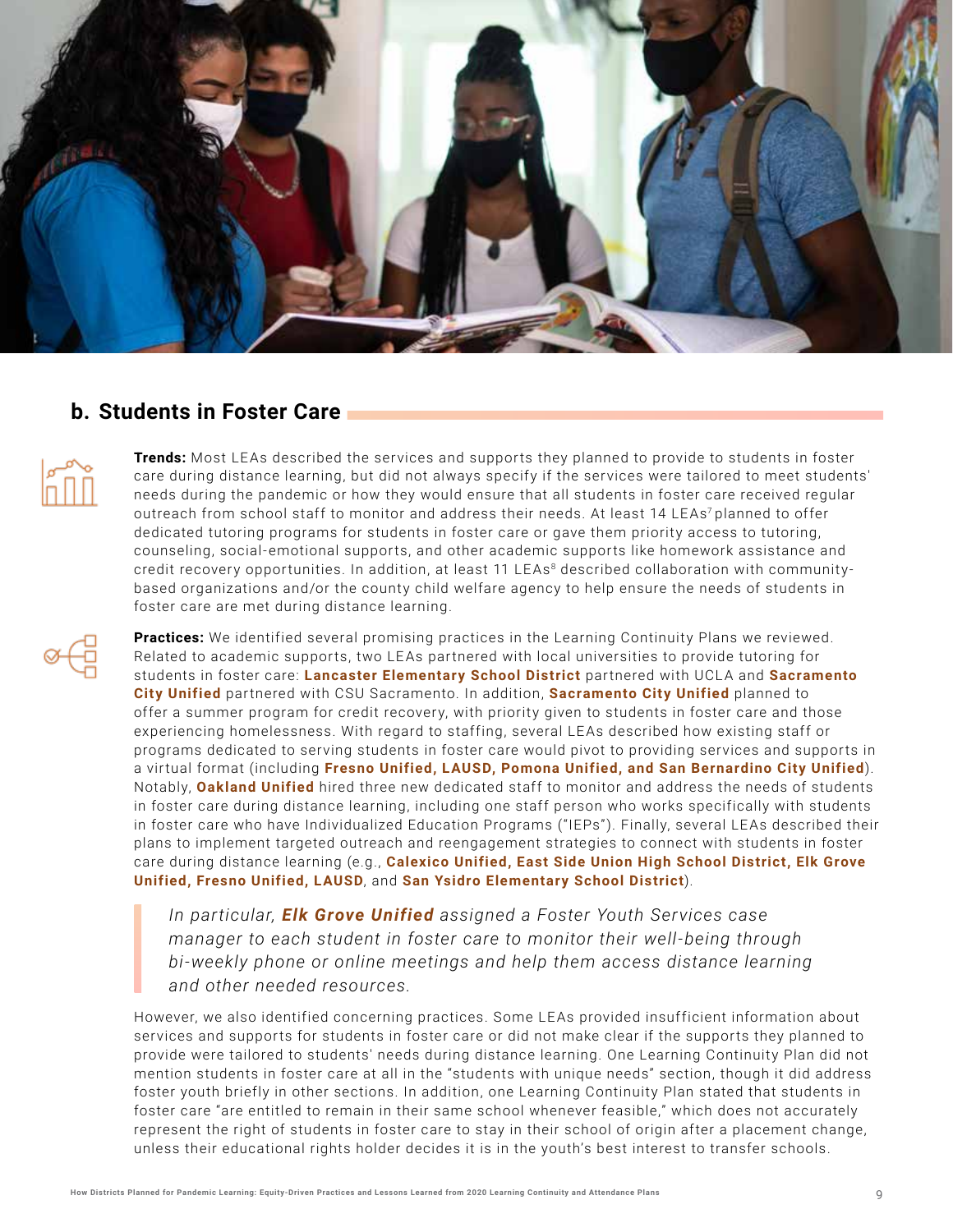# <span id="page-9-0"></span>**c. Students Experiencing Homelessness**



**Trends:** Overall, only 18 of the LEAs mentioned support for students or families experiencing homelessness in their stakeholder engagement section. Furthermore, only 20 LE As prioritized students experiencing homelessness for in-person learning opportunities. Ten LEAs<sup>9</sup> included targeted plans for students experiencing homelessness in their learning loss mitigation or reengagement sections. Most often, these plans included coordination efforts led by either the McKinney-Vento liaisons, attendance coordinators, or other site-based support staff. These strategies included offering individual online or in-person tutoring, teacher office hours, mentoring, homework help, after school or summer learning opportunities, targeted credit recovery, and socializing opportunities.



**Practices:** Two LEAs included promising plans for utilizing integrated and data-driven planning for students experiencing homelessness. **San Bernardino City Unified** identified a tiered re-engagement strategy that included a specific focus on effective and culturally relevant planning and instruction that promoted the diversity of their school community. Their plan highlighted the importance of school culture and its impact on establishing "early, positive relationships with vulnerable student groups," including students experiencing homelessness, as baseline strategies to prevent disengagement in the first place. **Salinas City Elementary School District** included plans for utilizing data from the formal district-wide assessment results, teacher informal observations, formative assessment results, and parent, student, and teacher feedback to measure the effectiveness of instructional loss mitigation strategies. In addition, **Salinas City Elementary School District** implemented data tools to disaggregate student groups and specifically monitor progress for students experiencing homelessness and foster youth. Finally, they described plans for accessing, analyzing and sharing those data with site-level and district administrators on a consistent basis.

During our review, we specifically tracked how LE As planned to address continuity of learning and lost instructional time due to inadequate or no internet connectivity, or lack of a suitable learning environment in the home, given how housing instability disrupts students' ability to access technology and meaningfully engage in their education.

*It was highly concerning to find that only 12 LEAs included specific plans aimed at addressing lost instructional time due to limited or loss of internet connectivity.*

### **d. Students with Disabilities**

**Expectations:** In addition to the overarching expectations listed in the introduction of this section, LE As also had to address in students' Individualized Education Programs ("IEP") how the IEP would be provided under emergency conditions, when instruction and/or services could not be delivered at school or in-person for more than ten days.<sup>10</sup> This information needed to be added to initial IEPs that the LEA developed after school closures began or at the next regularly scheduled IEP review meeting.



**Trends:** Many districts simply stated they would provide their students with disabilities with services and accommodations in their IEP, as required by existing federal and state law, without additional detail that would be helpful to community stakeholders. Unfortunately, it was also common for LE As to stay virtually silent on other critical planning for students with disabilities. For example, very few LE As added additional staff to support students with disabilities during distance learning. LE As did not typically discuss reengagement strategies that were specific to students with disabilities who had disengaged from learning, instead implying that their general reengagement efforts would suffice despite these students' special learning needs. Finally, several LE As did not include professional development topics on how to support students with disabilities in their list of trainings for teachers and staff.



**Practices:** Despite the lack of detail and planning described above, we identified several promising practices in our review. Multiple LEAs, such as **Calexico Unified, San Diego County Office of Education**, and **West Contra Costa Unified**, decided to shift existing staff, such as paraeducators, to new roles so they could support students with disabilities to learn in the virtual setting or provide one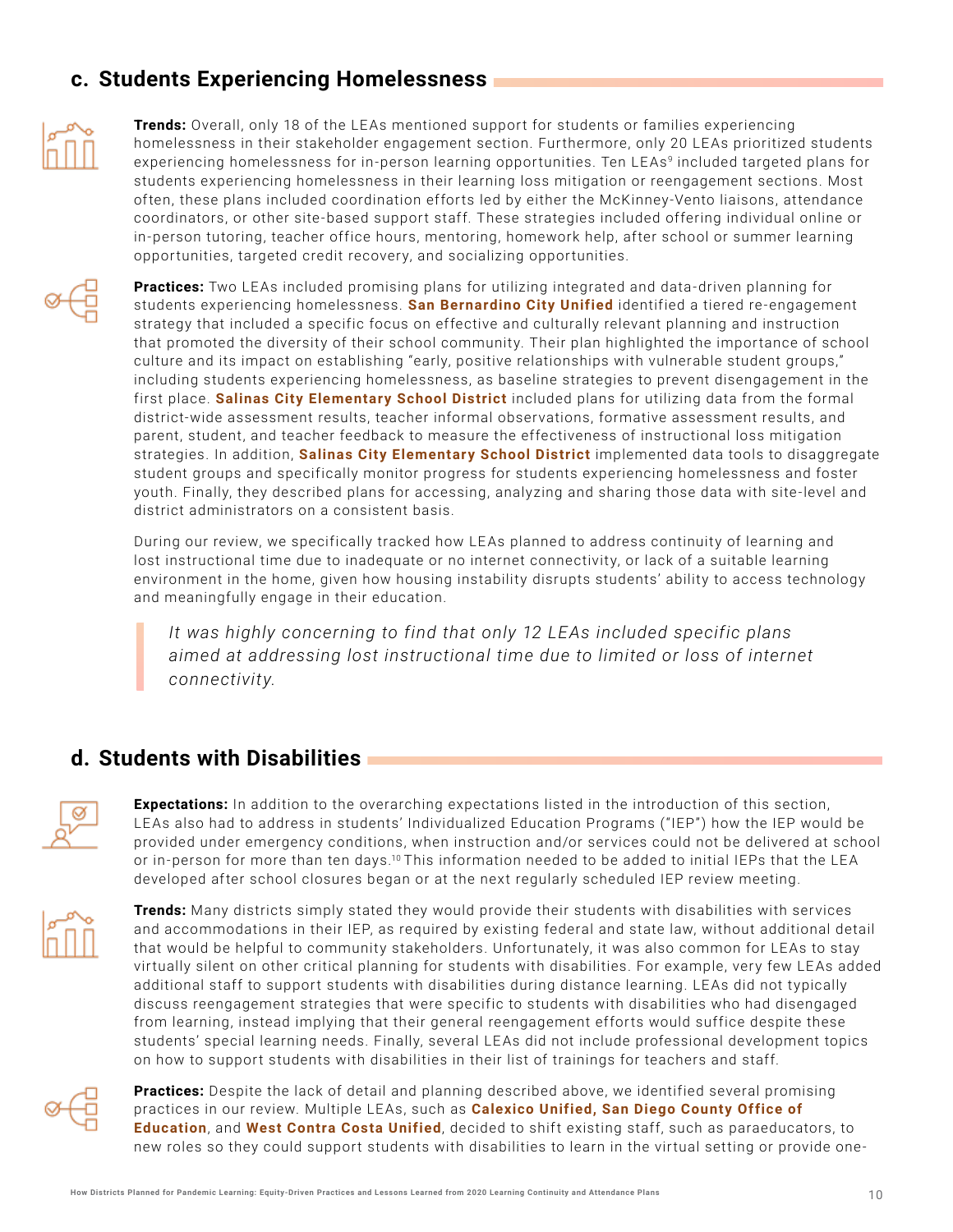<span id="page-10-0"></span>on-one support. Other LEAs, such as **Antelope Valley Union High School District, Palmdale Elementary School District** and **Robla Elementary School District**, appeared to commit to developing new Distance Learning Plans without waiting for the next scheduled IEP revision meeting, which was above the minimum requirement under state law. Additionally, several LEAs – such as **East Side Union High School District, Eureka City Schools**, and **Moreno Valley Unified** – specifically named students with disabilities as a priority population to phase into in-person instruction as early as possible – an acknowledgment of the unique challenges these students may face with distance learning. **Calaveras Unified** appeared to offer inperson learning to students with disabilities at the time they published their Learning Continuity Plan.

*Importantly, a few districts, such as Anaheim Union High School District, Fontana Unified and Twin Rivers Unified, hired new staff or contracted with third parties to ensure that needed special education-related assessments would be completed without delay.*

### **e. Students in the Juvenile Justice System**

See ["County Offices of Education"](#page-12-0) section below for information about this subgroup of students with unique needs.

# **3. Professional Development**

**Expectations:** LEAs were required to describe the professional development and resources they would provide to staff to support the LEA's distance learning program. Additionally, we expected that LEAs would outline professional development plans that specifically related to the needs of at least some subgroups of students with unique needs. We also hoped LE As would describe a plan to monitor whether staff engaged with professional development opportunities and to support staff with professional development over the entire school year, versus only at the beginning.



**Trends:** Almost all LE As included language in their plans for professional learning that included references to English learners, students with disabilities, students in foster care, and students experiencing homelessness in some form. However, a significant number of LE As (about one in three) omitted detail about how professional development plans for staff would benefit vulnerable student groups and instead provided a generic list of offerings available to staff. Plans often failed to describe how staff participation in professional learning would be tracked and how the effectiveness of such training would be measured, including its impact on practice. While many LE As described professional development to prepare for distance learning, they failed to describe plans for ongoing staff engagement, as students' needs potentially changed. Two thirds of LE As did not mention how they would monitor staff engagement, and one third did not articulate a plan for ongoing professional development opportunities over time. Finally, while nearly two thirds of LE As did mention professional learning for school staff other than teachers, there were still too many LEAs that did not describe a plan for inclusive professional learning. In particular, the need to engage principals and other administrators as instructional leaders is critical.

**Practices:** We identified several promising professional development practices. **LAUSD** described extensive online professional learning supports for teachers in ELD and instruction in grades K-12, including dual language foundations for dual language learner students, instructional needs of newcomers, English learner instructional approaches and high impact practices, primary language instruction, reclassification and Redesignated Fluent English Proficient monitoring, using home language as a bridge to learning. **LAUSD** also described a master plan to coordinate instructional services for English learners that include monthly trainings. **Calexico Unified** mentioned professional development for staff on how to better support teachers. **Pomona Unified** planned to provide time and pay for substitutes to cover class so teachers could take time they needed for training and planning.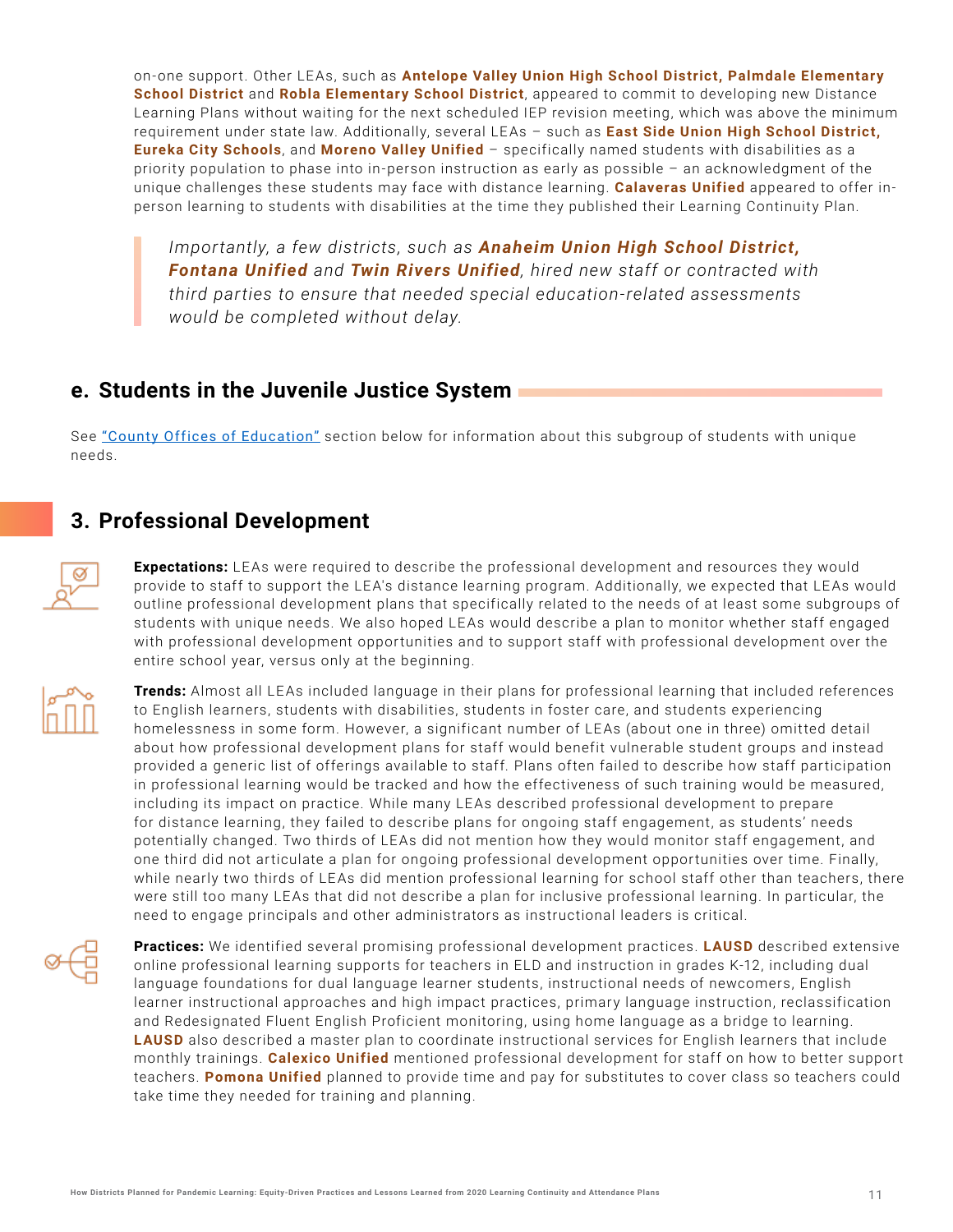<span id="page-11-0"></span>*Finally, Norwalk-La Mirada Unified described weekly professional development opportunities and professional learning communities where teachers with similar goals could regularly meet to learn and adapt instructional processes.*

# **4. Technology and Connectivity**



**Expectations:** LEAs were required to describe how they would ensure 1:1 access to devices and internet connectivity for all students to support distance learning – including students and families with unique circumstances.<sup>11</sup> LEAs were required to provide a device (laptop or tablet) or internet connection (usually by providing an wi-fi hotspot), free of charge, to students that did not have a device or sufficient internet connectivity.<sup>12</sup> We also expected LEAs to describe the intersection of connectivity and engagement that is, how LE As would identify and address situations in which connectivity challenges were disrupting students' ability to engage with instruction or otherwise fully participate in their education.



**Trends:** Almost all LE As included plans for assessing access to technology devices or internet connectivity in their Learning Continuity Plans. These plans often included surveying students and families about their access to or need for technology and internet connectivity in order to participate in online learning platforms. If students lacked access to a device or internet connectivity, most LE As at minimum planned to provide families with a device and at least one or multiple mobile internet devices per household, dependent upon the number of students in the home.

**Practices:** There were some promising practices revealed in LEA plans to support access to technology and internet connectivity. For example, both **Arvin Union** and **Fontana Unified** planned to provide multiple mobile internet hotspot devices for families with multiple students in one home, to combat the bandwidth limitations of devices. Relatedly, **Fontana Unified** included plans to collaborate with local internet providers to either provide in-home internet or expanded access in public areas. Additionally, to address lost instructional time due to disrupted internet connectivity, some LE As planned to record live instruction and make it available for students to access at their leisure (e.g., **Alisal Union, Sacramento City Unified**, and **West Contra Costa Unified** at teachers' discretion). In planning for the needs of students with disabilities, LEAs such as **Sacramento City Unified** and **San Joaquin County Office of Education** noted in their Learning Continuity Plans that they had plans to ensure that students with IEPs had at-home access to devices and assistive technology as identified by their IEPs.

Although most LE As provided 1:1 device access, at least one LE A identified a device shortage, and it did not anticipate receiving the additional devices until mid-semester. One LE A did not ensure that every student had access to a device (e.g., this LE A mentioned providing devices for students in grades 3-12 but not students in K-2), and it was concerning to see few LE As mention how they would provide technology support, including troubleshooting for devices and internet connectivity. Some LE As included policies that required parents or guardians to sign out devices and would not allow students to sign out a device, which would potentially create challenges for students not living with a parent or guardian, working parents, or parents without transportation or childcare. Most concerning in the review was the lack of recognition or planning from most districts about how they would address lost instructional time for students who live in internet dead zones, those that frequently experience a temporary loss of internet connectivity, or those with insufficient bandwidth to enable participation in classes offered through online meeting platforms or to reliably access online learning.

# **5. Additional Staffing and Support**

**Expectations:** We expected LEAs to describe staffing changes or additions to support at least some subgroups of students with unique needs.

**Trends:** In this section, many Learning Continuity Plans provided general information about LE As' plans to shift staff roles and responsibilities or hire additional staff to support students during distance learning, though their plans were not specific to students with unique needs. For example, several LEAs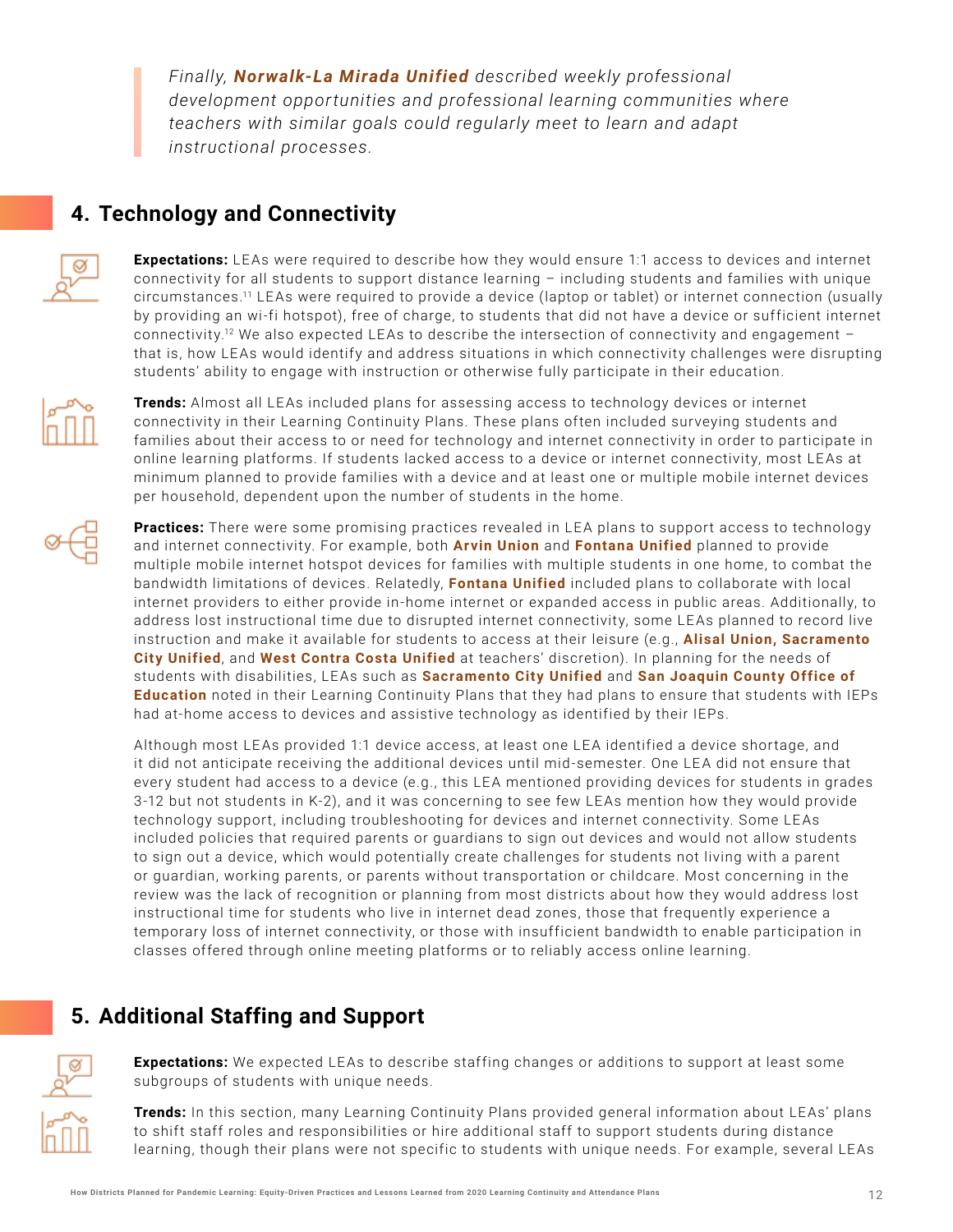<span id="page-12-0"></span>– such as **Long Beach Unified, Lucerne Elementary School District** and **West Contra Costa Unified** – hired new staff to support students and staff with social-emotional learning during distance learning, and **Kern County Office of Education** hired a Multi-Tiered System of Supports Coordinator. In addition, some LE As – such as **Robla Elementary School District** and **Eureka City Schools** – repurposed their classified staff to assist classroom teachers during live online instruction or breakout rooms and to provide small group instructional support. **East Side Union High School District** reassigned staff to help with attendance and engagement efforts, including reaching out to students who are disengaged or who have been absent from online instruction. Specific to students with unique needs, many Learning Continuity Plans discussed plans to use their existing staff who serve certain high-need student groups (students with disabilities, students in foster care, students experiencing homelessness, and English learners) to reach out and provide supports to these students in a virtual format.

*Unfortunately, over one third of Learning Continuity Plans we reviewed did not include any information on staffing changes or additions to serve any students with unique needs, or simply stated that staffing did not change.*

**Practices:** We identified several promising practices in this area. **Antelope Valley Union High School District** and **Twin Rivers Unified** each hired two additional staff to support the needs of their English learners. **Oakland Unified** hired three new dedicated staff to help monitor and address the needs of students in foster care during distance learning, one of whom works specifically with students who are in foster care who have IEPs. **Calexico Unified** paired up students in foster care or experiencing homelessness with an Expanded Learning staff person to tutor and mentor these students, provide them with supports, and connect them to resources. Finally, **Robla Elementary School District** hired one social worker to provide supports to students and families impacted by COVID-19, including students in foster care, English learners, and students in lowincome families.

# **6. County Offices of Education**

**Expectations:** County Offices of Education ("COEs") maintain alternative education programs, such as court and county community schools. While Learning Continuity Plans were not required by law to include any particular information about alternative schools, the state did require that LE As address additional supports for<sup>13</sup> and strategies to address instructional loss<sup>14</sup> of "pupils in foster care," which encompasses students in the juvenile justice system. Since students in the juvenile justice system are the sole students in COE court schools and frequently attend county community schools, we examined these COEs' Learning Continuity Plans not only in terms of their services for all students, but also with a specific eye toward their supports for students in the juvenile justice system.



**Trends:** Several COEs provided limited or no information on the synchronous and asynchronous instructional minutes they would offer to their students, making it unclear as to whether the COEs would be in compliance with state law. Additionally, a common thread was that COEs shared little specific information about how incarcerated youth in their court schools received instruction during the pandemic that was unique to those students' circumstances. For example, incarcerated youth can be held in quarantine in their cells or units if COVID-19 cases arise in the juvenile detention facility, but COEs neither acknowledged that scenario nor provided information about how education would be provided to youth in those situations. Additionally, some COEs specifically acknowledged that incarcerated youth would have limited access to technology for distance learning, without providing strategies for how this could be addressed. Overall, it was striking to see so little information about education supports for incarcerated youth in contrast to the plans these COEs made for their students in COE community schools and other county education settings.



**Practices:** Several COEs shared information that was promising. For example, **Kern County Office of Education** and **Orange County Department of Education** described a long stakeholder engagement process and detailed how that input was specifically integrated into their Learning Continuity Plans. With regard to student connection, **Kern**, **Monterey** and **San Francisco COEs** utilized creative engagement practices such as transition counselors, weekly engagement logs and family phone checks to support their students in staying connected to school. Finally, COEs including **Monterey, San Diego, San Francisco** and **San Joaquin COEs** offered professional development opportunities for teachers and staff that specifically addressed mental health and trauma, and planned new supports to help students learn about and address their mental health.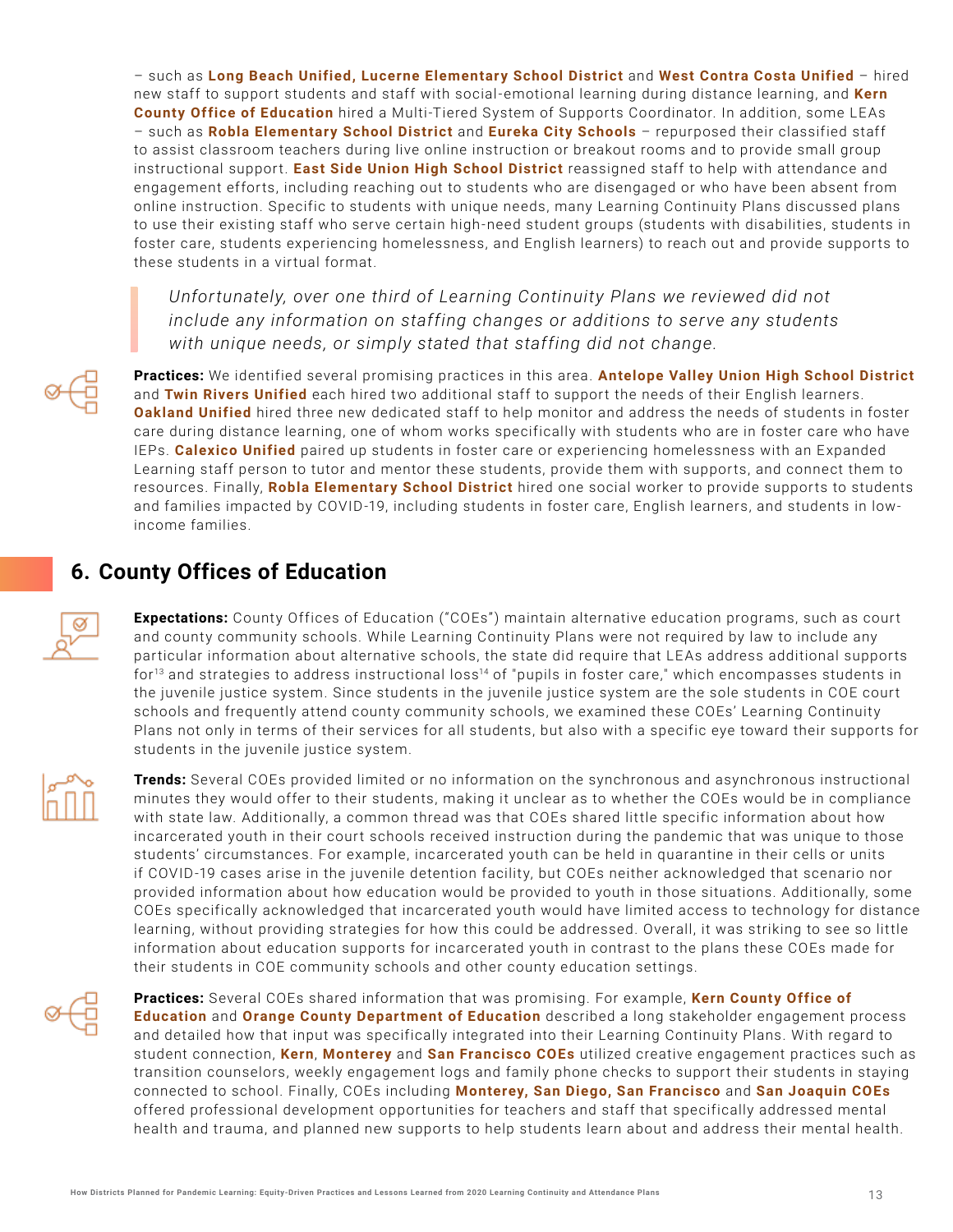<span id="page-13-0"></span>

We identified a number of concerning practices in addition to the lack of attention to incarcerated youth described as a trend above. COEs described punitive responses to student disengagement from learning, such as referring students to their probation officers, to the District Attorney's office, or to staff that appeared to be in a law enforcement role. One COE acknowledged they would use monitoring software to oversee detained youth's internet usage, which raises significant student privacy concerns. These punitive approaches stand in contrast to non-COE LEAs, who focused on a multi-tiered system of engagement that, generally, did not include surveillance, law enforcement referral or prosecution.

# **7. Mental Health and Social and Emotional Well-being**

**Expectations:** LEAs were required to describe how they would monitor the social and emotional well-being of students and staff during the school year.15 They also had to generally describe how they would provide students and families with information, resources, supports and referrals to services.<sup>16</sup> Additionally, we expected that LE As would address how they planned to utilize trauma-informed practices, peer-to-peer connection and social-emotional learning in the classroom.



**Trends:** Overall, the Learning Continuity Plans we reviewed met basic expectations with respect to how LEAs planned to provide students and families with mental health information, resources, supports and connections to outside mental health services. However, on average, the Learning Continuity Plans included limited or no information on how trauma-informed practices, peer-to-peer connections and social-emotional learning would be utilized in the classroom.

Eleven of the Learning Continuity Plans contained no mention of any of the specific student groups or stakeholders we reviewed for in the mental health and wellness section. See [Students with Unique](#page-6-0)  [Needs](#page-6-0) section on page 7 for more detail about our analysis of student and stakeholder groups named throughout the Learning Continuity Plans. This indicated that some LE As may not have planned for any unique mental health and wellness supports tailored to the circumstances of students with unique needs.



Practices: We identified several promising practices in the Learning Continuity Plans. Some LEAs included concrete plans for identification of student mental health needs, such as through virtual emotional wellness checks (**Fresno Unified**) or ongoing screenings and surveys (**Twin Rivers Unified** and **Santa Ana Unified**). LE As described a range of school-based services (e.g., site-based psychologists providing case management, individual and group counseling and outside referrals), as well as collaborations with outside partners (including county behavioral health agencies, community organizations, and at least one university-based trauma center) for meeting mental health and related needs (e.g., **Long Beach Unified, Monterey County Office of Education, Moreno Valley Unified, Norwalk-La Mirada Unified**, and **Palmdale Elementary School District**). Some LEAs specifically recognized the need for multiple tiers/ levels of support (e.g., **East Side Union High School District** and **Monterey Peninsula Unified**).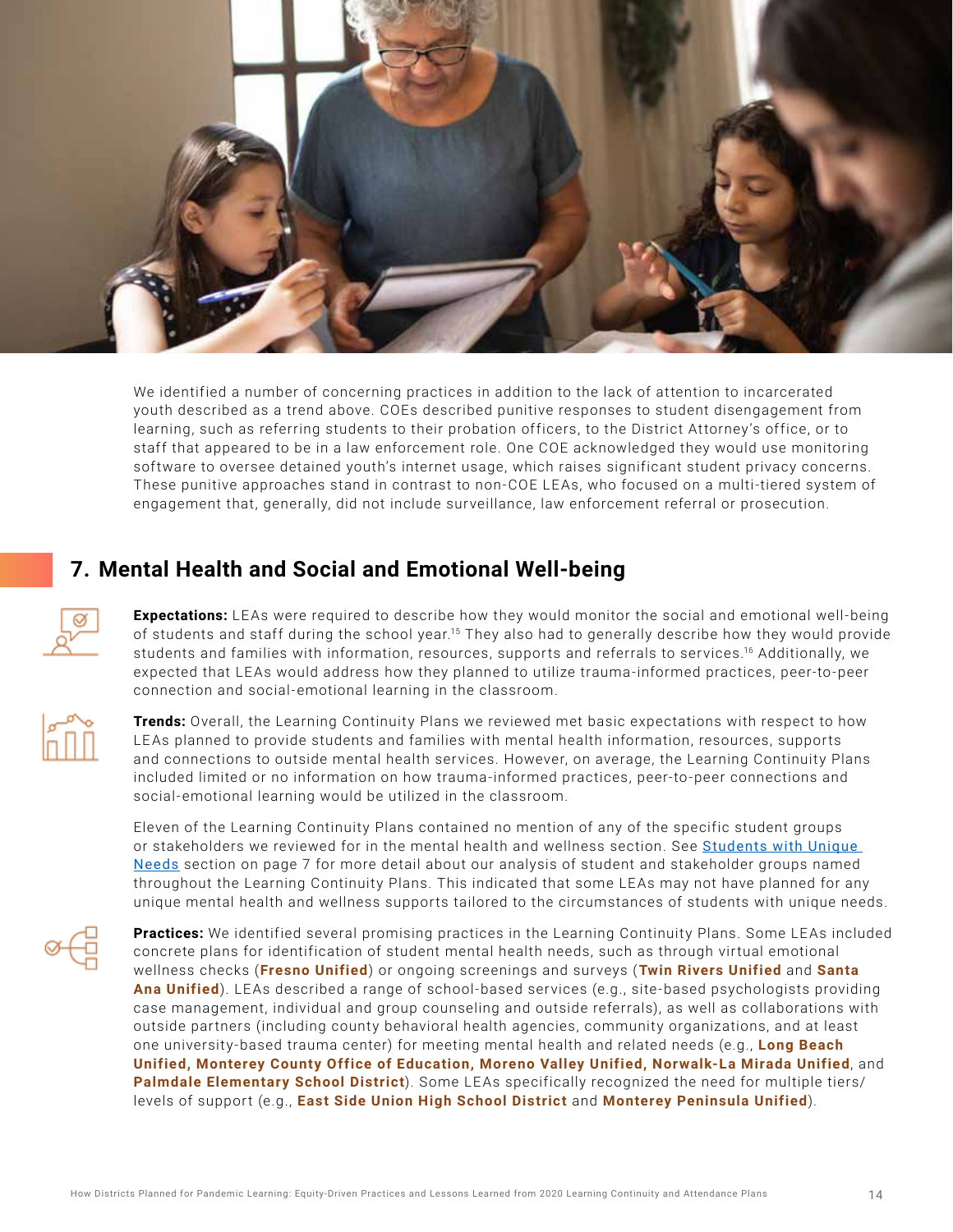<span id="page-14-0"></span>**Anaheim Elementary School District, Anaheim Union High School District**, and **East Side Union High School District** described bringing mental health and wellness into the classroom through lessons or educational series. **Long Beach Unified** described having "teachers on special assignment" to staff its work on social and emotional learning, while **West Contra Costa Unified** noted creation of a new position, Director of Positive School Climate and Social Emotional Learning. **Stockton Unified** described partnering with a program that uses trained student leaders to help evaluate school connections and emotional climates, and using restorative circles to promote peer connections. Finally, some LE As addressed how they would meet the needs of more impacted groups of students, such as Black students impacted socially and emotionally by current events (**West Contra Costa Unified**) and LGBTQ+ students (**Sacramento City Unified**).

We also identified concerns in some of the Learning Continuity Plans, such as insufficient information regarding how the needs of students and staff would be identified, access to counselors, how students and families would be connected or referred to outside resources when needed, and remote service delivery.

*Several LEAs identified probation officers as a resource for students experiencing stress or trauma, which is concerning for multiple reasons, including because of the lack of standardized or required mental health training for probation officers.* 

Some LEAs made vague references to the use of multi-tiered systems of support, and to the use of screenings and assessments, without offering meaningful detail. Finally, some LE As lacked information about how they would measure the effectiveness of their mental health and wellness supports.

# **8. Professional Development Related to Mental Health**

**Expectations:** LE As had to describe what professional development they would provide to staff on the topics of mental health needs and social-emotional learning.17

**Trends:** Most Learning Continuity Plans included the minimum required information on this topic. However, some LE As provided no information, or insufficient information, about the specifics of the professional development provided, timeline for implementation of professional development, who would provide the trainings, and who would have access to the trainings. Many Learning Continuity Plans also lacked information about monitoring or accountability to track participation and engagement in professional learning related to mental health. In addition, many Learning Continuity Plans did not reference important topics such as equity, cultural responsiveness, racial justice or anti-racism in their discussion of professional learning related to mental health.



**Practices:** We identified several promising practices in the Learning Continuity Plans. Some LE As offered professional development opportunities on a wide range of mental health topics, such as: Adverse Childhood Experiences ("ACEs"), mental health first aid, trauma-informed practices/traumasensitive schools, secondary trauma, social-emotional learning ("SEL") embedded instruction, training on implementation of SEL curricula in a virtual environment, mental health awareness/supports, grief/ loss, motivation, coping skills, anxiety/depression, training specific to unsafe living conditions, stress management, trauma and discipline, resilience, culturally responsive teaching, restorative practices, mindfulness, helping students build supportive connections to adults, and the "combined traumas" of COVID-19 and ongoing systemic racism and racial violence. **Oakland Unified** offered trainings specifically addressing equity and racial justice issues, such as "Healing Centered Restorative Justice" and "Building Relationship Centered Schools to Address Racism and Bias," and **San Francisco County Office of Education** discussed using "Anti-Racist Healing Practices" to support the wellness of students, families, and staff. The **Monterey County Office of Education** described training for Alternative Education staff on trauma-informed practices to differentiate between stress, chronic stress, trauma, and anxiety in order to determine appropriate interventions. Additionally, there were several LE As that addressed professional development for all their staff, not just teachers or administrators.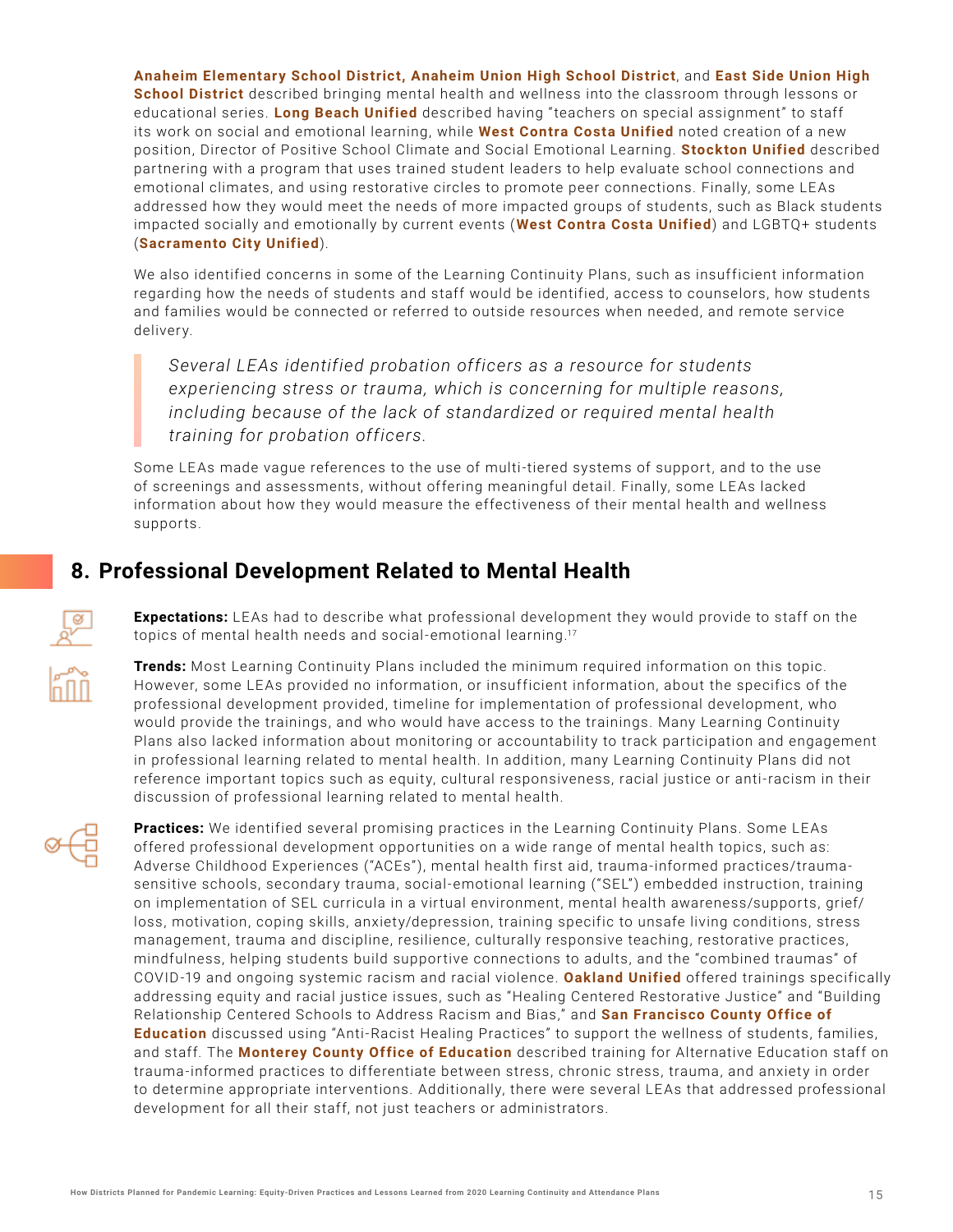# <span id="page-15-0"></span>**9. Learning Loss, Including Assessments**



**Expectations:** LE As had to describe how, with which tools, and at what frequency they would assess learning status (including instructional loss), particularly in the areas of English language arts, English language development, and math.18 They also had to describe how they would use supports to address the needs of students not performing at grade level.<sup>19</sup> Finally, we expected LEAs would provide stakeholders with sufficient information to understand how learning loss and/or inadequate student progress they identified would trigger interventions for students.



**Trends:** In the descriptions for how LEAs would measure learning loss, too many were vague and relied heavily on assessment systems that are very focused on standardized summative tests (I-Ready, Northwest Evaluation Association). Few LE As focused on formative assessments or described how student progress would be measured on an ongoing basis, which should be the main focus in order to inform instruction and ensure that the strategies utilized are more responsive to student needs.

*Additionally, few LEAs described how they would actually measure the effectiveness of their intervention strategies.* 

However, one positive trend was that many LE As placed additional focus on students with disabilities and English learners for assessment purposes.



**Practices:** We identified several promising practices. Long Beach Unified described the use of CORE data<sup>20</sup> to better inform interventions and measure instructional loss. **Fresno Unified** provided mentors to support Long Term English Learner students. **Elk Grove Unified** implemented a plan for credit recovery. **Oak Grove Unified** described a comprehensive approach, including parent training, summer STEAM academy, and professional learning communities to review student-level data. **San Francisco Unified** planned to compare interim data to previous years to assess learning loss.

# **10. Mode of Instruction**

**Expectations:** As part of the move to distance learning, the June 2020 education budget bill, SB 98, mandated that LEAs offer minimum instructional minutes each day.<sup>21</sup> Instructional minutes mandated by SB 98 are as follows: Pre-K and kindergarten = 180 instructional minutes; grades 1-3 = 230 instructional minutes; and grades 4-12 = 240 instructional minutes. It is important to note that SB 98 did not set specific minimums for synchronous versus asynchronous minutes. However, we expected LE As to describe daily instructional minutes for both asynchronous instruction (instruction through means other than live instruction) and synchronous instruction (instruction provided in real-time by a teacher), because of the importance of this distinction to students and their families. We also hoped LE As would plan an attendance policy for both types of instruction and address how it would assess engagement – not just attendance – in both settings.



**Trends:** Only 36 LE As included any mention of instructional minutes in their Learning Continuity Plans. Of the LE As that did address instructional time, only 23 LE As provided a distinction between asynchronous instructional minutes and synchronous instructional minutes that students would receive daily. In comparison to the statutorily required (prior to the pandemic) in-person instructional time of 200 to 360 minutes per day, 23 LE As distinguished between modes of instruction and planned to provide a wide range of synchronous instructional minutes, as follows:

- 60 minutes to 180 minutes per day for PreK K
- 75 minutes to 240 minutes per day for Grades 1 5
- 75 minutes to 300 minutes per day for middle school
- 75 minutes to 360 minutes per day for high school



**Practices:** Most promising were LEAs such as **Calaveras Unified** and **Salinas City Elementary School District** that included sample school day schedules, with plans for live instruction, office hours style dropin time and designated small group or 1-on-1 instruction for students that needed targeted interventions. Additionally, **Monterey Peninsula Unified** planned how school site staff would track and document student level engagement in both asynchronous and synchronous instructional activities, and further detailed how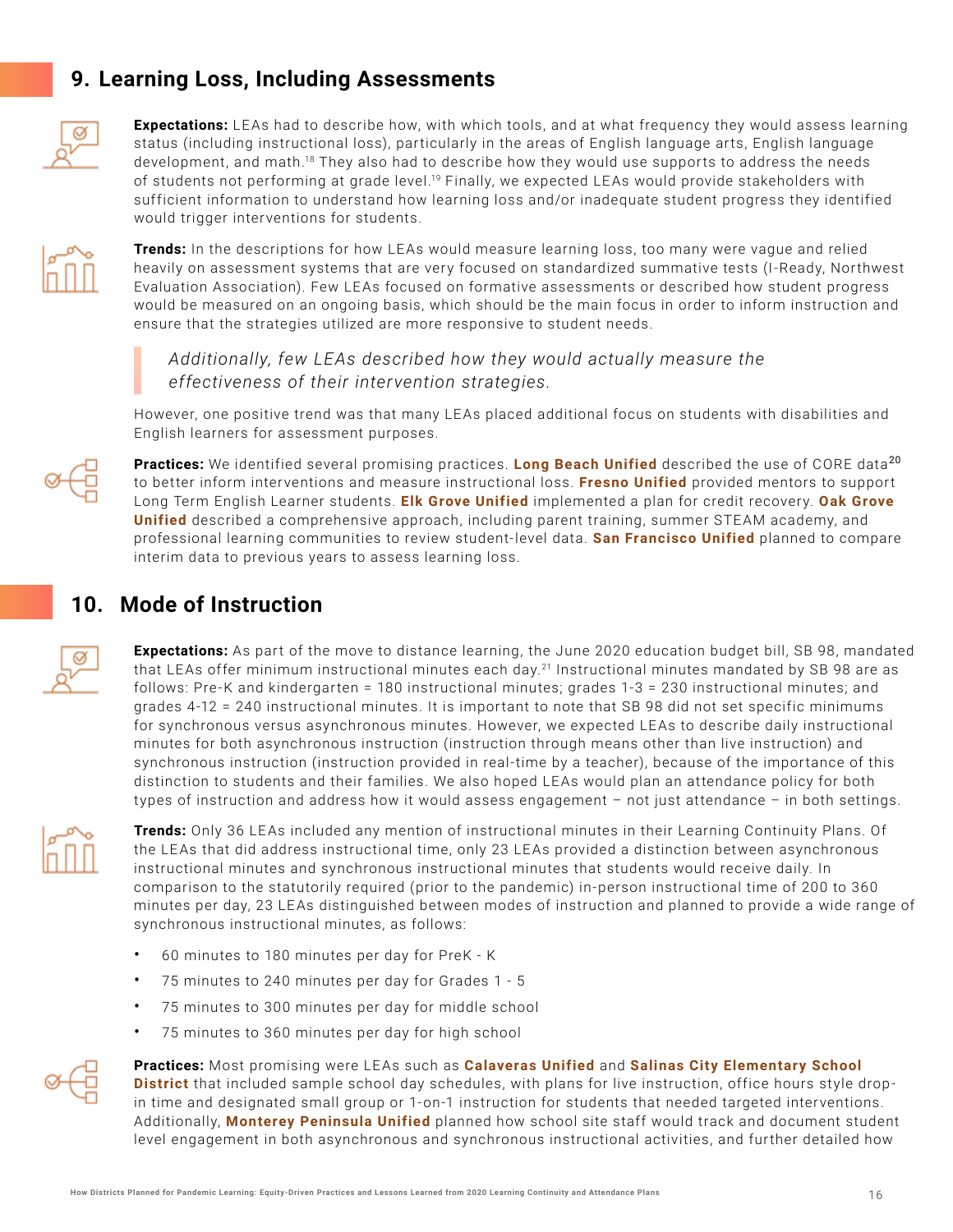<span id="page-16-0"></span>those data would be used to aid family engagement strategies. However, in addition to the 12 LEAs that did not include plans for instructional time, it was concerning that some Learning Continuity Plans suggested instructional times in the plans were general guidelines and did not create a mandated minimum level. While we recognize the need to develop plans according to the needs of specific school communities, this lack of an LE A-level mandate could result in large inconsistencies in access to live instruction within an LEA.

# **11. In-Person Instruction**

**Expectations:** We expected that LEAs would address actions to plan for in-person learning, whenever safely possible and to at least acknowledge their ability to prioritize students for in-person instruction in small cohorts, per guidance from the California Department of Public Health issued on August 25, 2020<sup>22</sup> and updated on September 4, 2020, prior to the due date for Learning Continuity Plans.<sup>23</sup>



**Trends:** During the development of the Learning Continuity Plans, it was not clear from state leadership when full scale in-person learning would be safe for all students, so it was not surprising that many LEAs outlined plans for working with or monitoring their local department of health for approval to move back to in-person learning. At least 40 Learning Continuity Plans we reviewed included plans for returning to in-person instruction or identifying priority student groups for small cohort learning opportunities, although many of the LE As did not specify which groups would be prioritized for those in-person opportunities. LE As that addressed in-person learning often included plans for collaborating with local health departments on developing safe returns to in-person learning, purchasing of personal protective equipment, and plans for monitoring traffic flows on campus and smaller-than-normal class sizes. Some LEAs included plans for utilizing hybrid learning and A/B student group schedules.



**Practices:** Despite the minimal information included in most Learning Continuity Plans, some promising practices emerged. For example, LEAs such as **Eureka City Schools** and **San Joaquin COE** clearly identified their use of diagnostic assessments to determine which students to prioritize for in-person learning.

*Moreno Valley Unified, Oakland Unified, and San Francisco Unified included plans to proactively utilize data, such as chronic absenteeism tickers or low online engagement tickers, as a way to prioritize outreach to students for in-person learning opportunities.*

# **12. Addressing Needs of Students Without a Suitable Place for Learning**

**Expectations:** We expected LE As to acknowledge that not all students have a suitable learning environment at home. We hoped for details on how they would address that challenge, for example, by collaborating with community organizations to provide and supervise physical spaces where students could learn, or paying for transportation to such physical spaces.



**Trends:** It is concerning that the majority of LEAs did not address this issue and those that did generally lacked plans for specific interventions. Of the LE As that addressed this issue, many focused on providing additional supports for students experiencing homelessness, students with disabilities, and students in low-income families. While most plans lacked specific details, some LE As planned for provision of assistive technology and other devices to support students with disabilities.



**Practices:** We identified a number of promising practices, despite the overall gap in information on this topic. **Calaveras Unified** provided " distance learning rooms or Internet cafes" at school sites for students living in rural areas without internet access. Students could visit these locations to access instruction time on a device, and it appears that devices and transportation would be provided.

*Fontana Unified provided three "Learning Centers" to, in part, support students experiencing homelessness who did not have suitable learning environments.*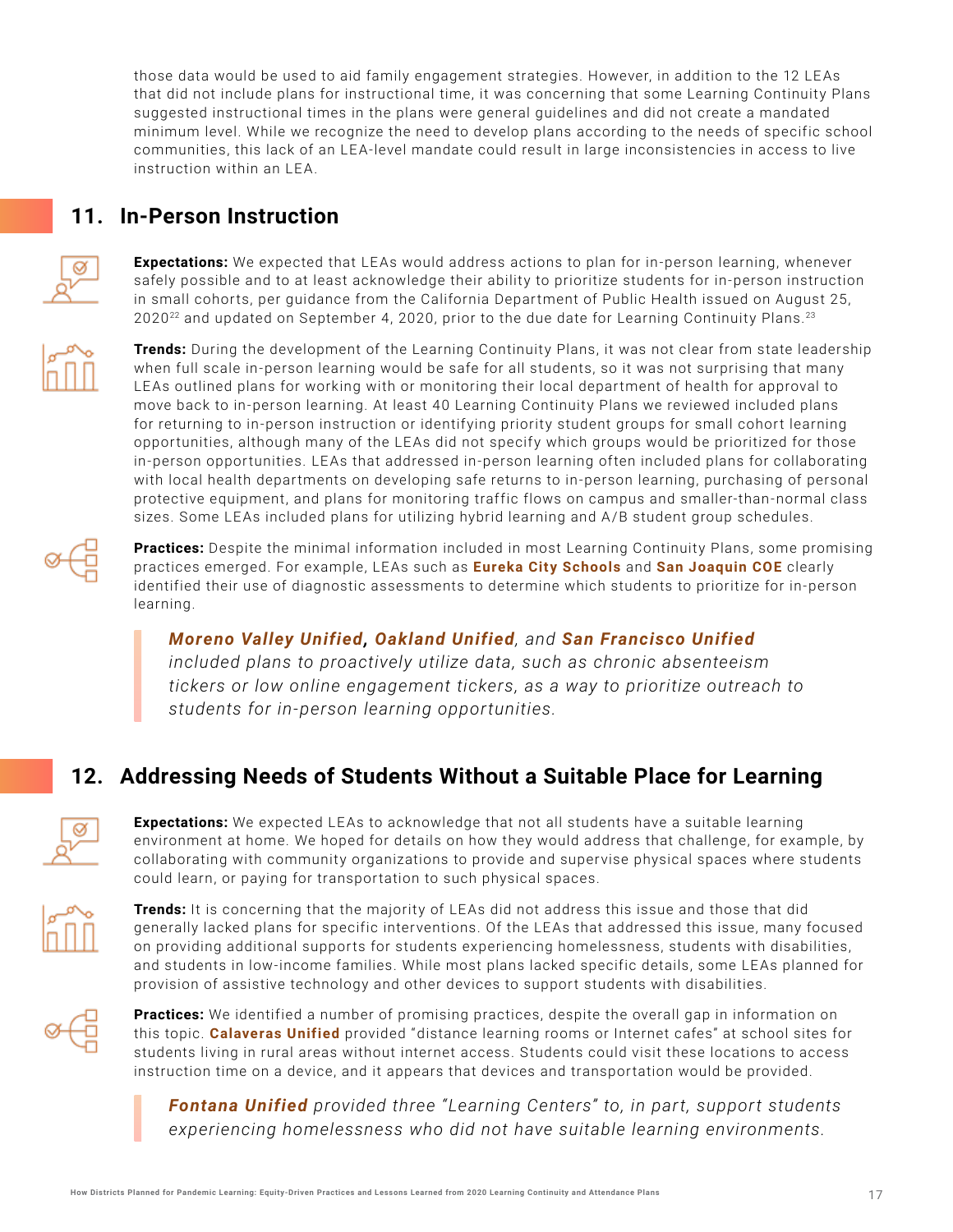<span id="page-17-0"></span>**San Joaquin COE** outlined how it would support students receiving special education services by providing all families with adaptive devices, communication aids, equipment, and other tools to recreate the in-person learning environment. In addition, **Alisal Union** planned to purchase desks and chairs for students who need workspaces at home, such as students in low-income families, students in foster care, students experiencing homelessness, and students who are English learners. Finally, **East Side Union High School District, Fresno Unified, Long Beach Unified**, and **Oakland Unified** also included plans for either providing supervised in-person learning or partnering with local community-based providers to provide supervised in-person space for students.

# **Fiscal Analysis of Learning Continuity Plans**

# **Introduction**

Given the suspension of the more comprehensive Local Control and Accountability Plan ("LCAP") during the 2020 -21 school year due to the pandemic, the Learning Continuity Plan is the sole LE A-wide plan for the current fiscal year that describes LEA spending in connection to programmatic priorities. Perhaps due to the lax format for reporting expenditures and lack of clarity about what spending must be included, we found that these Learning Continuity Plans did a poor job of clearly showing how LEAs invested the more than \$8 billion in pandemic relief funding they received, in addition to billions in ongoing state funding, including Supplemental and Concentration ("S&C") funds generated by students in foster care, students in low-income families, and English learners ("high-need students"). As a result, it is extremely difficult for community stakeholders, especially students and families, to monitor and weigh in on the effectiveness of this spending and contribute to decision making. This difficulty is compounded by the fact that the 2021 Annual Update only requires reporting on expenditures included in the Learning Continuity Plan.

To provide at least some transparency about the fiscal planning completed by the 48 LE As reviewed here, we describe below our analysis of three issues: (a) LE A budget transparency; (b) largest investments described across LE As; and (c) plans to increase and improve services for students in low-income families, students in foster care, and English learners.

Moving forward, there must be a stronger mechanism for public accountability of federal relief and ongoing LCFF funding. LCAPs should include the federal relief funds the LEA received, disaggregated by funding source. If money is received after the LCAP is adopted, LCAPs should be amended, an appendix should be added, or LE As must be required to update their expenditure tables. For the most recent round of federal relief funds, including the 2020 Coronavirus Response and Relief Supplemental Appropriations Act ("CRRSA") and the 2021 American Rescue Plan Act ("ARPA") funds, and any future federal funds, it is critical that the state do more to require transparent reporting and effective spending.

### **1. Budget and Revenue Comparisons**

### **Overview**

Learning Continuity Plans required LEAs to describe how federal and state funding included in the adopted budget "is used to support the efforts described in the [Learning Continuity Plan], including federal and state funds provided for learning loss mitigation."<sup>24</sup> We would thus expect Learning Continuity Plans to include expenditures of federal Elementary and Secondary School Emergency Relief ("ESSER") funds, Learning Loss Mitigation funds, and California's Local Control Funding Formula ("LCFF") funds, as well as any other resources supporting Learning Continuity Plan actions.

### **Findings**

We analyzed fiscal transparency with respect to the 2020-21 amounts budgeted across the 48 Learning Continuity Plans, compared to those LEAs' actual revenue, and identified the following trends:

As shown in [Figure 2](#page-18-0), a majority of the 48 LEAs reviewed showed one quarter or less of their total projected revenue in their Learning Continuity Plans, and 91% of LE As reviewed showed less than half of their projected revenue. This suggests that either the actions to support continuity of learning for students reflect just a sliver of what many LE As are funding in the current year or many LE As were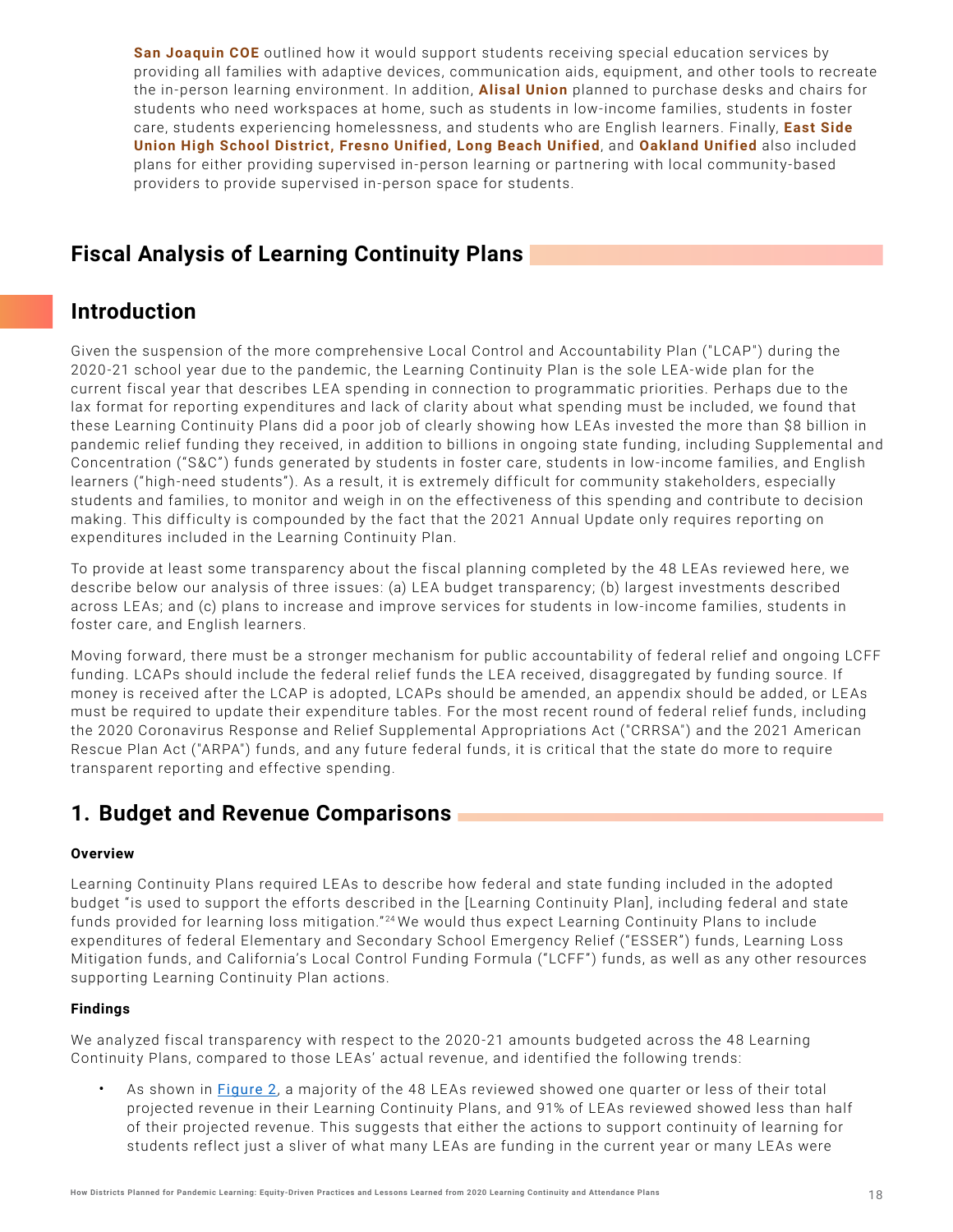<span id="page-18-0"></span>underinclusive in their reporting of actions in the Learning Continuity Plan. Either scenario highlights a troubling transparency gap when it comes to how LE As spent the majority of their significantly increased budgets due to the influx of federal relief funds. Because LE As will only be required to report on actions and services included in the Learning Continuity Plan in the upcoming Learning Continuity Plan Annual Update, there is little accountability to the community for the vast majority of funding that LE As received in the current year. See [Appendix V](#page-30-0) for the largest planned expenditures by LEA and additional fiscal data.



### **Figure 2. Percent of Total Projected Revenue Districts Budgeted in Their Learning Continuity Plan25**

Total projected revenue in district's Learning Continuity Plan

• Although Learning Continuity Plans must include federal and state funds provided for learning loss mitigation, 73% of LE As adopted Learning Continuity Plans with budgeted expenditures in amounts less than the total amount of their Learning Loss Mitigation funds ("LLMF"), while 42% of LE As budgeted less than half of the total amount of LLMF they received. Because the Learning Continuity Plan did not require LEAs to list funding sources, we have no way of knowing for sure whether LLMF revenues are reflected in the Learning Continuity Plans. While we cannot be certain that funds in Learning Continuity Plans are the LLMF, at the very least, one would expect Learning Continuity Plans to allocate funds nearly equivalent to what LE As received to address instructional loss or at least explain why those funds are not included.

### *There is a troubling lack of transparency as to how LEAs are spending Supplemental and Concentration funds generated by high-need students to meet their needs in the current 2020-21 fiscal year.*

- Because the Learning Continuity Plan did not require LE As to disaggregate by funding source actions marked as "contributing" to increased and improved services for high-need students, it is impossible to know whether actions LE As marked as "contributing" account for S&C funds or include other funding sources.26 If one assumes that Learning Continuity Plan expenditures marked as "contributing" do account for S&C funds, then LEAs varied greatly in how much of their appropriated S&C funds they included in their Learning Continuity Plans, ranging from 1% to more than 200%,<sup>27</sup> with 11 LEAs including 25% or less of their S&C funds while 11 LE As included greater than 100% of their S&C funds (raising questions about whether those LEAs are properly characterizing their "contributing" services).<sup>28</sup> Because the only 2020 -21 expenditures LE As will be required to report on in the Annual Update are those expenditures in the Learning Continuity Plan, there is a glaring lack of oversight around appropriate S&C spending and effectiveness of actions for high-need students in the current fiscal year.
- Finally, there were numerous discrepancies between the amount of Learning Continuity Plan spending for increased and improved services for high-need students reported in the LCFF Budget Overview for Parents ("Budget Overview for Parents") versus the actual expenditures marked as "contributing" to such services in the adopted Learning Continuity Plan, although one would expect those two figures to be nearly identical. Twenty-three of the LE As had a difference of \$100,000 or more between the amount reported in their Budget Overview for Parents and their Learning Continuity Plan spending for high-need students, with 16 LE As exhibiting discrepancies of greater than \$1,000,000 (ranging from -\$79 million to +\$112 million).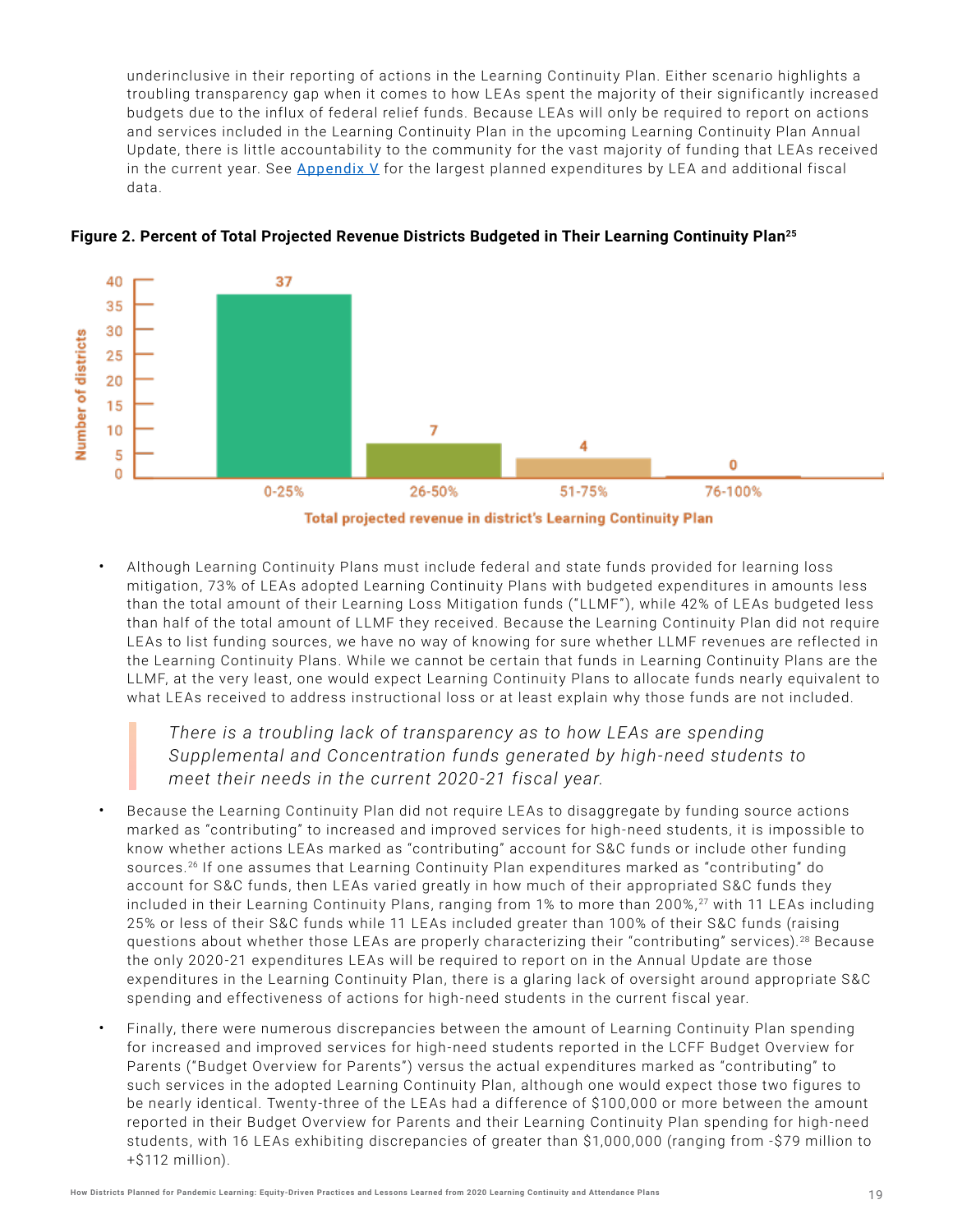### <span id="page-19-0"></span>**Recommendations**

Regardless of the amount of financial resources available, accountability is essential to ensure the community can transparently see how funds are being spent and how LE As are reflecting on whether investments effectively serve students. The state should require LEAs to remedy these transparency gaps - specifically, by providing a table in their Annual Update to report on the spending of all Learning Loss Mitigation funds and other federal COVIDrelief funds (whether or not they were included in their Learning Continuity Plans). Any future planning documents (e.g., for reopening or expanded learning plans) should include expenditure tables that require LEAs to identify funding sources. Likewise, LCAPs should reflect planned investment of all federal relief funds, also disaggregated by funding sources. If funds are allocated after the LCAP is adopted, LCAPs should be amended, with an appendix added, or LE As should be required to update their expenditure tables. Next year's Budget Overview for Parents should require LE As to report how one-time COVID -relief funds are being used and whether those funds are included in the LCAP.

Additionally, to facilitate fiscal transparency and understanding of whether LE As met their legal obligation to increase or improve services for high-need students, LE As should provide action and expenditure tables as an appendix in their Annual Update for the full amount of S&C funding received and provide funding sources for all actions in the Learning Continuity Plan, including those marked as "contributing." Future plans should require disaggregation by fund source. In addition, greater attention should be paid to oversight of the Budget Overview for Parents so that it may serve as a reliable and accurate tool for the community.

# **2. Largest Learning Continuity Plan Investments**

### **Overview**

We reviewed the Learning Continuity Plans to evaluate LEAs' largest planned investments. As used here, "largest investments" refers to the three programs and services that accounted for the largest percentage of budgeted expenditures reported in each LEA's Learning Continuity Plan.<sup>29</sup>

### **Findings**

| <b>Investment Categories<sup>+</sup></b>                     | <b>Total amount budgeted for the</b><br>largest 3 expenditure categories<br>among all LEAs | <b>Number of LEAs where this was</b><br>one of their largest planned<br>expenditures |
|--------------------------------------------------------------|--------------------------------------------------------------------------------------------|--------------------------------------------------------------------------------------|
| Devices and connectivity                                     | \$250,500,681                                                                              | 32                                                                                   |
| Expanded learning and tutoring programs                      | \$1,081,440,269                                                                            | 21                                                                                   |
| Teacher and personnel hiring and salary                      | \$965,222,061                                                                              | 19                                                                                   |
| Health and safety procedures and<br>equipment                | \$113,540,759                                                                              | 18                                                                                   |
| Mental health and social and emotional<br>well-being support | \$62,769,254                                                                               | 8                                                                                    |
| Professional development                                     | \$12,998,976                                                                               | 6                                                                                    |
| Parent and pupil engagement and outreach                     | \$9,681,913                                                                                | $\overline{4}$                                                                       |
| Instructional materials and supplies                         | \$21,487,837                                                                               | $\overline{4}$                                                                       |
| Nutrition                                                    | \$35,819,648                                                                               | $\overline{4}$                                                                       |
| Extracurricular and learning enrichment<br>opportunities     | \$28,832,253                                                                               | $\mathcal{P}$                                                                        |
| *Combined expenditures                                       | \$120,151,340                                                                              | 3                                                                                    |

### **Table 2. Largest Learning Continuity Plan Investment Categories and Total Amount Budgeted**

† See **[Appendix IV](#page-29-0)** for descriptions of the investment categories.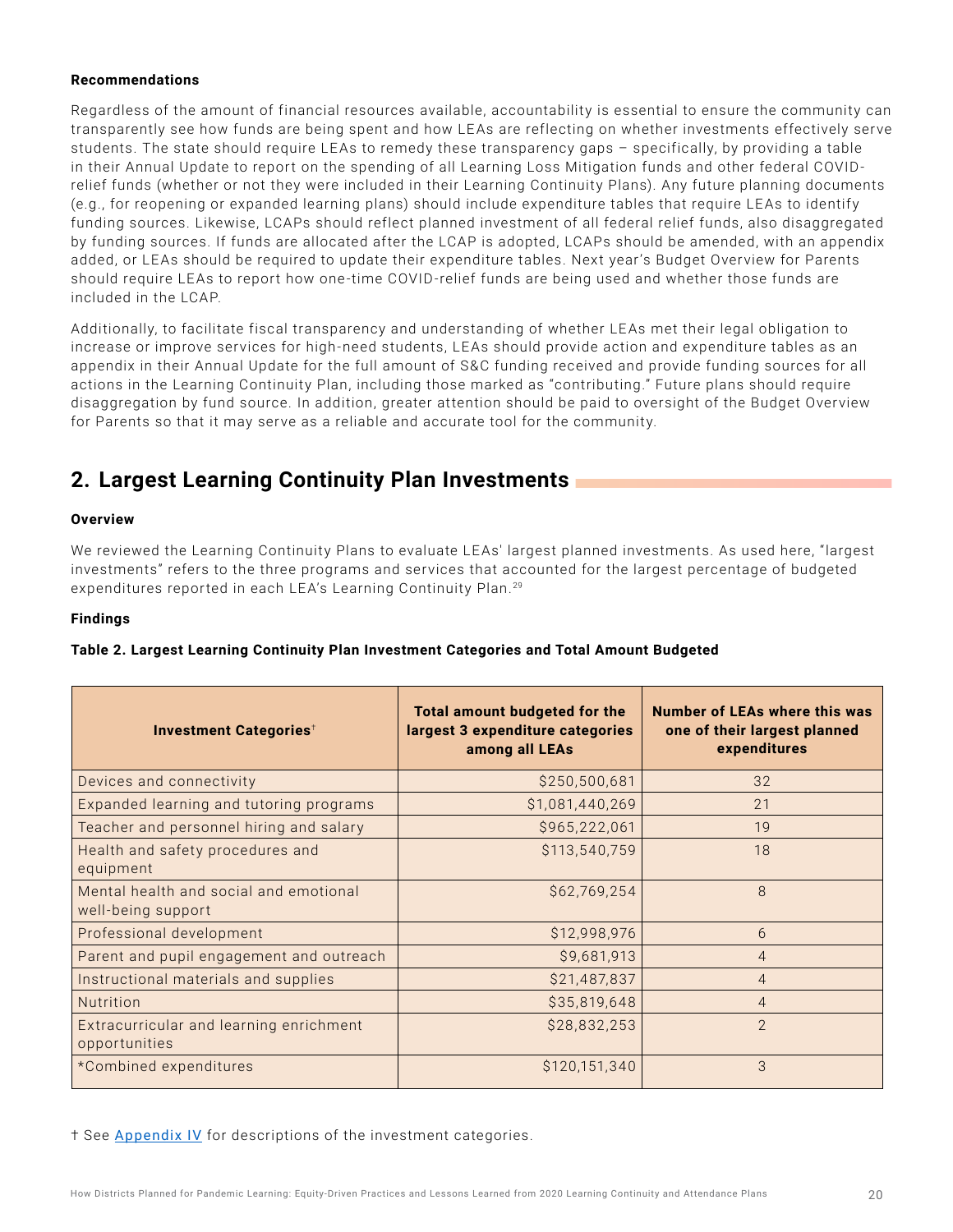Table 2 shows the categories in which LE As planned to make the largest investments and the total amount budgeted in those categories among all LEAs. Across the 48 Learning Continuity Plans reviewed, the largest planned investments were in the following areas:



**Devices and Connectivity** - In 32 LEAs, investments in devices and connectivity, including providing students and teachers with access to Chromebooks and hotspots, retrofitting classroom technology, and implementing communication/messaging systems, ranked among the largest three expenditures included in their Learning Continuity Plan. Combined, these 32 LE As budgeted approximately \$250 million for devices and connectivity for students and staff.



**Expanded Learning Programs** - In 21 LEAs, planned investments in expanded learning and intervention programs, such as after-school and summer school programs, multi-tiered systems of supports, tutoring, learning loss mitigation and credit recovery programs, were one of the highest expenditures, making up more than \$1 billion in total budgeted expenditures. This spending category includes the largest gross investment among all LEAs.

3. Two investments tied for third:



a. **Teacher and Staff Salaries** - In 19 LE As, salaries and hiring costs for teachers, paraprofessionals, certificated staff, learning aids and tutors, principals, and administrators accounted for one of the largest budgeted Learning Continuity Plan investments. Together, these LEAs spent nearly \$1 billion on these types of personnel.



b. **Health and Safety** - In 18 LE As, investments in health and safety procedures and equipment made up one of the largest expenditures. Investments in this category included purchasing personal protective equipment ("PPE") and sanitization supplies, increasing custodial staff, conducting facilities maintenance (e.g., HVAC repairs/upgrades), and other protocols such as reconfiguring classrooms to distance students. These LEAs planned almost \$114 million for health and safety.

We made the following additional findings:

**First, and unsurprisingly, a majority of LEAs (32 out of 48) planned significant spending on devices and connectivity**  due to the shift to distance learning across the state. The June 2020 education budget bill, SB 98, tied LEA funding for 2020 -21 to providing universal student access to a device and connectivity and required LE As to include in their Learning Continuity Plans a plan to assess and provide all students with 1:1 technology to engage in distance learning. SB 820, the education budget trailer bill signed in September 2020, expanded the requirements further by including devices and connectivity as part of the definition of "instructional materials" in the Education Code. This change recognized that access to devices and connectivity is a permanent ongoing necessity for students that will continue after the pandemic and a return to in-person instruction.

At the onset of the pandemic, it was reported that 1 in 4 school-aged children in our state lacked access to the internet at home. <sup>30</sup> Given the number of students, not to mention staff, that still needed a device or internet connection at the time Learning Continuity Plans were adopted, it is reasonable that many LE As devoted a substantial portion of their budgets to purchasing and distributing technology necessary for distance and hybrid learning.

**Second, despite the significant trauma wrought by the pandemic, investments in mental health and social and emotional well-being supports and services were one of the largest Learning Continuity Plan expenditures for only 8 LEAs.** This is alarming given the sky-rocketing rates of stress, anxiety, depression, suicidal ideation, and suicide attempts students are experiencing during the pandemic. While many LE As described in their Learning Continuity Plans how they would monitor and [support the mental health and social and emotional well-being](#page-13-0) of students and staff, just one sixth of the LEAs made mental health and wellness one of their largest investments.

**Third, many of the health and safety expenditures described in the Learning Continuity Plans were predicated on the notion that the LEA would provide in-person instruction or other on-campus services during the 2020-21 school year.** Yet, a majority of California schools remained physically closed from March 2020 through most of the 2020 -21 school year.

**Fourth, personnel expenditures approached or exceeded half of the overall Learning Continuity Plan budget in 9 of the 19 LEAs that invested heavily in teacher, administrator, and staff salaries.** The salary and staffing expenditure descriptions in those LEAs' Learning Continuity Plans were frequently so vague, or included multiple expenditures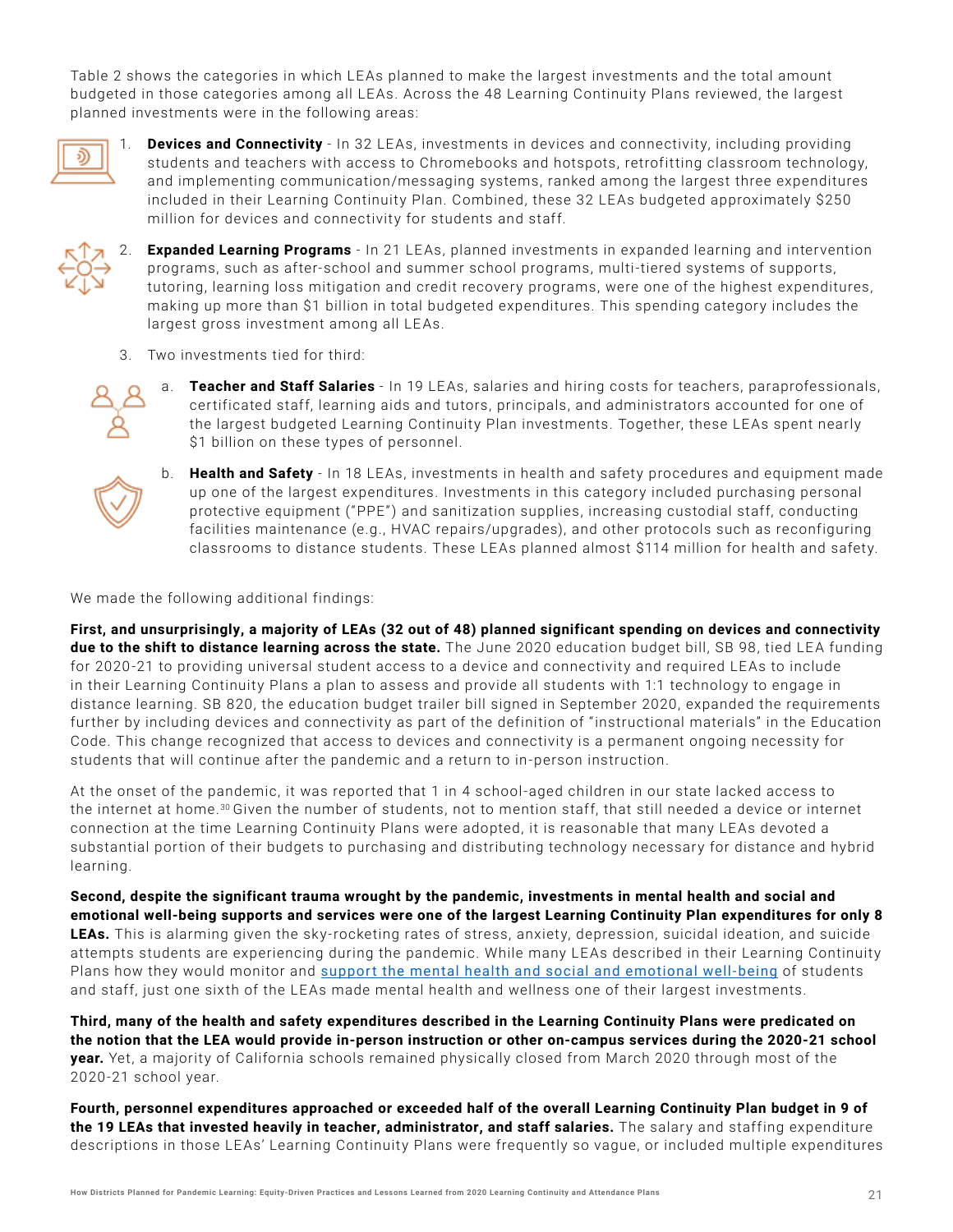<span id="page-21-0"></span>bundled together, that it was impossible to decipher exactly how they planned to use the budgeted funds or how such investments differed from their core program. For example, one LE A budgeted nearly \$600 million for staffing expenditures combined into two actions. The descriptions for both were extremely general: "school level funds for site supports such as class size reduction teachers," "additional staff to implement strategies... to increase or improve services for low-income students, students in foster care, and English learners," and allocating funds "to provide more site-level flexibility and decision making for staffing and supports."

### **Fifth, many LEAs failed to differentiate staffing costs for specialized programs and services from base salaries.**

For example, one LEA budgeted just shy of \$85 million for "salary only" for teachers engaged in distance learning instruction. The Learning Continuity Plan subsequently referenced this expenditure five additional times in the distance learning actions section providing a different explanation of the purpose each time, including information on synchronous and asynchronous instruction modalities, instructional minutes and schedules, parent outreach, staff meetings, and staff development.

**Sixth, in several instances, Learning Continuity Plans grouped personnel costs together rather than identifying subgroups (e.g., distinguishing custodial vs. transportation staff vs. counselors vs. supplemental classroom aides vs. administrators).** For example, in a single action, one LE A described a nearly \$280 million expenditure as including "staffing and supports...for Pupils with Unique Needs," "additional teacher professional learning and classroom time to prepare for...distance learning," "additional assistant principal resources for professional learning and family engagement," "additional counselor time," "intervention coordinators to implement learning loss interventions," and "site staff to support re-engagement efforts."

**Finally, we noted that smaller LEAs and COEs differed from larger LEAs in how they invested their budgets.** A larger portion of smaller LEA and COEs' Learning Continuity Plan budgets were earmarked for parent and pupil engagement, professional development and mental health and social and emotional supports.

### **Recommendations**

Our findings regarding LE As' largest Learning Continuity Plan investments emphasize the need for LE As to consider additional promising ways to plan for and invest state and federal funds that advance equity and access for students with unique needs. As they are making such plans, they must be more transparent about their spending in publicly available documents. See the section above on trends and practices in Learning Continuity Plans for more details on promising practices.

Additionally, LE As that planned health and safety expenditures that were dependent on students, teachers, and staff being physically present on campus (e.g., cleaning supplies, PPE, desk dividers/shields, and increased custodial staff), and that have not provided regular in-person instruction or services this year, should be required to account with specificity for how these budgeted funds were spent in their Annual Update.

Finally, LE As should not combine unrelated staffing expenditures into lump actions and should provide greater detail when describing staffing expenditures to enable stakeholders to understand whether the funds are covering base salaries or increasing staff time to implement specific programs. This has been a concerning practice in past LCAPs that violates the law.

### **3. Expenditures to "Increase and Improve" Services for High-Need Students**

### **Overview**

More than seven years after the passage of the Local Control Funding Formula ("LCFF"), LE As continue to struggle with the basic equity requirements at the heart of the law. Chief among these requirements is the mandate that LEAs demonstrate how they are providing increased and improved services to students in lowincome families, English learners and students in foster care ("high-need students").

Consistent with the LCFF legal framework, SB 820 required LE As to report in their Learning Continuity Plan "a description of how the [LEA] is increasing or improving services in proportion to funds generated on the basis of the number and concentration of unduplicated pupils<sup>31</sup> under the local control funding formula... pursuant to the regulations adopted by the state board pursuant to Section  $42238.07.^{32}$ 

Our findings below indicate that there will likely be a significant lack of transparency on the planned use of billions of dollars in Supplemental and Concentration ("S&C") funds in the 2020-21 school year unless LEAs are required to provide the missing S&C expenditures and justifications in their Annual Update. High-need students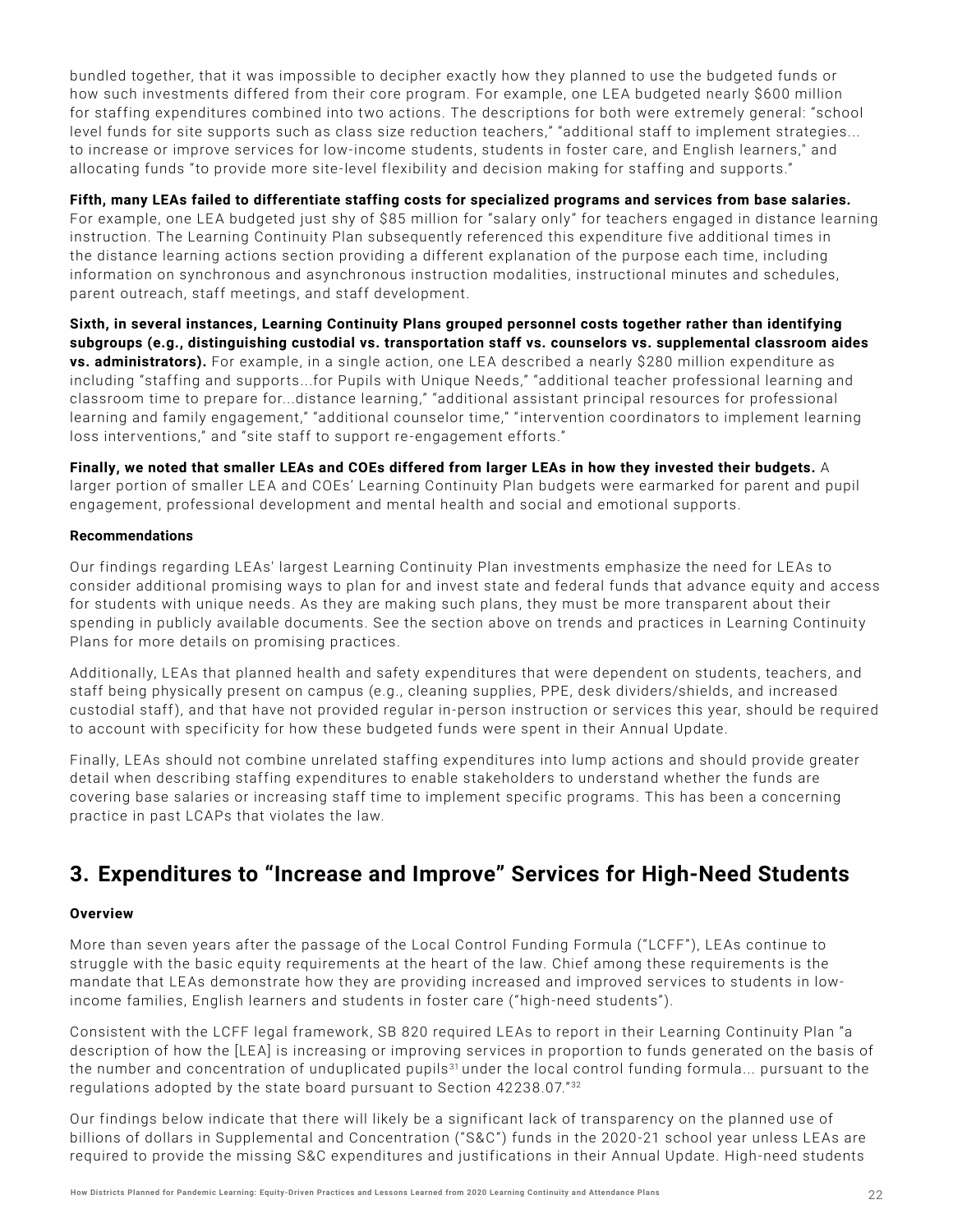who generate S&C funds faced significant challenges as compared to their peers even prior to the pandemic, and they are now disproportionately suffering trauma and lost instructional time as a result of the pandemic. We must ensure they receive the benefit of these funds.

### **Findings**

There were several trends in our analysis of LE As' attention to this issue. First, we noted that many of the 48 LEAs failed to include all of their S&C funded actions in their Learning Continuity Plan. As a result, stakeholders have no means of knowing how the remaining S&C funds were used, if at all, to increase or improve services for high-need students.

Additionally, many LE As failed to clearly explain how they are meeting their minimum obligation to increase and improve services for high-need students, as compared to all students, in proportion to the additional funds highneed students generate as required by law. Of the 48 Learning Continuity Plans reviewed, only 5 LE As clearly included the required descriptions for every action in their Learning Continuity Plan marked as "contributing" to increase or improve services. Many LE As did not tie their responses to any specific "contributing" action or expenditure amount. Therefore, even where LE As attempted to justify their planned S&C expenditures, it was not clear which actions they were describing or if the description even referred to actions included in the Learning Continuity Plan (as opposed to another local planning document). This deficiency might be due, in part, to shortcomings in the Learning Continuity Plan template, which grouped all increased or improved services descriptions into a single narrative section at the end of the plan rather than requiring the descriptions alongside the corresponding "contributing" action and budgeted funding amount in the expenditure tables. The template also failed to track the revised language of the new LCAP template, which calls for a description of "each" specific action.

We also noted that most LEAs failed to properly justify the use of S&C funds that were used to provide schoolwide or LEA-wide services by describing how they are "principally directed" and "effective" in serving the highneed students who generate those dollars. On the whole, LE As generally provided blanket justifications about need and conclusory statements regarding the effectiveness of planned actions. For the "principally directed" analysis, few LE As explained an identified need of the students that the designated action or service was intended to meet. For the "effectiveness" analysis, most LE As did not describe how they planned to measure the progress of the action or service to assess the impact and whether it would actually improve outcomes for the intended high-need students.

### **Recommendations**

LEAs should be required to report on their S&C budgeted and actual expenditure amounts in the Annual Update for all S&C funds received in 2020-21, not just those budgeted in the Learning Continuity Plan, as well as explain the reasons for any unspent S&C funds that will be carried over to next fiscal year. This will provide valuable information for the community and stakeholders, which can be used to inform development of the new three-year LCAP.

In the LCAP, LE As should clearly link the justification for every action in the Summary of Increased/Improved Services for high-need students to the associated goal, action/service description, and expenditure amount.

Finally, the State, including the California Department of Education and the California Collaborative for Educational Excellence, should provide additional training and capacity building to LE As to ensure they improve their understanding of how to demonstrate increased and improved services pursuant to their proportionality obligation, including the proper analysis under the LCFF regulations that is grounded in the needs of high-need students and data around the effectiveness of proposed actions.

*The significant lack of legal compliance with the LCFF expenditure requirements in the 2020-21 fiscal year must not be repeated in the coming year and underscores the need to educate LEAs on the basic requirements for demonstrating increased and improved services to high-need students.*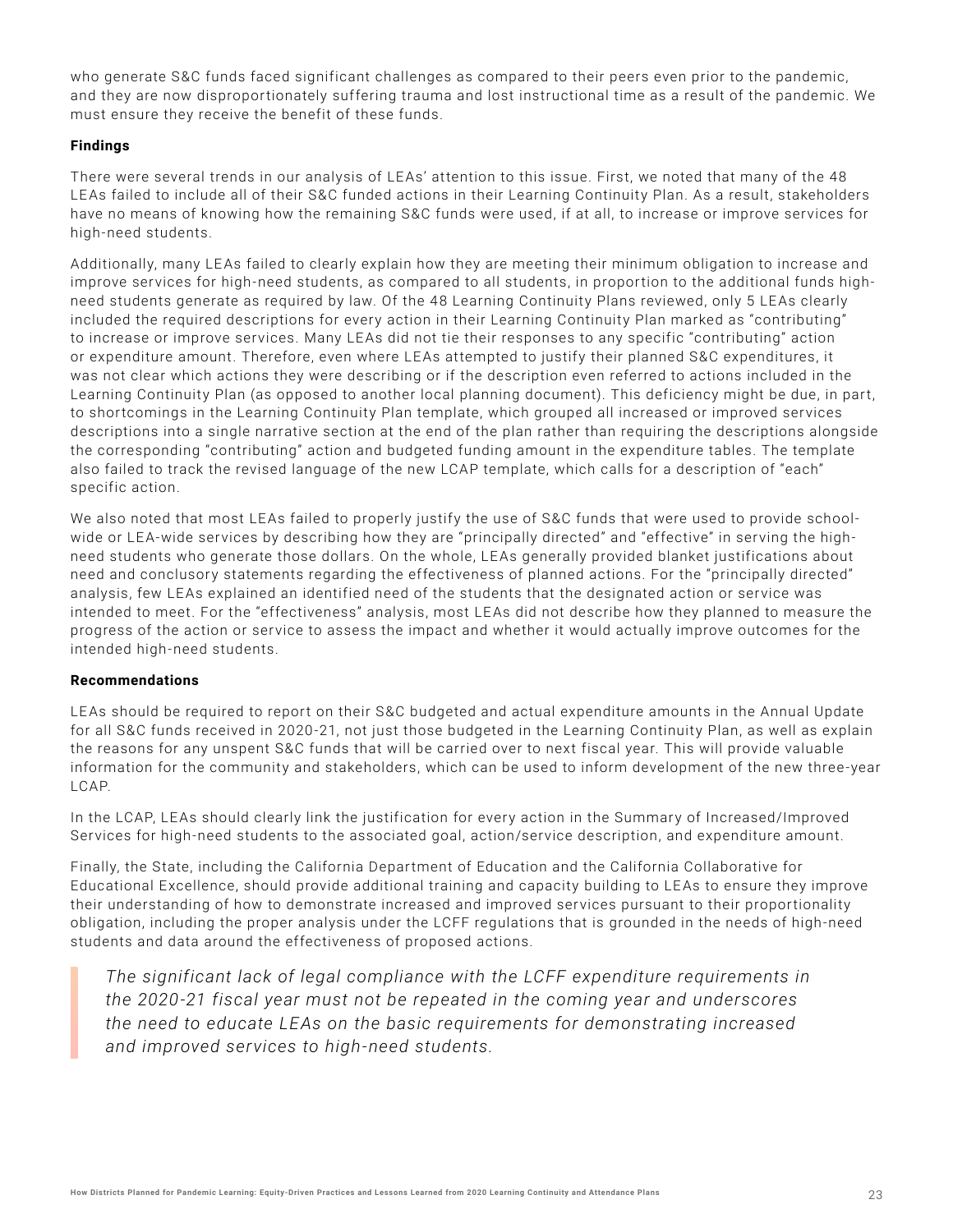<span id="page-23-0"></span>

### **Conclusion and Recommendations**

Now is the time for community stakeholders and LEAs to advance practices that support students - particularly students with unique needs – during the 2020 -21 school year. LE As should discontinue or at least critically examine practices that are of concern. While the 48 Learning Continuity Plans we reviewed were planning documents, and by definition cannot tell a complete story of the strategies LE As implemented to support their staff and students, the plans provide significant insight into how LE As hoped to support their communities through the unprecedented challenges of the first full school year during the COVID -19 pandemic.

As LE As plan for the 2021-22 school year, complete their Annual Update and determine their budget decisions, we urge them – and the California Department of Education, which supports and guides them – to consider the following key recommendations to better plan for and support the education of all students, and particularly students with unique needs:

- 1. Engage in more targeted outreach to students and families, particularly reaching out to student groups representing vulnerable populations and families of students with unique needs, during the stakeholder engagement process. Include ample time for multiple opportunities for feedback on LEA plans, and invite feedback in multiple modalities, including through live meetings, focus groups, surveys, feedback forms and other mediums. Promotion of feedback opportunities and all feedback methods should be offered in languages that are representative of families within the LEA.
- 2. Ensure students with unique needs receive priority, early access to additional learning time and in-person individual or small cohort instruction, as soon as available.
- 3. Include more detail on the services provided to students in foster care, including how those services will support their unique needs.
- 4. Provide information on specific strategies to deliver English Language Development to English learners.
- 5. COEs should provide increased, specific information on services and supports for incarcerated youth.
- 6. Highlight how services provided to all students (such as devices and connectivity, reengagement strategies, tutoring and other learning loss mitigation strategies) will be differentiated for students in foster care, students experiencing homelessness, and English learners.
- 7. Provide greater specificity around how LEAs will hire, shift and reallocate staff roles and responsibilities to address the particular challenges that students with unique needs face – for example, staff to provide services, develop emergency distance learning plans and complete reviews and assessments for students with disabilities without delay. Provide a list of staff allocated to support each subgroup of students with unique needs.
- 8. To address the heightened stress and trauma students are experiencing during COVID -19, prioritize and strengthen mental health and wellness in planning, invest in increased access to mental health supports and services, and provide specific details on how LE As will identify needs, provide school-based services, and ensure connections to additional services during both in-person and remote instruction.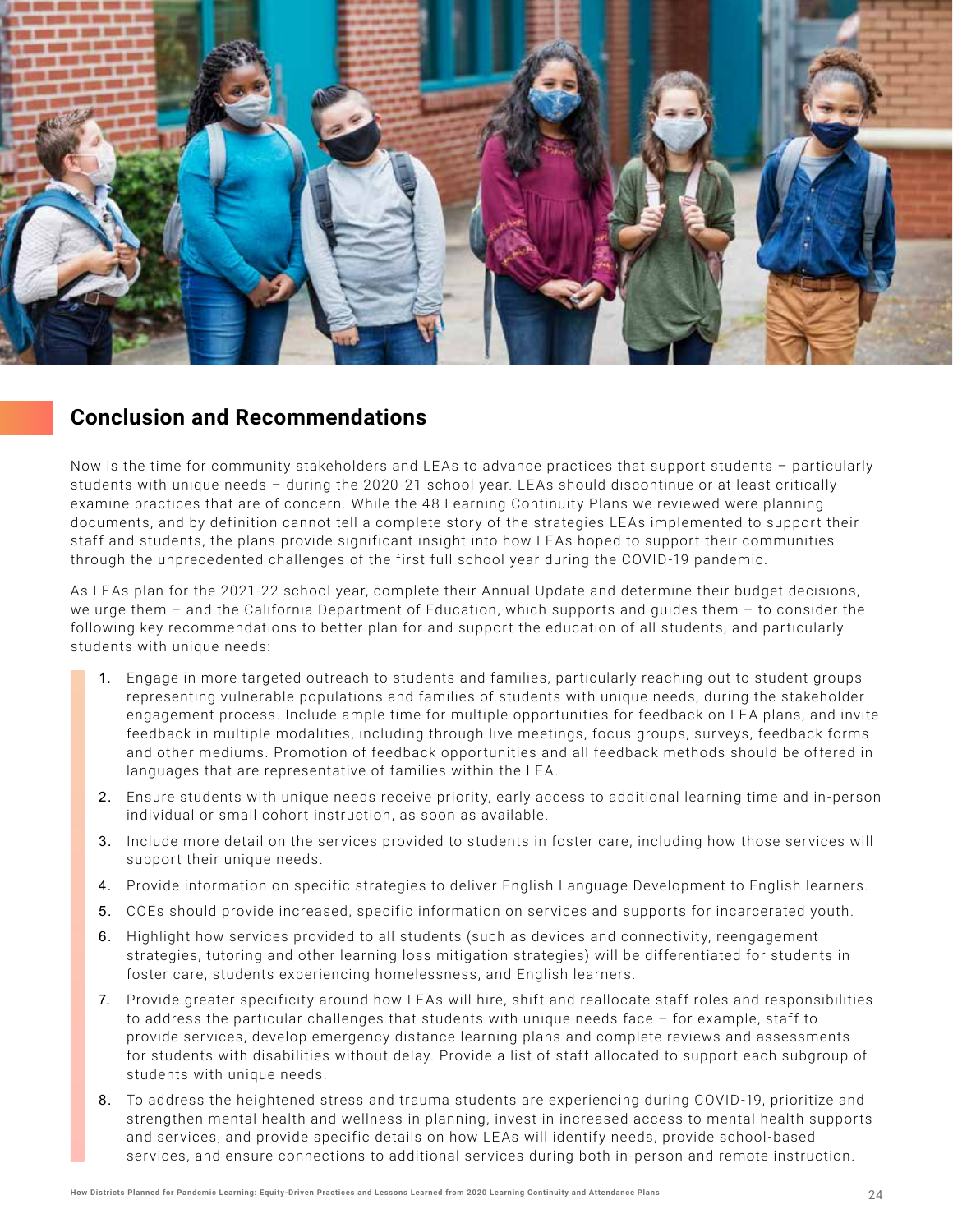- 9. Integrate mental health promotion, social-emotional learning, peer support, and trauma-informed practices into school and classroom environments, and ensure teachers and staff receive ongoing professional development opportunities to help embed and sustain these practices.
- 10. Monitor staff and administrator engagement in general professional development, and ensure a sustainable plan for ongoing professional development and support exists (including but not limited to the use of professional learning communities).
- 11. Increase inclusive access to technology and internet connectivity, and invest in added supports for families who need help engaging with technology.
- 12. Provide greater detail about assessments to measure learning loss and considerations for specific student groups, and more information about how the LEA will measure the effectiveness of their learning loss mitigation strategies through use of diagnostic tools such as assessments, surveys or attendance data, disaggregated by student group. Such data will help LEAs identify and prioritize subgroups that have experienced instructional loss for delivery of learning loss mitigation strategies and small cohort in-person instruction.
- 13. Clearly delineate the synchronous and asynchronous minutes of instruction that students can expect on a daily basis.
- 14. Invest in additional supplies and make learning centers available to students who do not have a suitable learning environment in the home.
- 15. The state should require LEAs to include detailed tables and appendices in their Annual Update explaining how they used their supplemental and concentration funding, whether or not they provided that detail in their Learning Continuity Plan.
- 16. Account in their Annual Update for the use of health and safety expenditures connected to in-person or on-campus instruction if the LEA did not actually reopen.
- 17. Provide greater detail when describing staffing expenditures to enable stakeholders to understand whether the funds are covering base salaries or increasing staff time to implement specific programs.
- 18. Clearly link the justification for every action in the Summary of Increased/Improved Services for highneed students to the associated goal, action/service description, and expenditure amount.
- 19. The state should provide additional training and capacity building to LE As to improve their understanding of how to demonstrate increased and improved services, pursuant to their proportionality obligation under law.
- 20. The state should require LEAs to significantly improve transparency around budget and investments, including but not limited to providing specific information about the funding sources for investments listed in their budget planning documents, including Learning Continuity Plans, LCAPs, and Expanded Learning Opportunities Grant plans.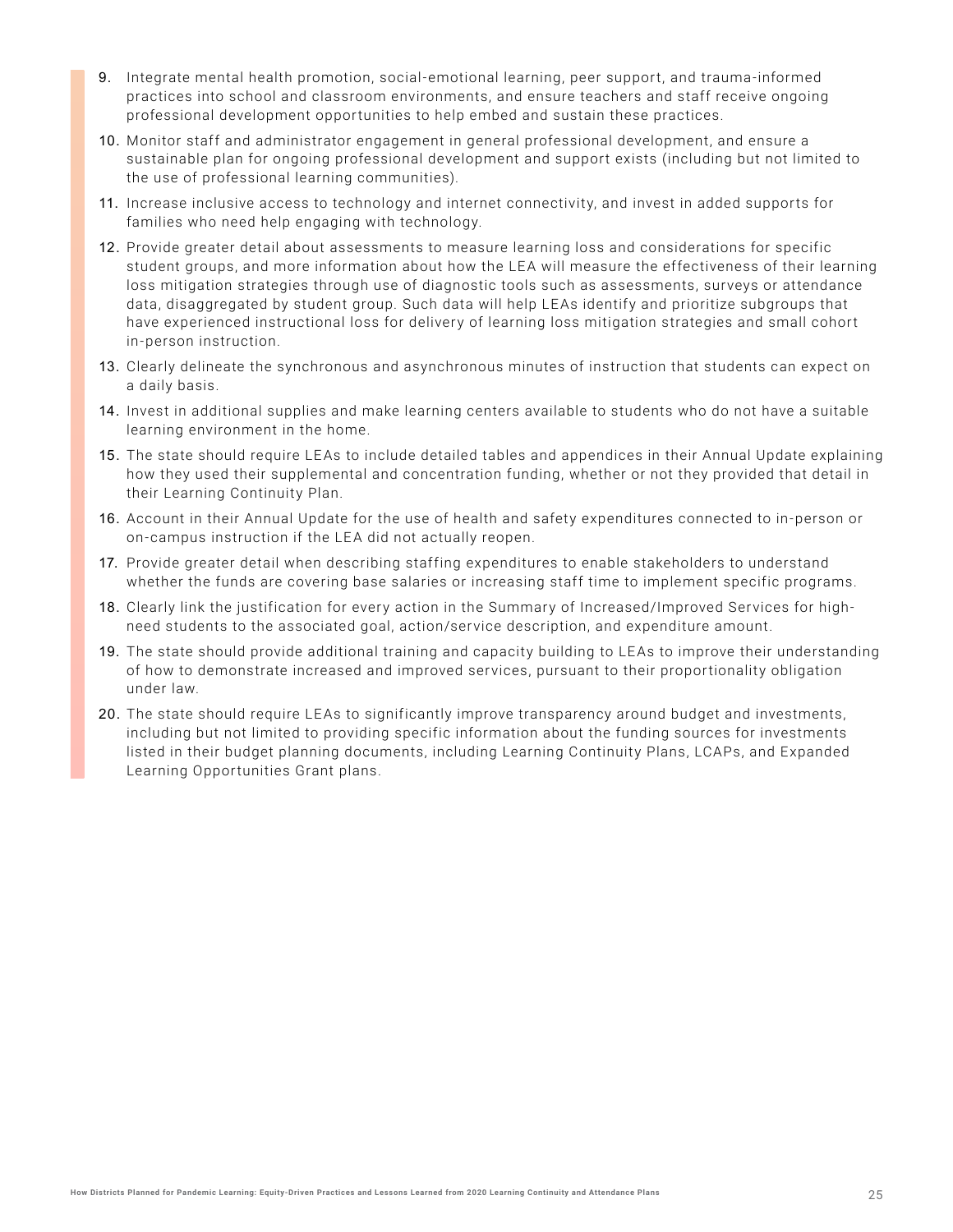### <span id="page-25-0"></span>**APPENDIX I: Characteristics of LEAs Reviewed, Based on 2019-20 Enrollment33**

|                                             |                |                         | Unduplicated Pupil Count (UPC)* |                |  |
|---------------------------------------------|----------------|-------------------------|---------------------------------|----------------|--|
| <b>LEA Name</b>                             | <b>County</b>  | <b>Total Enrollment</b> | <b>Number of Students</b>       | <b>Percent</b> |  |
| Alisal Union Elementary School District     | Monterey       | 8,507                   | 7,915                           | 93%            |  |
| Anaheim Elementary School District          | Orange         | 16,111                  | 14,347                          | 89%            |  |
| Anaheim Union High School District          | Orange         | 29,832                  | 21,801                          | 73%            |  |
| Antelope Valley Union High School District  | Los Angeles    | 21,152                  | 15,363                          | 73%            |  |
| Arvin Union Elementary School District      | Kern           | 3,086                   | 3,002                           | 97%            |  |
| Calaveras Unified School District           | Calaveras      | 2,875                   | 1,548                           | 54%            |  |
| <b>Calexico Unified School District</b>     | Imperial       | 8,972                   | 8,258                           | 92%            |  |
| East Side Union High School District        | Santa Clara    | 22,576                  | 11,152                          | 49%            |  |
| Elk Grove Unified School District           | Sacramento     | 63,376                  | 35,699                          | 56%            |  |
| Eureka City Schools                         | Humboldt       | 3,674                   | 2,567                           | 70%            |  |
| Fontana Unified School District             | San Bernardino | 36,160                  | 30,817                          | 85%            |  |
| Fresno Unified School District              | Fresno         | 70,852                  | 63,135                          | 89%            |  |
| Garden Grove Unified School District        | Orange         | 41,423                  | 31,367                          | 76%            |  |
| <b>Gilroy Unified School District</b>       | Santa Clara    | 11,135                  | 6,496                           | 58%            |  |
| Greenfield Union Elementary School District | Monterey       | 3,495                   | 3,344                           | 96%            |  |
| Humboldt County Office of Education         | Humboldt       | 270                     | 209                             | 77%            |  |
| Kern County Office of Education             | Kern           | 1,324                   | 1,153                           | 87%            |  |
| Lancaster Elementary School District        | Los Angeles    | 14,332                  | 12,800                          | 89%            |  |
| Long Beach Unified School District          | Los Angeles    | 71,537                  | 48,088                          | 67%            |  |
| Los Angeles County Office of Education      | Los Angeles    | 2,003                   | 1,255                           | 63%            |  |
| Los Angeles Unified School District         | Los Angeles    | 433,805                 | 369,711                         | 85%            |  |
| Los Nietos Elementary School District       | Los Angeles    | 1,481                   | 1,278                           | 86%            |  |
| Lucerne Elementary School District          | Lake           | 293                     | 250                             | 85%            |  |
| Magnolia Elementary School District         | Orange         | 5,678                   | 4,924                           | 87%            |  |
| <b>Mendota Unified School District</b>      | Fresno         | 3,670                   | 3,605                           | 98%            |  |
| Monterey County Office of Education         | Monterey       | 490                     | 425                             | 87%            |  |
| Monterey Peninsula Unified School District  | Monterey       | 9,833                   | 6,897                           | 70%            |  |
| Moreno Valley Unified School District       | Riverside      | 32,169                  | 27,322                          | 85%            |  |
| Norwalk-La Mirada Unified School District   | Los Angeles    | 16,928                  | 12,873                          | 76%            |  |
| Oak Grove Elementary School District        | Santa Clara    | 9,749                   | 4,628                           | 47%            |  |
| Oakland Unified School District             | Alameda        | 36,110                  | 27,383                          | 76%            |  |
| Orange County Department of Education       | Orange         | 2,810                   | 1,911                           | 68%            |  |
| Palmdale Elementary School District         | Los Angeles    | 18,229                  | 16,867                          | 93%            |  |
| Pomona Unified School District              | Los Angeles    | 21,894                  | 19,582                          | 89%            |  |
| Robla Elementary School District            | Sacramento     | 2,069                   | 1,894                           | 92%            |  |
| Sacramento City Unified School District     | Sacramento     | 40,408                  | 29,180                          | 72%            |  |
| Salinas City Elementary School District     | Monterey       | 8,531                   | 7,202                           | 84%            |  |
| San Bernardino City Unified School District | San Bernardino | 48,751                  | 44,078                          | 90%            |  |
| San Diego County Office of Education        | San Diego      | 1,246                   | 1,113                           | 89%            |  |
| San Francisco County Office of Education    | San Francisco  | 333                     | 176                             | 53%            |  |
| San Joaquin County Office of Education      | San Joaquin    | 1,830                   | 1,391                           | 76%            |  |
| San Jose Unified School District            | Santa Clara    | 28,830                  | 13,499                          | 47%            |  |
| San Ysidro Elementary School District       | San Diego      | 4,474                   | 3,791                           | 85%            |  |
| Santa Ana Unified School District           | Orange         | 45,213                  | 39,890                          | 88%            |  |
| Santa Clara County Office of Education      | Santa Clara    | 1,368                   | 947                             | 69%            |  |
| Stockton Unified School District            | San Joaquin    | 35,242                  | 28,900                          | 82%            |  |
| Twin Rivers Unified School District         | Sacramento     | 23,014                  | 20,902                          | 91%            |  |
| West Contra Costa Unified School District   | Contra Costa   | 28,244                  | 19,673                          | 70%            |  |

\*Unduplicated Pupil Count, as defined in the Local Control Funding Formula, is the unduplicated number of students in foster care, students in low-income families, and English learners enrolled in an LEA. See Cal. Educ. Code § 42238.02(b)(1).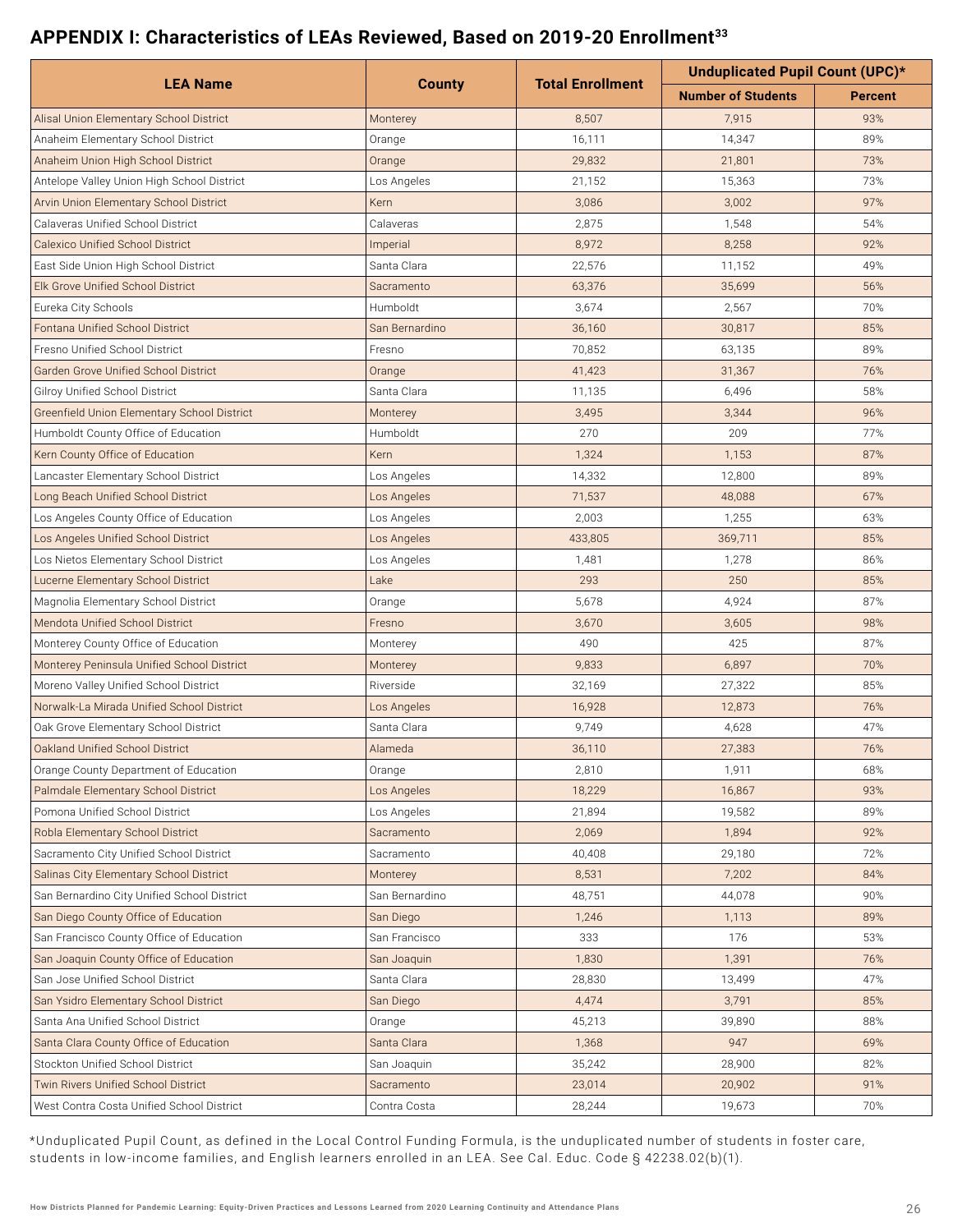# <span id="page-26-0"></span>**APPENDIX II: Rubric Questions for Reviewing Learning Continuity Plans**

### **Stakeholder Engagement**

- How did the district respond to the District English Language Advisory Committee and Parent Advisory Committee in its stakeholder engagement efforts?
- How was stakeholder engagement (and input from students and families, specifically) integrated into specific sections of the Learning Continuity Plan?

### **In-Person Instructional Offerings**

- What safety protocols will the district use?
- How will the district prioritize student groups for in-person instruction?

### **Actions Related to In-Person Instructional Offerings**

• Do all the major activities described in the In-Person Instructional Offerings section appear in this table as specific actions and expenditures?

### **Distance Learning Program – Continuity of Instruction**

- How will the district provide access to tutoring and academic supports for students using multiple instructional modes (via distance learning, in person or other modes based on limited or no internet connectivity)?
- How will the district provide supports to students who do not have a suitable learning environment at home?
- How will the district address lost instructional time due to inadequate or no internet connectivity during distance or hybrid learning?

### **Access to Devices and Connectivity**

• How will the district assess and ensure every student has access to a device and sufficient connectivity?

### **Pupil Participation and Progress**

- How will the district provide synchronous and asynchronous instructional minutes each day?
- How will the district measure and strive to ensure daily student engagement in synchronous and asynchronous learning?

### **Distance Learning Professional Development**

- How does the district directly address students with unique needs (students in foster care, students in the juvenile justice system, students experiencing homelessness, students who are English learners, students in low-income families, students of color, and students with disabilities) in its professional development plan?
- Does the district describe professional development for staff other than teachers?
- How will the district monitor staff's engagement with professional development?
- How will the district support staff to engage in professional development over time?

### **Staff Roles and Responsibilities**

• How will the district make staffing changes or additions to support the needs of students with unique needs (students in foster care, students in the juvenile justice system, students experiencing homelessness, students who are English learners, students in low-income families, students of color, and students with disabilities)?

#### **Supports for Pupils with Unique Needs**

• Which supports will the district provide specifically to students with unique needs (students in foster care, students in the juvenile justice system, students experiencing homelessness, students who are English learners, students in low-income families, students of color, and students with disabilities), whether new or existing specialized services, such as designated English Language Development, special education, etc.?

### **Actions Related to the Distance Learning Program**

• Do the major actions described in the entire Distance Learning section appear here as specific actions and expenditures?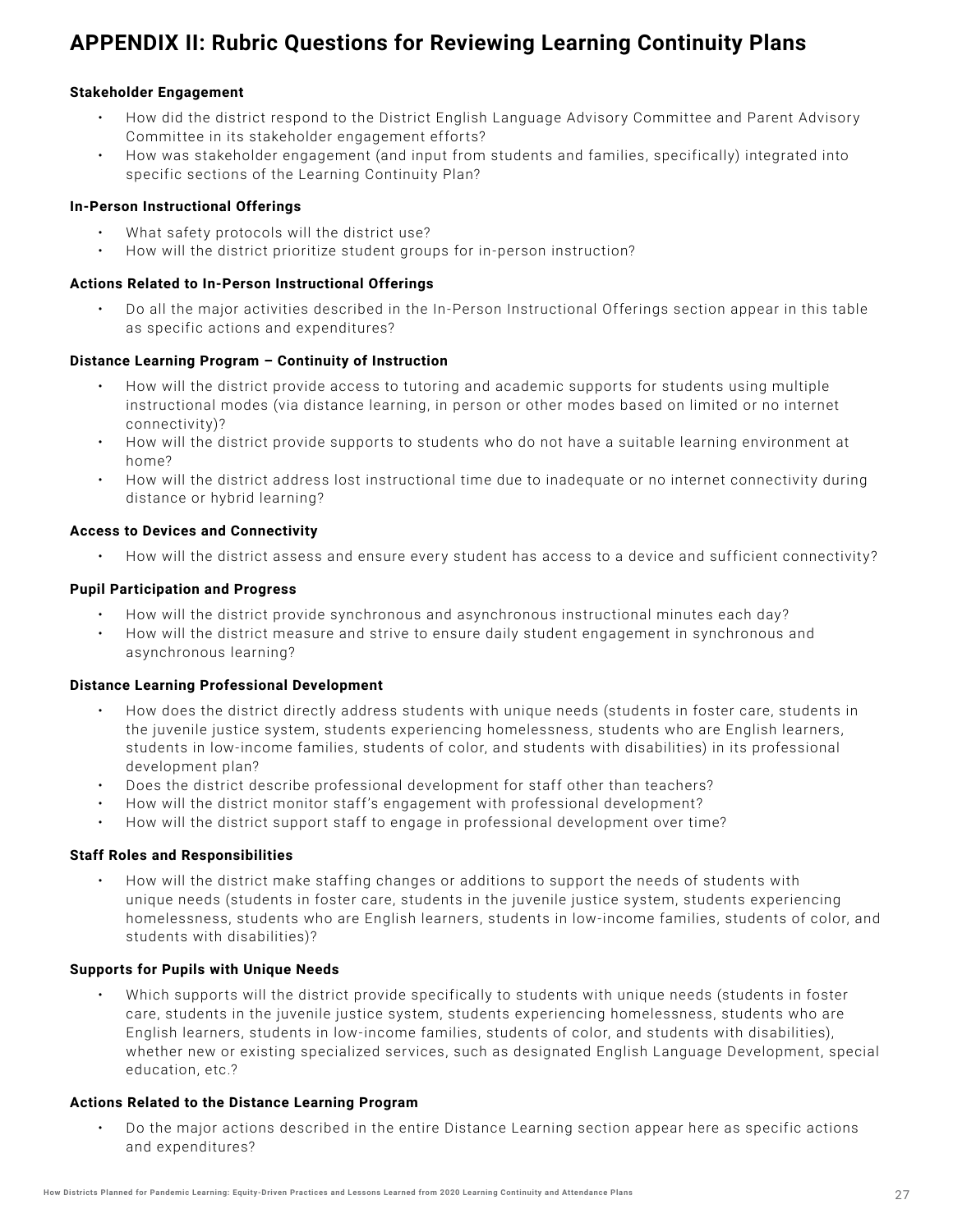### **Pupil Learning Loss**

• How will the district use evidence-based assessments and timelines for assessing learning loss generally and in each core area (English language arts, English language development, and math)?

### **Pupil Learning Loss Strategies**

• What strategies will the district use to mitigate learning loss, particularly for students with unique needs (students in foster care, students in the juvenile justice system, students experiencing homelessness, students who are English learners, students in low-income families, students of color, and students with disabilities)?

### **Effectiveness of Pupil Learning Loss Strategies**

• How will the district monitor the effectiveness of Pupil Learning Loss mitigation strategies specific to students with unique needs (students in foster care, students in the juvenile justice system, students experiencing homelessness, students who are English learners, students in low-income families, students of color, and students with disabilities)?

### **Actions to Address Pupil Learning Loss**

• Do the major actions described in the entire Pupil Learning Loss section appear here as specific actions and expenditures?

### **Mental Health and Social and Emotional Well-Being**

- What professional development will be provided to teachers/staff to address students' mental health needs and social-emotional learning?
- How will the district provide mental health information/resources/supports and connections to outside mental health services, as needed, to students and families?
- How will the district utilize trauma-informed practices, peer-to-peer connection and social-emotional learning in the classroom?

### **Pupil and Family Engagement and Outreach**

- Which specific strategies will the district use to reengage students with unique needs (students in foster care, students in the juvenile justice system, students experiencing homelessness, students who are English learners, students in low-income families, students of color, and students with disabilities)?
- How will the district assess student device and internet access, strength, and reliability of connection as part of its reengagement protocols?
- How will the district reach out to families, including in languages other than English, when students are not engaging in instruction or meeting compulsory education requirements?

### **Additional Actions to Implement the Learning Continuity Plan**

- Does the district include actions to support the mental health and wellness section of the Learning Continuity Plan?
- Does the district include actions to support the pupil and family engagement and outreach section of the Learning Continuity Plan?

### **Increased or Improved Services for Foster Youth, English Learners, and Low-Income Students**

- Does the district disaggregate funding sources, including federal CARES Act funds and state funds, either in the Learning Continuity Plan or in an appendix?
- In this section, does the district include each of the actions/services listed as " Y" in the "Contributing?" columns of all actions tables in this Learning Continuity Plan? *Note: "Y" indicates "yes" that the action contributes to increasing or improving services for foster youth, English learners, and/or low-income students.*
- Does the plan explain how each action listed as " Y" in the "Contributing" column will either "increase" or "improve" services for foster youth, English learners, and low-income students?
- Look for activities in this section that are districtwide or schoolwide. Does the district provide justification for how each of those activities is principally directed at unduplicated student groups (i.e., foster youth, English learners, and low-income students)?
- Look for activities in this section that are districtwide or schoolwide. Does the district provide justification for how each of those activities is effective at serving unduplicated student groups?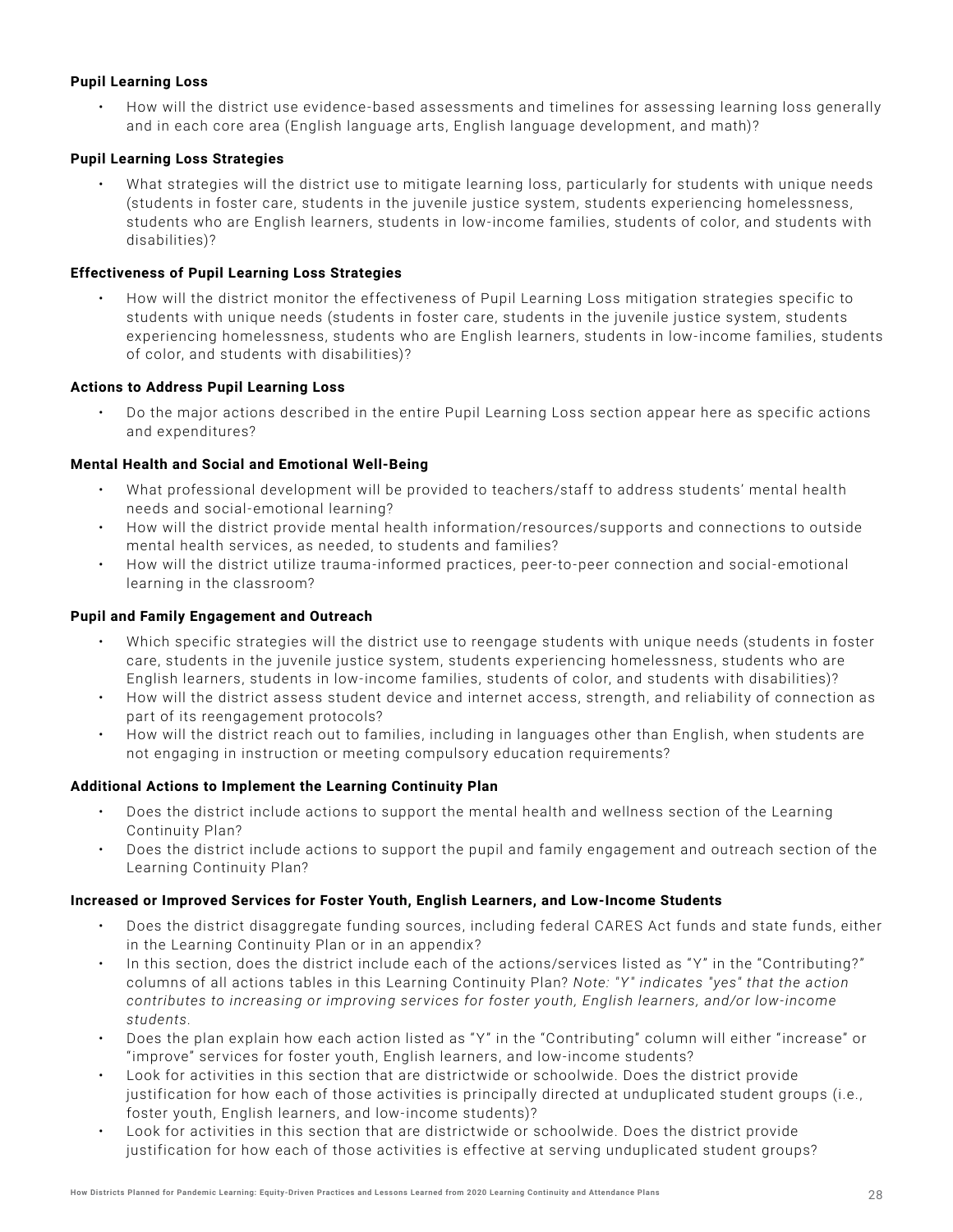# <span id="page-28-0"></span>**APPENDIX III: Questions for Stakeholders to Ask Their District About Their Funding and Spending Plans**

### **Learning Continuity and Attendance Plan ("Learning Continuity Plan")**

- 1. How is the district tracking and evaluating the impact of the Learning Loss Mitigation funds it received? Will the district commit to reporting on how all these funds were spent in its Learning Continuity Plan Annual Update?
- 2. What percentage of Supplemental and Concentration ("S&C") funds were marked as "contributing" (funds identified as either increasing or improving services for high-need students) in the 2020 -21 Learning Continuity Plan? If it is less than the total amount received, how is the district accounting for the rest of the funding and ensuring it has met its obligation to high-need students? Additionally, for funds marked as "contributing," aside from S&C funds, what other funds were included?
- 3. Did the district spend most or all of its funds generated by high-need students? If not, what happened and what is the district's plan to make sure high-need students benefit from these additional funds going forward?
- 4. Many investments, including for extracurricular and learning enrichment programs and some personal protective equipment and health and safety equipment, described in the Learning Continuity Plan were dependent on the school or district's return to in-person instruction/services. If the target school or schools in the district did not reopen, how was this money spent?

### **Local Control and Accountability Plan ("LCAP")**

- 1. Will the district commit to treating the LCAP as a comprehensive plan that explains most of its budget?
- 2. Will the district commit to reporting on additional one-time state and federal funds received in the LCAP expenditure tables? If not, where will they be reported instead?
- 3. For any program or service that will be increased or decreased significantly, what is the district's plan to ensure that its decisions are data driven and community informed?
- 4. How will the district ensure that the new one-time state and federal pandemic relief funds it receives will be distributed with an equity lens to ensure that the needs of the most impacted students and families are addressed?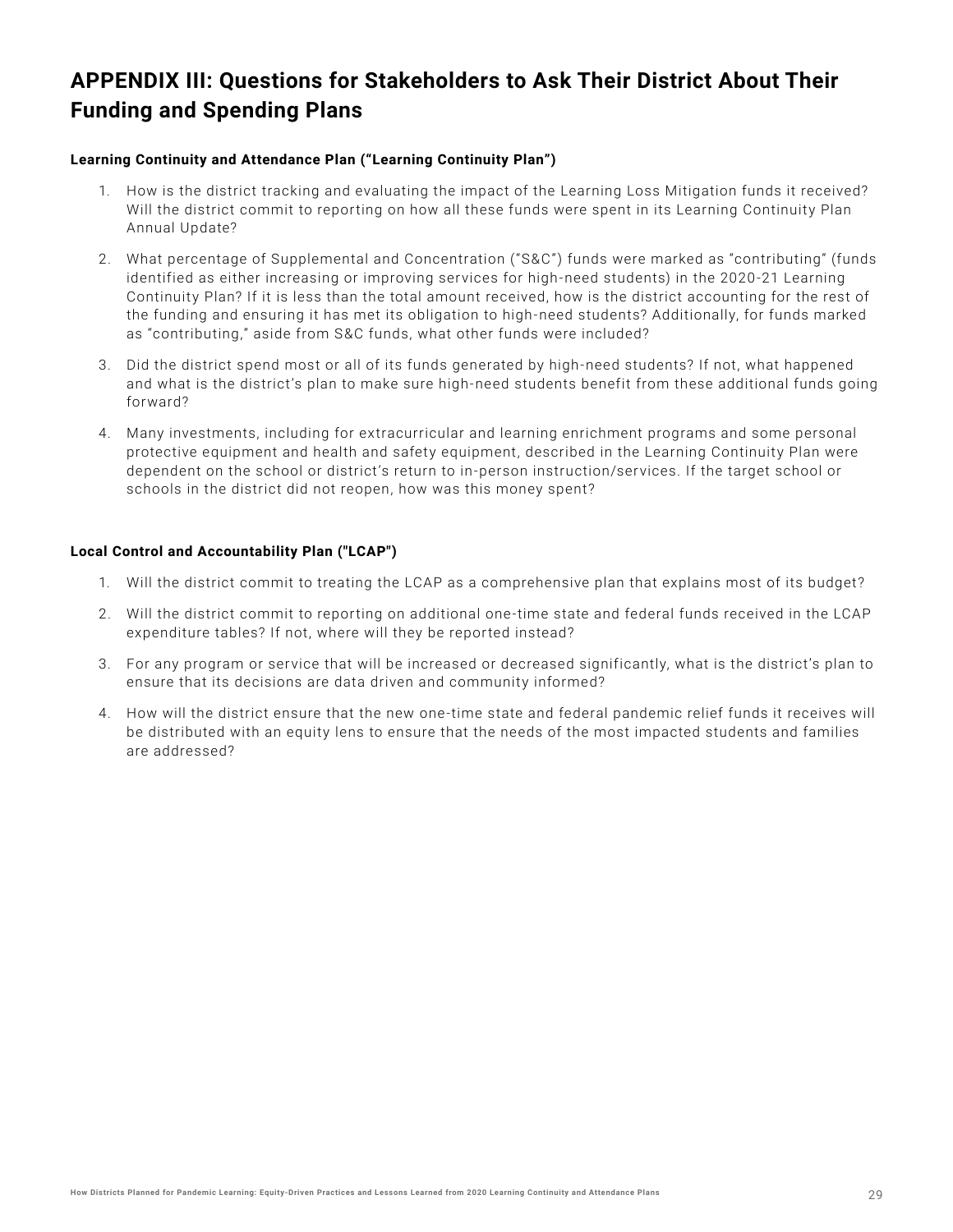# <span id="page-29-0"></span>**APPENDIX IV: Largest Learning Continuity Plan Expenditures Categories Key**

#### **Devices and connectivity**

• Chromebooks; hotspots; assistive technology (i.e., headphones); technology for staff and classroom; IT services and software licensing.

### **Expanded learning and tutoring programs**

• Multi-Tiered System of Support (MTSS) programming; after-school and summer learning programs; credit recovery; career and college development. (This category captures expenditures supporting MTSS and learning recovery programs rather than expenditures emphasizing staffing, which are captured under "Teacher and personnel hiring and salary.")

#### **Teacher and personnel hiring and salary**

• Substitute and guest teachers; paraprofessional and certificated staff; teachers on special assignment; learning aids; tutors; administrative staff and principals; bus drivers.

#### **Health and safety procedures and equipment**

• Personal protective equipment supplies; sanitization materials; custodial staff; facilities repair/upgrades (e.g., HVAC) and safety protocol implementation (i.e., student cohorts).

### **Mental health and social and emotional well-being support**

• Online health supports; referral services; peer-to-peer connection opportunities; social-emotional learning pedagogy and specialized staff (e.g., counselors, psychologists, behavioral specialists, social workers, childcare, nurses and clinicians).

### **Professional development**

• Professional development curriculum and supports for teachers and staff; scheduled teacher collaboration time; professional development curriculum emphasizing distance learning skills and other specific topics (e.g., health and safety).

#### **Parent and pupil engagement and outreach**

• Student led conferences; student support and affairs staff; childcare.

#### **Instructional materials and supplies**

• Core curriculum materials; library books and non-technology-based instructional materials and school supplies.

#### **Nutrition**

• Delivery; pick-up services and expanded meal programs.

#### **Extracurricular and learning enrichment opportunities**

• Athletics and music related expenses; fine arts programming, in-person and virtual field trips and student engagement (i.e., student conferences).

\*Combined expenditures are identified with an asterisk. These represent instances where one or more of an LE A's largest planned expenditures described investments in multiple programs and services from various categories. For example, a single planned expenditure includes unrelated supports such as for professional development, staff salaries, and technology, without identifying the amounts planned for each. To provide greater fiscal transparency to stakeholders, we recommend that LE As do not combine unrelated expenditures into a single lump sum in their planning documents.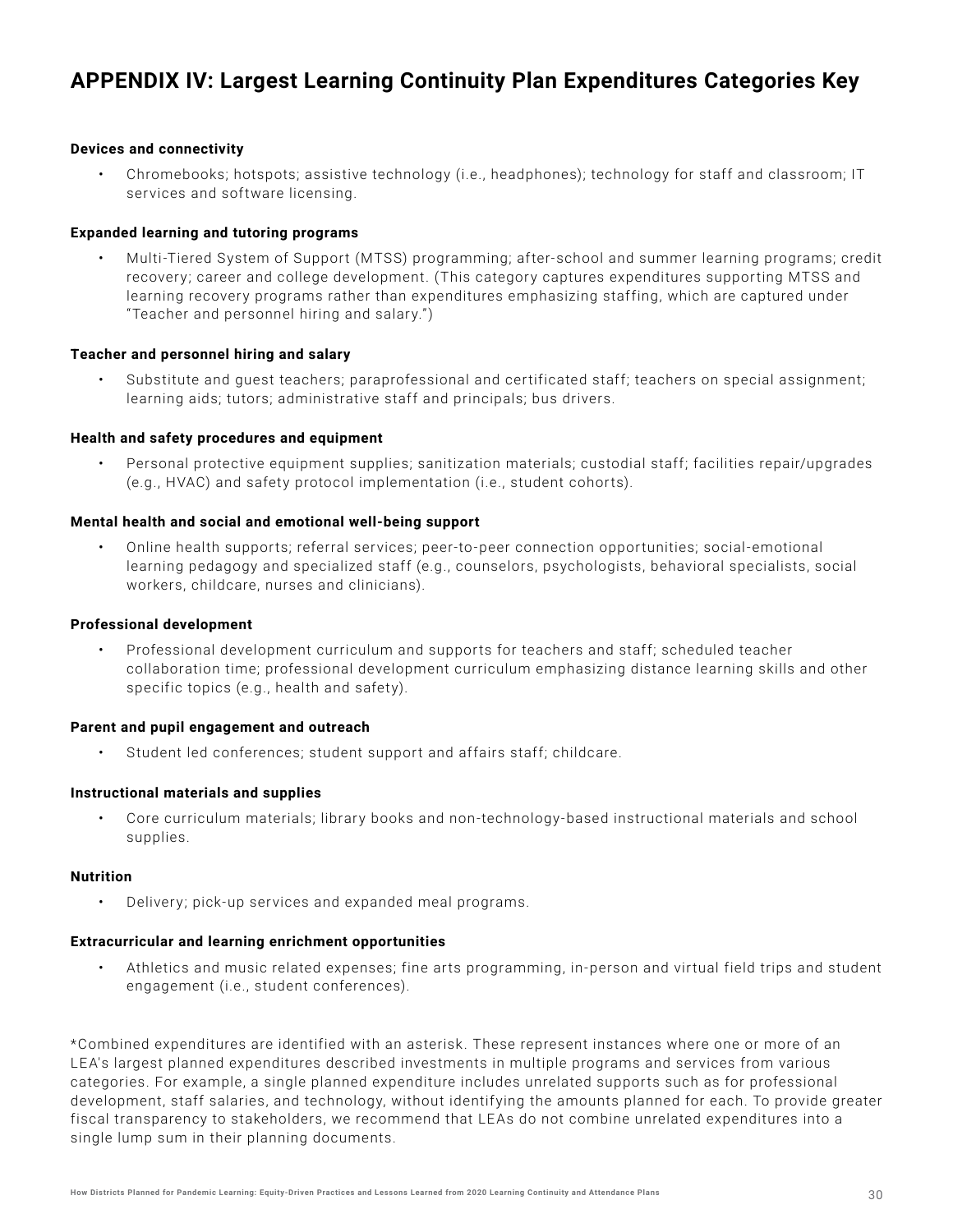# <span id="page-30-0"></span>**APPENDIX V: Largest Planned Expenditures by LEA and Additional Fiscal Data**

| <b>LEA Name</b>                                      | <b>Learning Continuity and</b><br>Attendance Plan ("LCP") and<br><b>Budget Overview for Parents</b><br>("BOP") Web Links | <b>Learning Loss</b><br><b>Mitigation Funds</b><br><b>Received</b> | <b>Largest Three Planned</b><br><b>Expenditures Category</b>                                             | <b>Amount</b><br><b>Budgeted in</b><br>the LCP | Percentage<br>of Total LCP<br><b>Budget as</b><br><b>Reported in the</b><br><b>BOP</b> |
|------------------------------------------------------|--------------------------------------------------------------------------------------------------------------------------|--------------------------------------------------------------------|----------------------------------------------------------------------------------------------------------|------------------------------------------------|----------------------------------------------------------------------------------------|
| Alisal Union<br>Elementary<br><b>School District</b> | Learning Continuity Plan<br><b>Budget Overview for Parents</b>                                                           | \$10,751,423                                                       | Devices and connectivity (x3)                                                                            | \$3,162,345                                    | 25.18%                                                                                 |
| Anaheim<br>Elementary<br><b>School District</b>      | Learning Continuity Plan<br><b>Budget Overview for Parents</b>                                                           | \$20,789,582                                                       | Devices and conectivity (x2)<br>Mental health and social and<br>emotional wellbeing support              | \$15,945,607<br>\$6,900,000                    | 18.31%<br>7.92%                                                                        |
| Anaheim Union<br>High School<br>District             | Learning Continuity Plan<br><b>Budget Overview for Parents</b>                                                           | \$31,087,124                                                       | Devices and connectivity<br>Expanded learning programs<br>Health and safety procedures                   | \$5,200,000<br>\$2,400,000<br>\$6,000,000      | 20.59%<br>9.50%<br>23.75%                                                              |
| Antelope Valley<br><b>Union High School</b>          | Learning Continuity Plan                                                                                                 | \$22,536,060                                                       | and practices<br>Devices and connectivity<br>Parent and pupil engagement<br>and outreach                 | \$17,865,975<br>\$5,497,850                    | 54.79%<br>16.86%                                                                       |
| <b>District</b>                                      | <b>Budget Overview for Parents</b>                                                                                       |                                                                    | Health and safety procedures<br>and practices<br>Extra-curricular and learning                           | \$1,861,363                                    | 5.71%                                                                                  |
| Arvin Union<br>Elementary<br>School District         | Learning Continuity Plan<br><b>Budget Overview for Parents</b>                                                           | \$3,983,647                                                        | enrichment opportunities<br>Teacher and personnel hiring<br>and salary (x2)                              | \$1,112,800<br>\$21,873,296                    | 4.56%<br>89.68%                                                                        |
| <b>Calaveras Unified</b><br><b>School District</b>   | Learning Continuity Plan<br><b>Budget Overview for Parents</b>                                                           | \$2,221,921                                                        | Devices and connectivity<br>Professional development<br>Health and safety procedures                     | \$535,000<br>\$350,000<br>\$404,000            | 18.14%<br>11.87%<br>13.70%                                                             |
| Calexico Unified<br>School District                  | Learning Continuity Plan<br><b>Budget Overview for Parents</b>                                                           | \$11,249,251                                                       | and practices<br>Devices and connectivity<br>Expanded learning programs<br>Health and safety procedures  | \$8,018,233<br>\$1,783,715<br>\$961,175        | 51.01%<br>11.35%<br>6.11%                                                              |
| East Side Union<br>High School<br><b>District</b>    | <b>Learning Continuity Plan</b><br><b>Budget Overview for Parents</b>                                                    | \$14,493,249                                                       | and practices<br>Devices and connectivity<br>Professional development<br>Health and safety procedures    | \$566,251<br>\$220,000<br>\$275,482            | 24.14%<br>9.38%<br>11.75%                                                              |
| Elk Grove Unified<br>School District                 | Learning Continuity Plan<br><b>Budget Overview for Parents</b>                                                           | \$44,041,294                                                       | and practices<br>Devices and connectivity<br>Expanded learning programs<br>Instructional materials and   | \$24,200,843<br>\$4,005,937<br>\$4,840,000     | 44.08%<br>7.30%<br>8.82%                                                               |
| Eureka City<br>Schools                               | <b>Learning Continuity Plan</b><br><b>Budget Overview for Parents</b>                                                    | \$3,590,919                                                        | supplies<br>Devices and connectivity (x2)<br>Health and safety procedures<br>and practices               | \$1,475,000<br>\$700,000                       | 31.93%<br>15.15%                                                                       |
| Fontana Unified<br>School District                   | Learning Continuity Plan<br><b>Budget Overview for Parents</b>                                                           | \$44,285,756                                                       | Devices and connectivity<br>Teacher and personnel hiring<br>and salary<br>Instructional materials and    | \$6,700,000<br>\$5,337,521<br>\$10,500,000     | 12.12%<br>9.66%<br>18.99%                                                              |
| Fresno Unified                                       | Learning Continuity Plan                                                                                                 |                                                                    | supplies<br>Mental health and social and<br>emotional wellbeing support<br>Extra-curricular and learning | \$22,135,514                                   | 11.16%                                                                                 |
| <b>School District</b>                               | <b>Budget Overview for Parents</b>                                                                                       | \$86,952,063                                                       | enrichment opportunities<br>Expanded learning programs                                                   | \$27,719,453<br>\$20,026,770                   | 13.97%<br>10.10%                                                                       |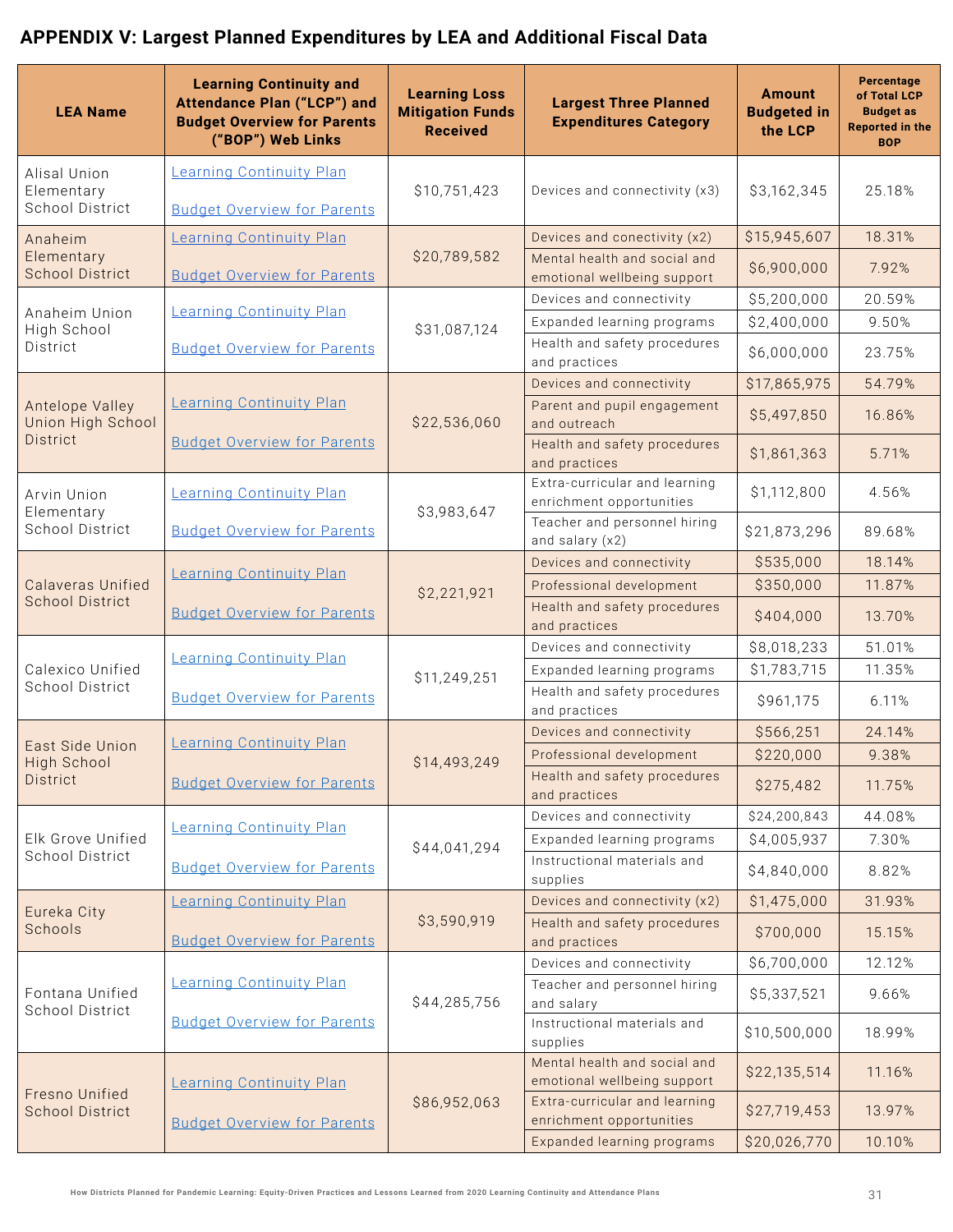| Garden Grove                                     | Learning Continuity Plan           |               | Devices and connectivity                                    | \$7,840,000   | 14.09% |
|--------------------------------------------------|------------------------------------|---------------|-------------------------------------------------------------|---------------|--------|
| Unified School<br>District                       | <b>Budget Overview for Parents</b> | \$43,883,051  | Health and safety procedures<br>and practices (x2)          | \$12,100,000  | 21.75% |
|                                                  | <b>Learning Continuity Plan</b>    |               | Devices and connectivity                                    | \$1,500,000   | 33.37% |
| <b>Gilroy Unified</b><br><b>School District</b>  | <b>Budget Overview for Parents</b> | \$8,194,648   | Teacher and personnel hiring<br>and salary                  | \$800,000     | 17.80% |
|                                                  |                                    |               | Nutrition                                                   | \$700,000     | 15.57% |
|                                                  |                                    |               | Devices and connectivity                                    | \$4,084,778   | 11.82% |
| Greenfield Union<br>Elementary                   | <b>Learning Continuity Plan</b>    | \$11,517,375  | Expanded learning programs                                  | \$6,409,357   | 18.54% |
| School District                                  | <b>Budget Overview for Parents</b> |               | Teacher and personnel hiring<br>and salary                  | \$14,022,220  | 40.56% |
| Humboldt                                         | <b>Learning Continuity Plan</b>    |               | Mental health and social and<br>emotional wellbeing support | \$167,576     | 18.48% |
| County Office of                                 |                                    | \$1,027,603   | Expanded learning programs                                  | \$84,790      | 9.35%  |
| Education                                        | <b>Budget Overview for Parents</b> |               | Teacher and personnel hiring<br>and salary                  | \$379,724     | 41.87% |
| Kern County<br>Office of                         | <b>Learning Continuity Plan</b>    | \$4,293,573   | Mental health and social and<br>emotional wellbeing support | \$826,214     | 17.64% |
| Education                                        | <b>Budget Overview for Parents</b> |               | Teacher and personnel hiring<br>and salary (x2)             | \$2,551,288   | 54.46% |
|                                                  |                                    |               | Expanded learning programs                                  | \$6,360,755   | 5.99%  |
| Lancaster<br>Elementary                          | <b>Learning Continuity Plan</b>    | \$17,688,912  | Health and safety procedures<br>and practices               | \$11,306,108  | 10.64% |
| <b>School District</b>                           | <b>Budget Overview for Parents</b> |               | Teacher and personnel hiring<br>and salary                  | \$66,218,996  | 62.31% |
| Long Beach                                       | <b>Learning Continuity Plan</b>    |               | Devices and connectivity                                    | \$11,984,450  | 9.58%  |
| Unified School<br>District                       | <b>Budget Overview for Parents</b> | \$66,889,478  | Health and safety procedures<br>and practices               | \$15,147,774  | 12.11% |
|                                                  |                                    |               | Nutrition                                                   | \$20,074,300  | 16.05% |
| Los Angeles                                      | <b>Learning Continuity Plan</b>    |               | Devices and connectivity                                    | \$1,500,000   | 27.79% |
| County Office of                                 |                                    | \$5,926,216   | Professional development                                    | \$700,000     | 12.97% |
| Education                                        | <b>Budget Overview for Parents</b> |               | Expanded learning programs                                  | \$850,000     | 15.75% |
| Los Angeles                                      | Learning Continuity Plan           |               | Expanded learning programs                                  | \$962,416,070 | 34.10% |
| Unified School<br>District                       | <b>Budget Overview for Parents</b> | \$540,519,500 | Teacher and personnel hiring<br>and salary                  | \$599,164,682 | 21.23% |
| Los Nietos<br>Elementary                         | <b>Learning Continuity Plan</b>    | \$2,061,600   | Expanded learning programs<br>(x2)                          | \$1,820,000   | 41.08% |
| <b>School District</b>                           | <b>Budget Overview for Parents</b> |               | Health and safety procedures<br>and practices               | \$525,000     | 11.85% |
| Lucerne                                          | Learning Continuity Plan           |               | Devices and connectivity                                    | \$72,000      | 25.51% |
| Elementary                                       |                                    | \$358,037     | Expanded learning programs                                  | \$43,083      | 15.27% |
| School District                                  | <b>Budget Overview for Parents</b> |               | Teacher and personnel hiring<br>and salary                  | \$123,645     | 43.81% |
|                                                  | <b>Learning Continuity Plan</b>    |               | Mental health and social and<br>emotional wellbeing support | \$2,598,365   | 4.85%  |
| Magnolia<br>Elementary<br><b>School District</b> | <b>Budget Overview for Parents</b> | \$6,911,385   | Health and safety procedures<br>and practices               | \$3,338,074   | 6.23%  |
|                                                  |                                    |               | Teacher and personnel hiring<br>and salary                  | \$28,850,711  | 53.86% |
| Mendota Unified                                  | <b>Learning Continuity Plan</b>    | \$4,548,189   | Devices and connectivity (x2)                               | \$2,000,000   | 35.75% |
| School District                                  | <b>Budget Overview for Parents</b> |               | Expanded learning programs                                  | \$750,000     | 13.40% |
| Monterey                                         | <b>Learning Continuity Plan</b>    |               | Devices and connectivity                                    | \$100,000     | 22.62% |
| County Office of                                 |                                    | \$1,553,480   | Professional development                                    | \$100,000     | 22.62% |
| Education                                        | <b>Budget Overview for Parents</b> |               | Parent and pupil engagement<br>and outreach                 | \$50,000      | 11.31% |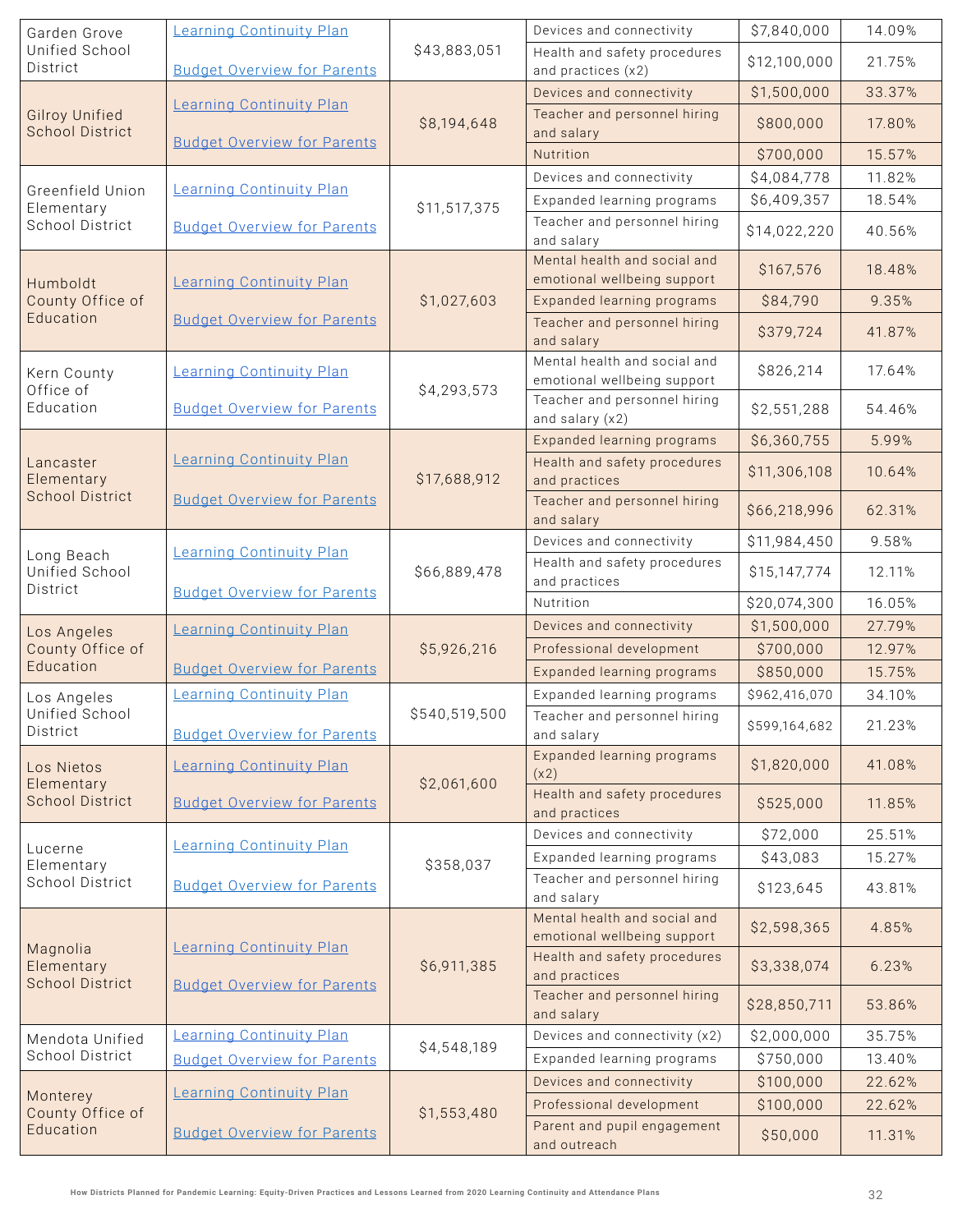| Monterey                                          | Learning Continuity Plan           |              | Devices and connectivity                                    | \$436,792    | 34.58% |
|---------------------------------------------------|------------------------------------|--------------|-------------------------------------------------------------|--------------|--------|
| Peninsula Unified<br><b>School District</b>       | <b>Budget Overview for Parents</b> | \$9,089,029  | Expanded learning programs<br>(x2)                          | \$722,500    | 57.21% |
| Moreno Valley                                     | Learning Continuity Plan           |              | Devices and connectivity                                    | \$15,000,000 | 20.30% |
| <b>Unified School</b><br>District                 | <b>Budget Overview for Parents</b> | \$39,087,969 | Health and safety procedures<br>and practices (x2)          | \$17,000,000 | 23.01% |
| Norwalk-La                                        | Learning Continuity Plan           |              | Devices and connectivity (x2)                               | \$5,800,010  | 38.54% |
| Mirada Unified<br>School District                 | <b>Budget Overview for Parents</b> | \$17,773,905 | Teacher and personnel hiring<br>and salary                  | \$3,675,522  | 24.42% |
|                                                   | Learning Continuity Plan           |              | Parent and pupil engagement<br>and outreach                 | \$568,894    | 8.75%  |
| Oak Grove<br>Elementary<br><b>School District</b> | <b>Budget Overview for Parents</b> | \$5,930,214  | Health and safety procedures<br>and practices               | \$1,365,041  | 21.01% |
|                                                   |                                    |              | Teacher and personnel hiring<br>and salary                  | \$1,029,185  | 15.84% |
|                                                   | <b>Learning Continuity Plan</b>    |              | Devices and connectivity                                    | \$6,250,000  | 4.04%  |
| Oakland Unified<br>School District                |                                    | \$39,100,142 | Expanded learning programs                                  | \$5,000,000  | 3.23%  |
|                                                   | <b>Budget Overview for Parents</b> |              | Teacher and personnel hiring<br>and salary                  | \$3,225,250  | 2.09%  |
| Orange County                                     | <b>Learning Continuity Plan</b>    |              | Mental health and social and<br>emotional wellbeing support | \$320,000    | 25.27% |
| Department of<br>Education                        |                                    | \$8,084,157  | Devices and connectivity                                    | \$329,272    | 26.01% |
|                                                   | <b>Budget Overview for Parents</b> |              | Teacher and personnel hiring<br>and salary                  | \$148,955    | 11.76% |
| Palmdale                                          | Learning Continuity Plan           |              | Expanded learning programs                                  | \$8,308,537  | 11.84% |
| Elementary<br><b>School District</b>              | <b>Budget Overview for Parents</b> | \$24,091,581 | Teacher and personnel hiring<br>and salary (x2)             | \$17,006,450 | 24.23% |
| Pomona Unified                                    | <b>Learning Continuity Plan</b>    | \$28,543,967 | Expanded learning programs<br>(x2)                          | \$6,026,924  | 9.94%  |
| <b>School District</b>                            | <b>Budget Overview for Parents</b> |              | Nutrition                                                   | \$3,445,348  | 5.68%  |
|                                                   | <b>Learning Continuity Plan</b>    |              | Devices and connectivity                                    | \$447,265    | 20.49% |
| Robla Elementary<br>School District               |                                    | \$2,567,549  | Professional development                                    | \$185,628    | 8.50%  |
|                                                   | <b>Budget Overview for Parents</b> |              | Teacher and personnel hiring<br>and salary                  | \$196,191    | 8.99%  |
| Sacramento City<br><b>Unified School</b>          | Learning Continuity Plan           | \$40,438,566 | Mental health and social and<br>emotional wellbeing support | \$19,623,365 | 24.63% |
| <b>District</b>                                   | <b>Budget Overview for Parents</b> |              | Expanded learning programs<br>(x2)                          | \$17,718,849 | 22.24% |
| Salinas City                                      | Learning Continuity Plan           |              | Devices and connectivity                                    | \$4,039,000  | 18.64% |
| Elementary                                        |                                    | \$9,471,295  | Expanded learning programs                                  | \$1,212,982  | 5.60%  |
| <b>School District</b>                            | <b>Budget Overview for Parents</b> |              | Health and safety procedures<br>and practices               | \$650,000    | 3.00%  |
| San Bernardino<br>City Unified                    | <b>Learning Continuity Plan</b>    | \$61,935,597 | Devices and connectivity                                    | \$47,300,000 | 22.78% |
| <b>School District</b>                            | <b>Budget Overview for Parents</b> |              | *Combined Expenditures (x2)                                 | \$68,791,000 | 33.13% |
|                                                   | <b>Learning Continuity Plan</b>    |              | Parent and pupil engagement<br>and outreach                 | \$3,565,169  | 18.90% |
| San Diego<br>County Office of<br>Education        | <b>Budget Overview for Parents</b> | \$4,262,384  | Health and safety procedures<br>and practices               | \$2,135,360  | 11.32% |
|                                                   |                                    |              | Teacher and personnel hiring<br>and salary                  | \$2,052,476  | 10.88% |
| San Francisco                                     | Learning Continuity Plan           |              | Devices and connectivity (x2)                               | \$27,227,000 | 28.12% |
| County Office of<br>Education                     | <b>Budget Overview for Parents</b> | \$518,660    | Expanded learning programs                                  | \$24,100,000 | 24.89% |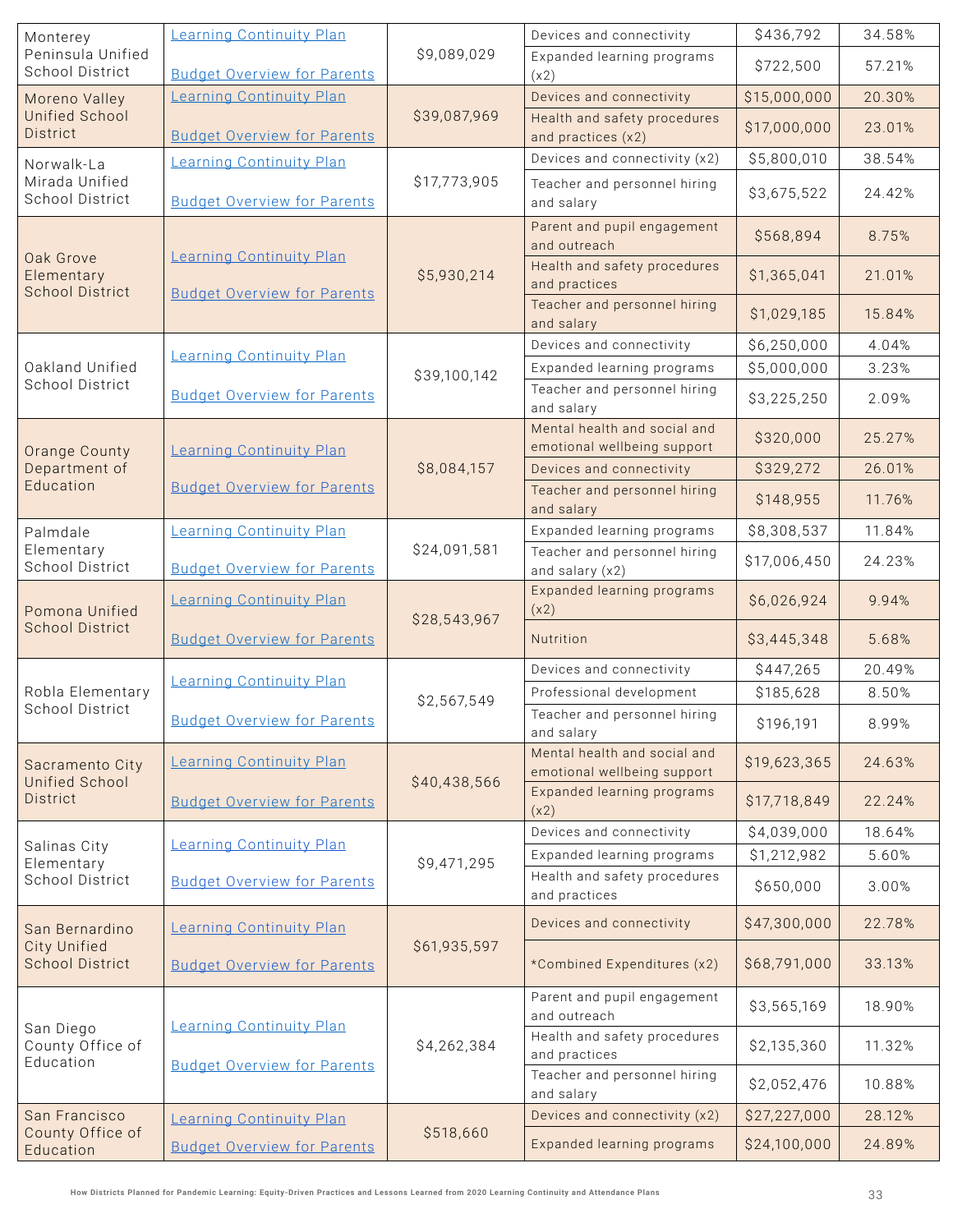| San Joaquin                          | Learning Continuity Plan           |              | Devices and connectivity (x2)                               | \$1,406,438   | 45.92%  |
|--------------------------------------|------------------------------------|--------------|-------------------------------------------------------------|---------------|---------|
| County Office of<br>Education        | <b>Budget Overview for Parents</b> | \$5,122,891  | Health and safety procedures<br>and practices               | \$429,713     | 14.03%  |
| San Jose Unified                     | <b>Learning Continuity Plan</b>    | \$17,945,960 | Expanded learning programs<br>(x2)                          | \$10,000,000  | 16.94%  |
| <b>School District</b>               | <b>Budget Overview for Parents</b> |              | Nutrition                                                   | \$11,600,000  | 19.65%  |
| San Ysidro                           | <b>Learning Continuity Plan</b>    |              | Devices and connectivity                                    | \$1,620,000   | 18.51%  |
| Elementary                           |                                    | \$5,219,672  | Expanded learning programs                                  | \$1,400,000   | 16.00%  |
| School District                      | <b>Budget Overview for Parents</b> |              | *Combined Expenditures                                      | \$1,360,340   | 15.55%  |
| Santa Ana Unified                    | <b>Learning Continuity Plan</b>    | \$59,026,963 | Health and safety procedures<br>and practices               | \$31,772,866  | 16.39%  |
| <b>School District</b>               | <b>Budget Overview for Parents</b> |              | Teacher and personnel hiring<br>and salary (x2)             | \$90,253,427  | 46.56%  |
| Santa Clara                          | Learning Continuity Plan           |              | Devices and connectivity (x2)                               | \$1,359,811   | 44.68%  |
| County Office of<br>Education        | <b>Budget Overview for Parents</b> | \$4,078,360  | Instructional materials and<br>supplies                     | \$1,081,359   | 35.53%  |
| <b>Stockton Unified</b>              | <b>Learning Continuity Plan</b>    |              | Mental health and social and<br>emotional wellbeing support | \$10,198,220  | 11.88%  |
| <b>School District</b>               | <b>Budget Overview for Parents</b> | \$39,073,789 | Devices and connectivity                                    | \$8,165,760   | 9.51%   |
|                                      |                                    |              | Professional development                                    | \$11,443,348  | 13.33%  |
|                                      |                                    |              | Devices and connectivity                                    | \$18,368,851  | 42.91%  |
| <b>Twin Rivers</b><br>Unified School | <b>Learning Continuity Plan</b>    | \$30,422,671 | Health and safety procedures<br>and practices               | \$7,568,803   | 17.68%  |
| District                             | <b>Budget Overview for Parents</b> |              | Instructional materials and<br>supplies                     | \$5,066,478   | 11.83%  |
| West Contra<br>Costa Unified         | <b>Learning Continuity Plan</b>    | \$27,801,706 | Teacher and personnel hiring<br>and salary (x2)             | \$108,312,522 | 86.65%+ |
| <b>School District</b>               | <b>Budget Overview for Parents</b> |              | *Combined Expenditures                                      | \$50,000,000  | 40.00%+ |

Note: Expenditure categories with (x#) signifies that 2 or more of the largest 3 planned expenditures fall within the same category.

† These percentages are based on the total amount budgeted in the Learning Continuity Plan as repor ted by West Contra Costa Unified School District in their Budget Overview for Parents. The total budgeted expenditures included in the LCP (\$190,435,834) is greater than what was reported in the BOP (\$125,000,000). The actual percentages based on the total amount budgeted in the LCP are: Teacher and personnel hiring and salary (x2): 56.87%; Combined expenditures: 26.25%.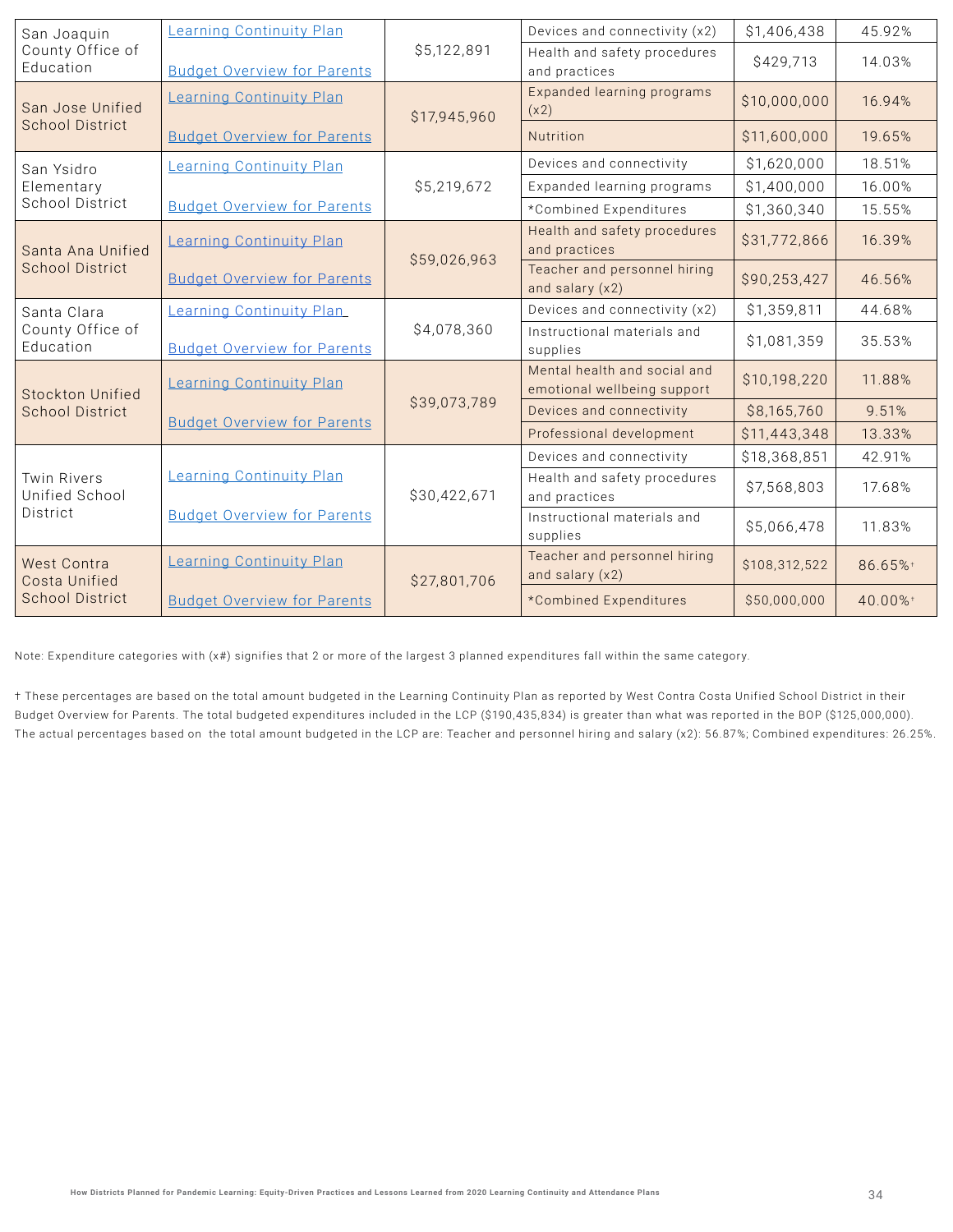# <span id="page-34-0"></span>**Credits and Acknowledgments**

Research, writing, and policy analysis for this report was provided by:

- Californians Together: Xilonin Cruz Gonzalez and Manuel Buenrostro. Contact: manuel@ californianstogether.org.
- Children Now: Sara Fung, Robert Manwaring, Samantha Tran, and Danielle Wondra. Contact: dwondra@ childrennow.org.
- National Center for Youth Law: Kawena Cole, Alejandra Davila, Crystal Garcia, Joy Hernandez, Rachel Velcoff Hults, Jessica Maxwell, Margaret Olmos, and Atasi Uppal. Contact: auppal@youthlaw.org.
- Public Advocates: Erin Apte, Angelica Jongco, and Cindy Gerges, with support from Laura Flores, Maen Bin Said, and Nicole Gon Ochi. Contact: eapte@publicadvocates.org.

The authors thank Carrie Hahnel, Fellow with the Opportunity Institute, for her review and feedback on this report.



Californians Together is a statewide advocacy coalition of powerful organizations from all segments of the education community including teachers, administrators, board members, parents and civil rights non-profit groups. Our member organizations come together around the goal of better educating 1.1 million English learners by improving California's schools and promoting equitable educational policy. Learn more at [www.californianstogether.org](http://www.californianstogether.org)



Children Now is on a mission to build power for kids. The organization conducts non-partisan research, policy development, and advocacy reflecting a whole-child approach to improving the lives of kids, especially kids of color and kids living in poverty, from prenatal through age 26. Learn more at [www.childrennow.org](https://www.childrennow.org)



The National Center for Youth Law ("NCYL") is a private, non-profit law firm that uses the law to help children achieve their potential by transforming the public agencies that serve them. For 50 years, NCYL has worked to protect the rights of low-income children and to ensure that they have the resources, support, and opportunities they need to become self-sufficient adults. Learn more at [www.youthlaw.org](http://www.youthlaw.org).



Public Advocates is a nonprofit civil rights law firm and advocacy organization that challenges the systemic causes of poverty and discrimination. For fifty years it has strengthened community voices in public policy and achieved tangible legal victories advancing education, housing, transportation, and climate justice. Learn more at [www.publicadvocates.org](http://www.publicadvocates.org)

### **Image credits:**

Cover photograph by twinsterphoto via iStock Photograph on pages 4, 9, and 14 by FG Trade via iStock Photograph on page 24 by kali9 via iStock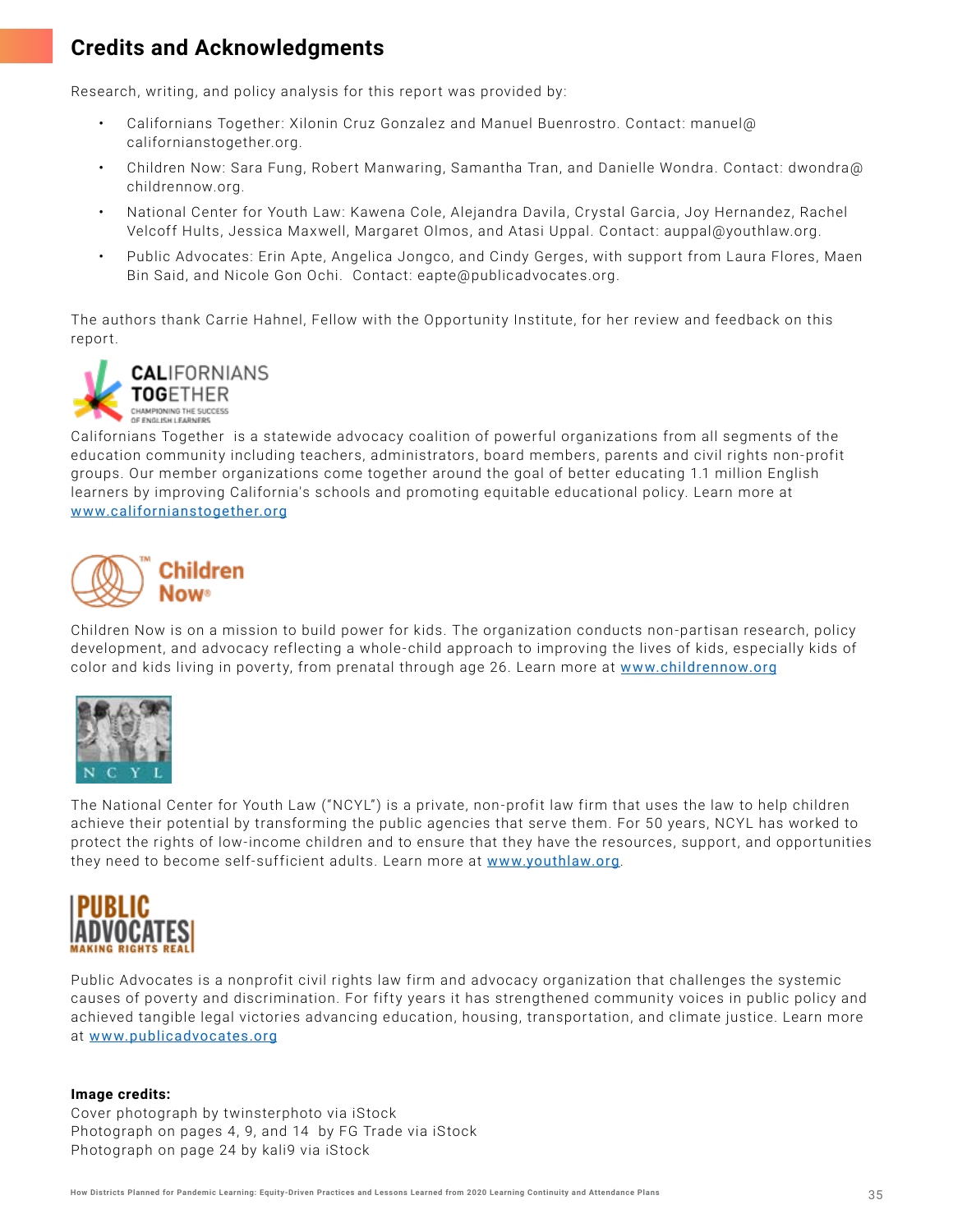### <span id="page-35-0"></span>**Endnotes**

- 1 California Department of Education Learning Continuity Plan Template and Instructions, [https://www.cde.](https://www.cde.ca.gov/re/lc/learningcontattendplan.asp) [ca.gov/re/lc/learningcontattendplan.asp](https://www.cde.ca.gov/re/lc/learningcontattendplan.asp).
- 2 While the Learning Continuity Plan uses the term "learning loss," we recognize this deficit-based language implies that students did not learn because of their own failings rather than the difficult circumstances, including uneven distance learning instruction and supports provided by LEAs. Therefore, for clarity, we may continue to use this term, but we may also use the terms "instructional loss" or "learning recovery" to focus attention on systems' responsibility to support students.
- 3 *See* Cal. Educ. Code § 43509(b)(3).
- 4 *See* Cal. Educ. Code § 43509(e), (f ); Cal. Dep't of Educ. Learning Continuity Plan Template and Instructions, <https://www.cde.ca.gov/re/lc/learningcontattendplan.asp>.
- 5 Each of the 48 Learning Continuity Plans had 13 sections in which LE As could address student needs, equaling a total of 624 possible areas in all Learning Continuity Plans where student groups could have been mentioned one or more times.
- 6 *See* Cal. Educ. Code § 43509(f )(1)(B)(vi).
- 7 Antelope Valley Union High School District, Eureka City Schools, Fresno Unified, Kern County Office of Education, Lancaster Elementary School District, Los Angeles Unified, Monterey Peninsula Unified, Norwalk-La Mirada Unified, Oakland Unified, Pomona Unified, Sacramento City Unified, San Bernardino City Unified, Stockton Unified, and West Contra Costa Unified.
- 8 East Side Union High, Fresno Unified, Los Angeles Unified, Monterey Peninsula Unified, Norwalk-La Mirada Unified, Oakland Unified, Orange County Department of Education, Palmdale Elementary School District, Pomona Unified, San Bernardino City Unified, and Twin Rivers Unified.
- 9 Antelope Valley Union, Calaveras Unified, Gilroy Unified, Monterey Peninsula Unified, Oak Grove Elementary School District, Orange County Department of Education, Pomona Unified, San Bernardino City Unified, San Ysidro Elementary School District, and Santa Ana Unified.
- 10 *See* Cal. Educ. Code § 56345(a)(9).
- 11 See Cal. Educ. Code § 43509(f)(1)(B)(ii); Cal. Dep't of Educ. Learning Continuity Plan Template and Instructions, <https://www.cde.ca.gov/re/lc/learningcontattendplan.asp>.
- 12 *See* Cal. Educ. Code §§ 43503(b)(1), 60010(h), 60119(c)(1).
- 13 See Cal. Educ. Code 43509(f)(1)(B)(vi). Though this section of statute does not define pupils in foster care, "pupils in foster care" is described elsewhere in the California Education Code as including students in foster care and students in the juvenile justice system, regardless of whether they are placed out of home. *See* Cal. Educ. Code §§ 49069.5( j)(3); 51225.1; 51225.2(a)(1).
- 14 *See* Cal. Educ. Code 43509(f)(1)(C)(ii), (iii). This section of statute lists both "foster youth" and "pupils in foster care". The statute specifically defines " foster youth" with reference to Cal. Educ. Code § 42238.01, which provides a limited definition of foster youth that includes students in foster care, students in the juvenile justice system who are in suitable placements, transition age youth, and dependent children under the jurisdiction of Indian courts. However, "pupils in foster care" is not defined in this section of statute. The inclusion of " foster youth" and "pupils in foster care" indicates the Legislature intended a broader group of students to be included. See note 14 for the definition of pupils in foster care, which includes all students in the juvenile justice system.
- 15 *See* Cal. Educ. Code § 43509(f)(1)(D).
- 16 *See* Cal. Educ. Code § 43509(f)(1)(E).
- 17 *See* id.
- 18 *See* Cal. Educ. Code § 43509(f)(1)(C)(i).
- 19 *See* Cal. Educ. Code § 43503(b)(2).
- 20 *See* <https://coredistricts.org/about-us/>.